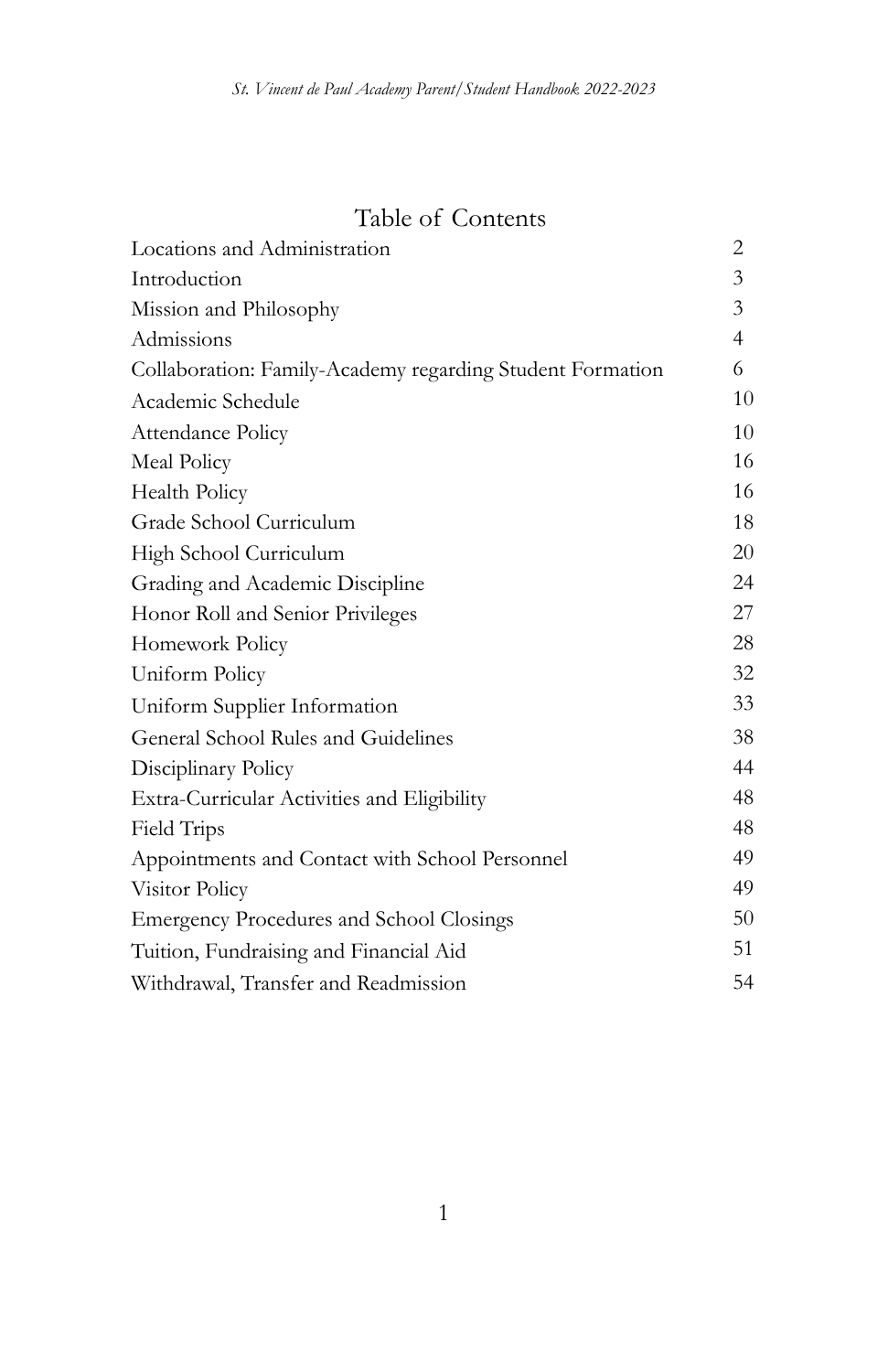# Campus Locations

*Tracy Campus* (K-12 Girls and K-4 Boys) 2727 Tracy Avenue Kansas City, MO 64109 816-800-4066

#### *Flora Campus*

(5-12 Boys) 3104 Flora Avenue Kansas City, MO 64109 816-923-6411

# Administration

*Prior*

Father Michael Goldade

*Principal* Father James Trummer

#### *Vice Principals*

Father Scott Graves (Flora Campus) Mrs. Megan Spencer (Tracy Campus)

#### *Secretaries*

Mrs. Elizabeth Townshend (Flora Campus) Mrs. Josette Wohletz (Tracy Campus)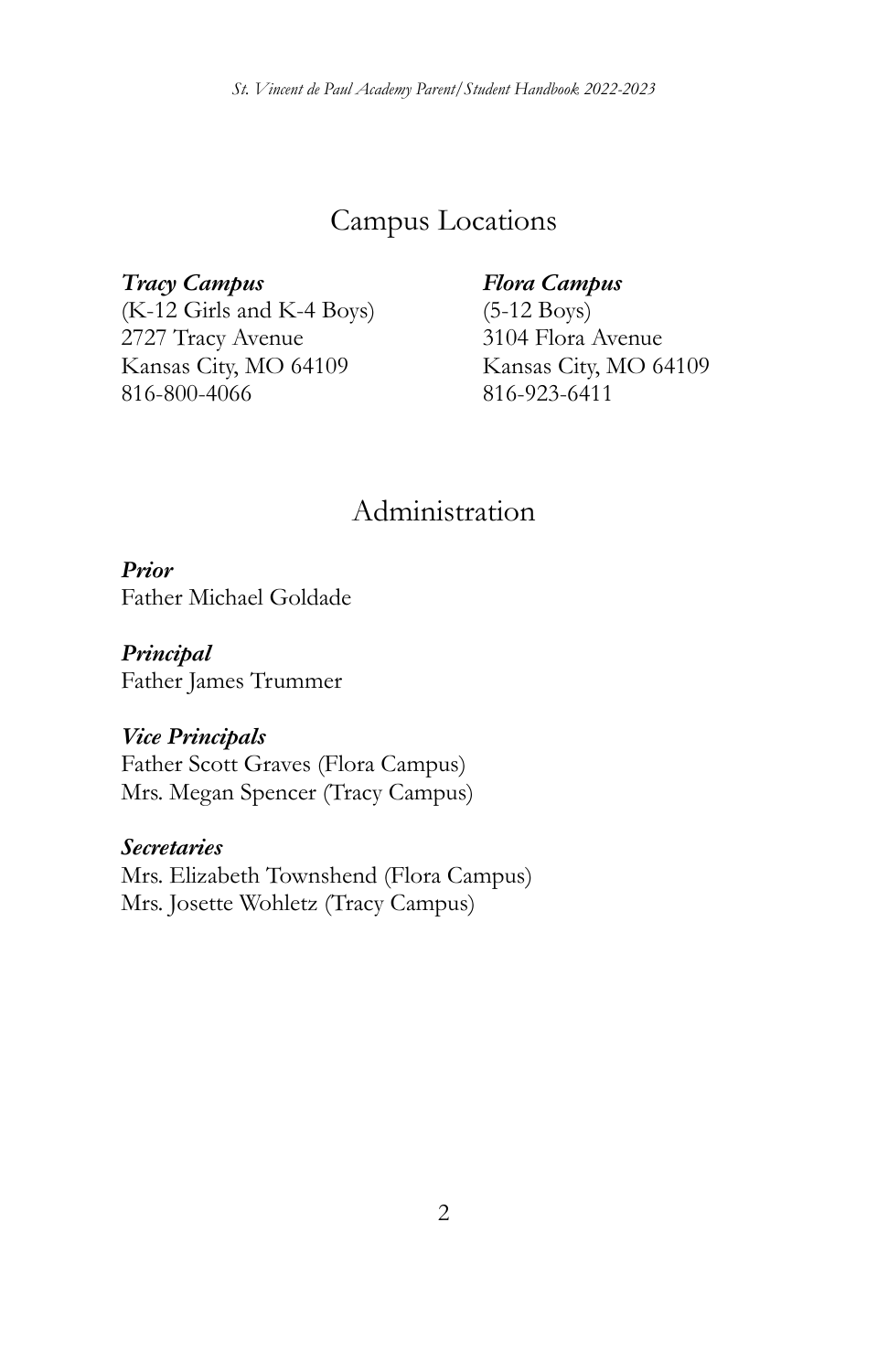# Introduction

St. Vincent de Paul Academy, a private Catholic school for grades K through 12 and a 501 (c) (3) non-profit organization, operates under the guidelines of the United States District of the Society of St. Pius X. This handbook is provided as a reference to school parents and students regarding school policy. St. Vincent de Paul Academy does not discriminate on the basis of race, color, national or ethnic origin in the administration and hiring of personnel, admissions, or any other school administered programs.

# Mission and Philosophy

St. Vincent de Paul Academy provides children with a thorough Catholic education founded upon traditional principles. The school strives ultimately to form good Catholic citizens, men and women willing and able to work for the restoration of all things in Christ, freely submitting to the reign of Our Lord in the spiritual, moral, intellectual and physical realms.

The Catholic school labors to cultivate a soil in which the Faith and the love of God might grow. The teachers at St. Vincent de Paul Academy serve this end by helping form in the child lasting qualities of the mind and heart through exposure to the true, the good and the beautiful across the entire curriculum. In the study of literature and the humanities, they reveal to the child the nobility of the human soul, which is ever thirsting for the absolute, and all their effort as teachers is to awaken this same thirst in the child's own soul. Throughout the various disciplines, they draw the child to rectify and strengthen his natural faculties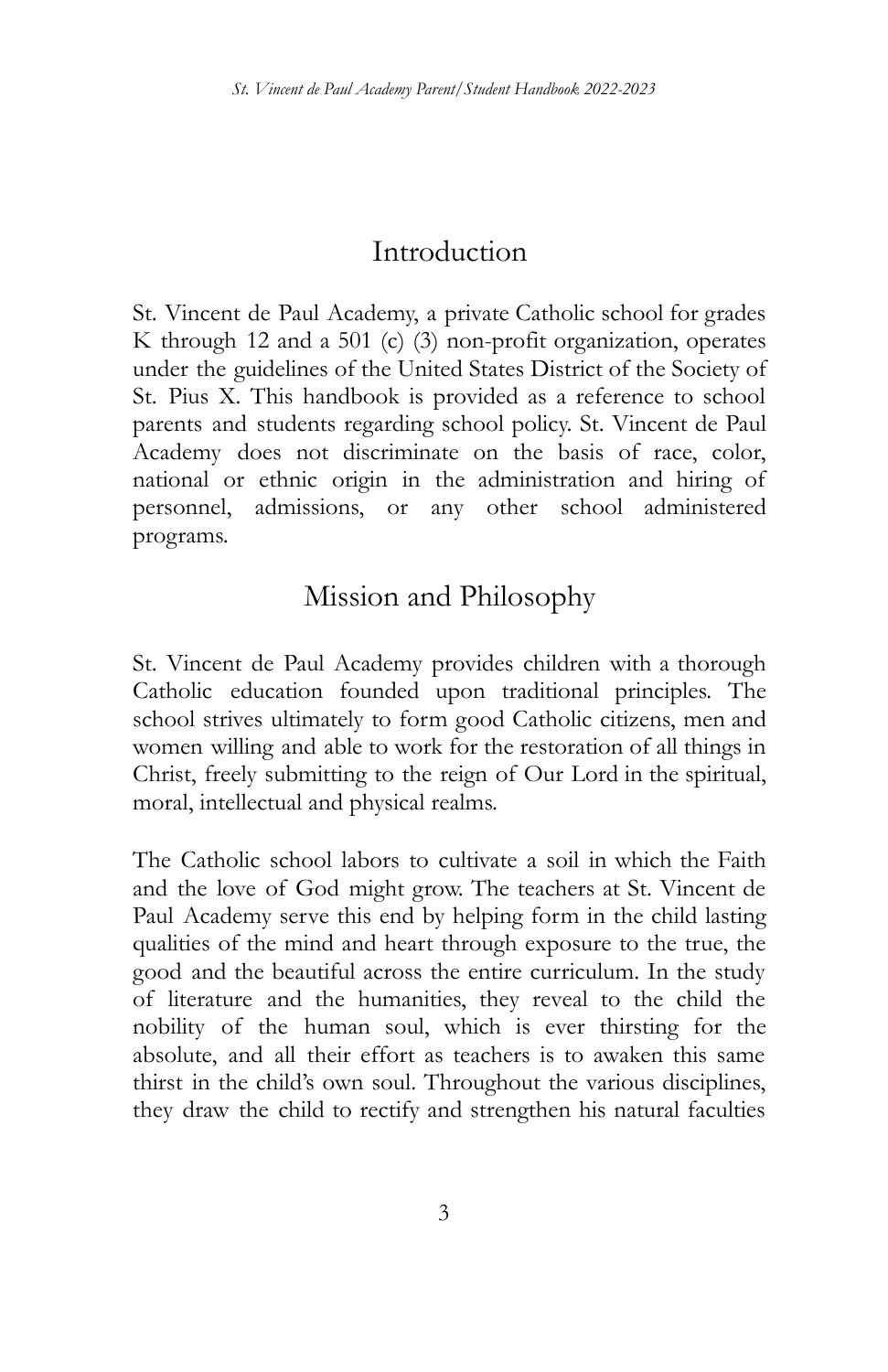in harmony with his created good so that he might have the desire and the strength to embrace, freely and with confidence, the supreme Good, God Himself.

Learning is a profoundly human process, one best accomplished through patient, qualitative drawing out, rather than a mechanistic, quantitative filling up. Although the school will strive continuously to provide teachers and students with the best possible tools and resources in terms of texts and an integrated curriculum, it will be the obvious love which the teacher has for the subject matter, his mastery of it, and his talent in communicating that knowledge and love, which will spark a fire in the children, fostering in them a lifelong love of learning.

# Admissions

The admission application is available on-line at the St. Vincent's website at www.stvincentkc.org under the Academy tab. Kindergarten applicants must be 5 years old by June 1 of the summer preceding enrollment.

School personnel will review academic, testing and behavioral records from previous schools, and will administer entrance exams, if necessary, to prospective students before initial grade placement.

Parents must notify the school of any learning, emotional or behavioral handicaps prior to admission. The Academy reserves the right to deny admission due to limited special education facilities and resources. Religion is integral to the education offered at St. Vincent de Paul Academy. All students must submit to the entire curriculum as offered; they must attend all religion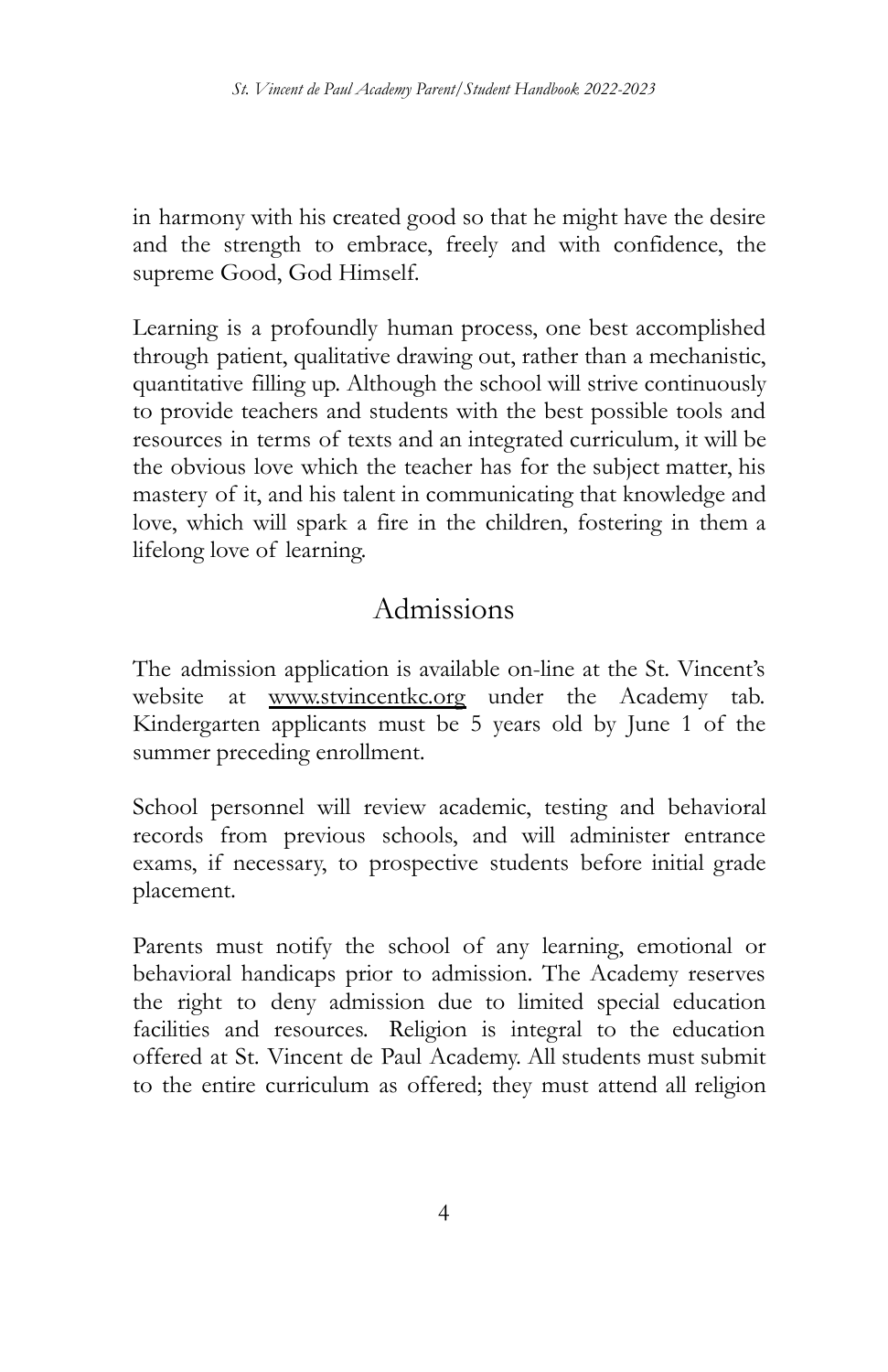classes, conform to all school policies and participate in all scheduled activities.

As a matter of policy, new students automatically remain on academic probation for at least a semester.

#### *New Students*

The school considers any child not enrolled in the school during the previous semester as a new student for enrollment purposes. All new students will be placed in the grade for which they are aged appropriate. If the student's grade needs to be adjusted, after a certain period of assessment of the teacher, the administration, the teacher and the parents will meet and the necessary action will be taken. The following are required for new student enrollment:

- A letter of recommendation from student's pastor or from the most current classroom teacher
- Academic placement test
- All academic, standardized tests, and behavioral records
- Completed registration forms
- Registration and book fees paid, along with the first month's tuition
- Official birth certificate (copy)
- Baptismal and sacramental certificates from non-parish families (copies)
- Official custodial documents, when applicable (notarized copies)
- Updated/completed immunization record or signed conscientious objection card, as mandated by state law
- Meeting with the principal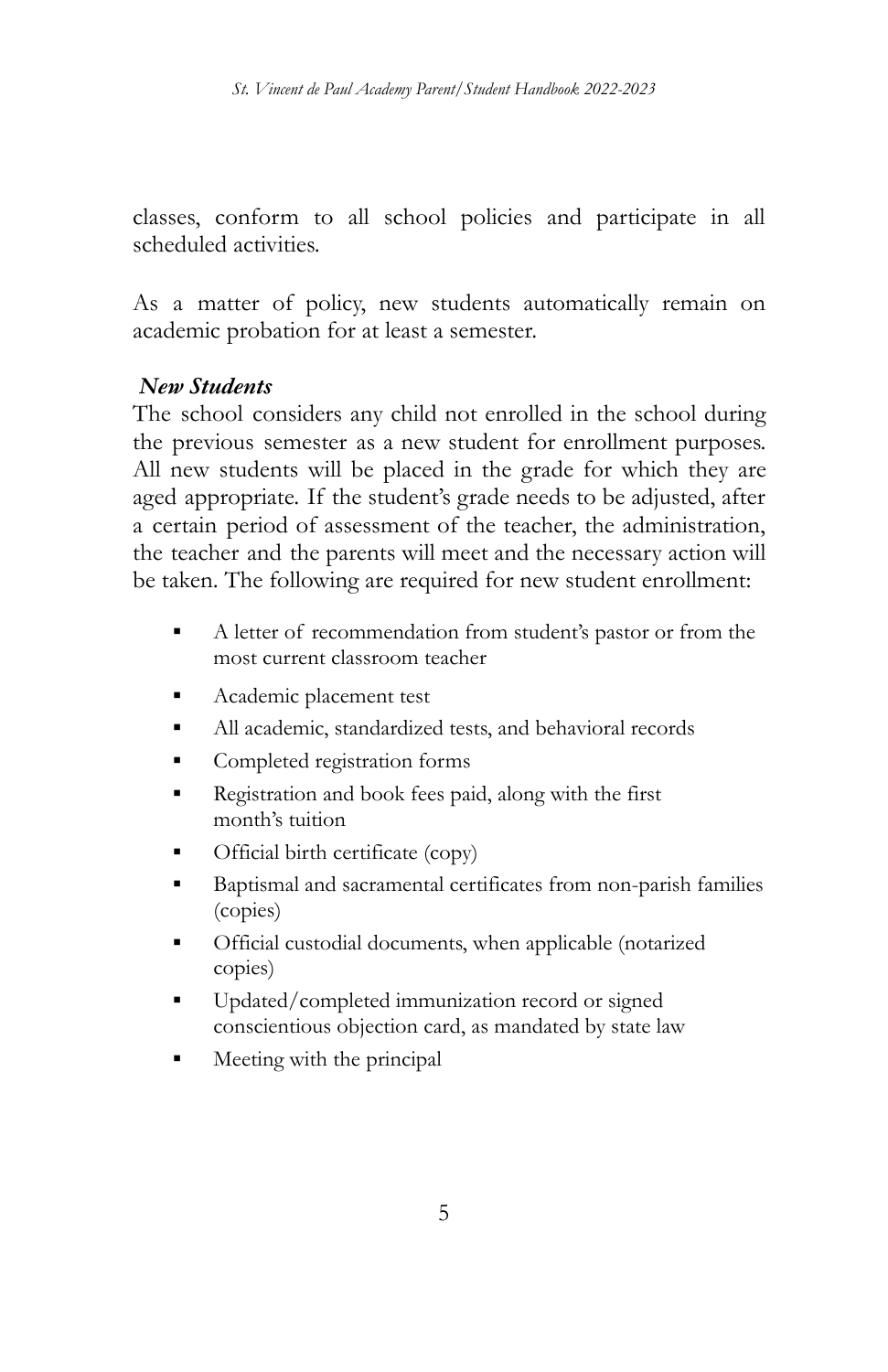### *Returning students*

The following are required for returning student enrollment:

- Demonstration of adequate academic and disciplinary performance to warrant continuation
- All registration forms completed online by the deadline
- Current in fee and tuition payments
- Registration and book fees paid, along with the first month's tuition
- Updated/completed immunization record or signed conscientious objection card, as mandated by state law
- Custodial/legal notarized copies of documents provided, and up to date (as applicable)
- Meeting with the principal (as applicable)

# Collaboration between the Family And the Academy

In the effort to provide a true Catholic formation, St. Vincent de Paul Academy needs the cooperation of the parents of its students. The Academy strives to implement the laws of God and the discipline of the Church, imperative for the students' sanctification, as well as for their proper intellectual development. Without parental reinforcement (initially entrusting the school with educable children and supporting school policy and procedures throughout the educational process) the school can accomplish little of lasting impact. With this in mind, the school urges parents to observe the following.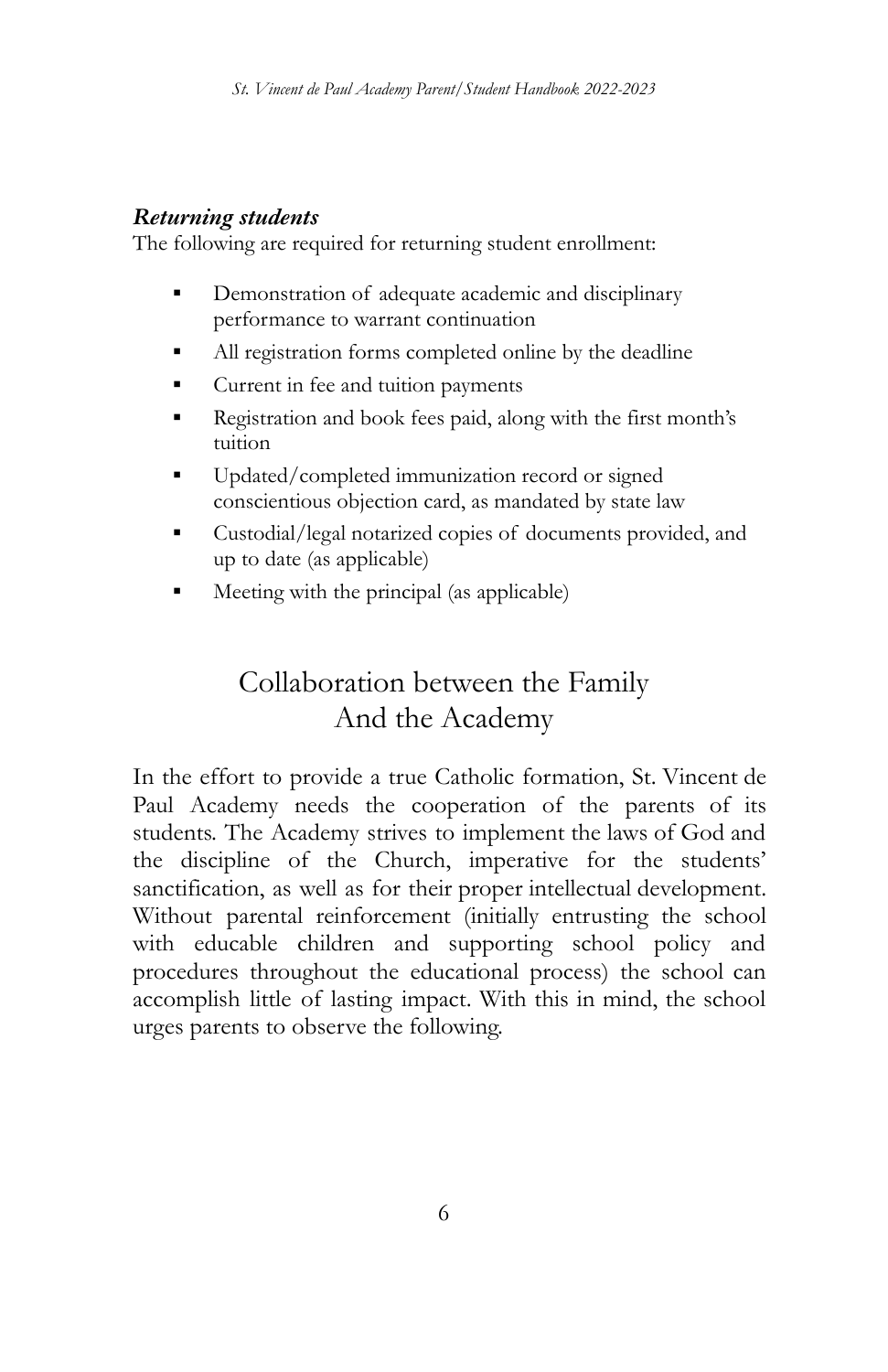#### *Communication*

Parents must provide any information (concerning health, behavioral idiosyncrasies or difficulties, spiritual and intellectual strengths or weaknesses, physical deficiencies, etc.) that could be helpful or necessary in the proper formation of the child in an open and timely manner. Withholding necessary information not only impedes the efforts of teachers and administrators but indicates a potentially damaging mistrust. In order to maintain the vital cooperation between family and school in the work of education, all communication (written, email or verbal) between parents and school personnel is expected to be conducted in a civil manner. Use of threatening or intimidating language constitutes a direct attack on this unity among educators and so is grounds for immediate student dismissal, or, in less severe cases, may be used as a factor in determining family eligibility for re-enrollment.

### *Moral Formation*

The primary role parents fulfill as educators of their children most specifically relates to the formation of good intellectual and religious habits and attitudes, and the development of a genuine love for learning and the Faith. It is imperative, therefore, that parents provide a balanced and joyful home life, in which the child may receive his first experience of the nourishing authority and protective affection of his heavenly Father. The home environment should foster a respectful and affectionate docility in the child, based on his confidence in the love and wisdom of his parents. This docility is absolutely vital for his education and for his healthy development as a human being and a child of God.

#### *Regulation of Electronic Media*

Television, electronic games, and recreational use of the internet not only impede the intellectual and spiritual progress of the student but are also severe moral risks. Mental passivity and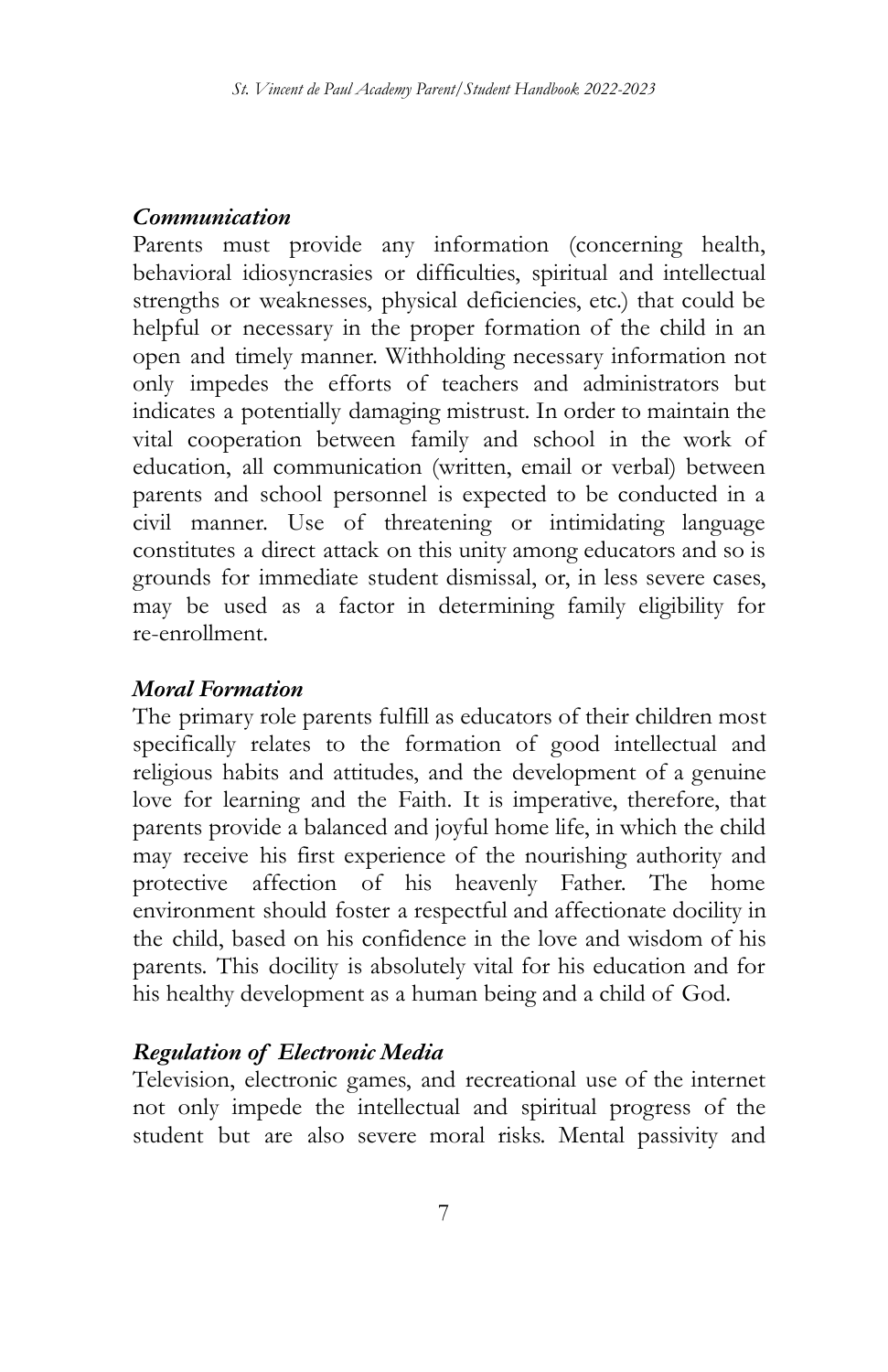artificiality close the mind to the goal of education, which is to engage the child with reality. Parents are urged to minimize exposure to these media in the home to the greatest extent possible. Movies should be thoroughly screened for content and spirit, and should be forbidden on school nights. Academy students should not have access to channel television as it is detrimental to education and morals and allows no parental foresight or real supervision. The Academy forbids the creation, hosting, or maintenance of personal websites and participation in on-line social networking among her students. Further, all infractions listed in the Handbook apply to both physical and electronic/cyber environments; students will incur the same punishment for lying online, for example, as in the classroom.

#### *Spiritual Formation*

As part of their regular schedule, students will assist at the Holy Sacrifice of the Mass two days a week. Families are always encouraged to attend the daily 7:15 a.m. Mass if they are able. In addition to assisting at Mass, students will recite daily prayers before and after school and at mealtimes. Students will also observe seasonal devotions throughout the Liturgical Year.

Students will have the opportunity to go to confession during Masses. All students must have their own Missals and rosaries. Girls must also have their own white chapel veil.

#### *Conflict Resolution*

Antagonism frequently arises as the result of poor communication and misinformation. Parents are asked to exercise discretion and follow school procedure if a child expresses school related dissatisfaction or problems; both the school and the parents must avoid; on the one hand, assuming ill will, or on the other, denying the possibility that it could exist. In the case of student conflict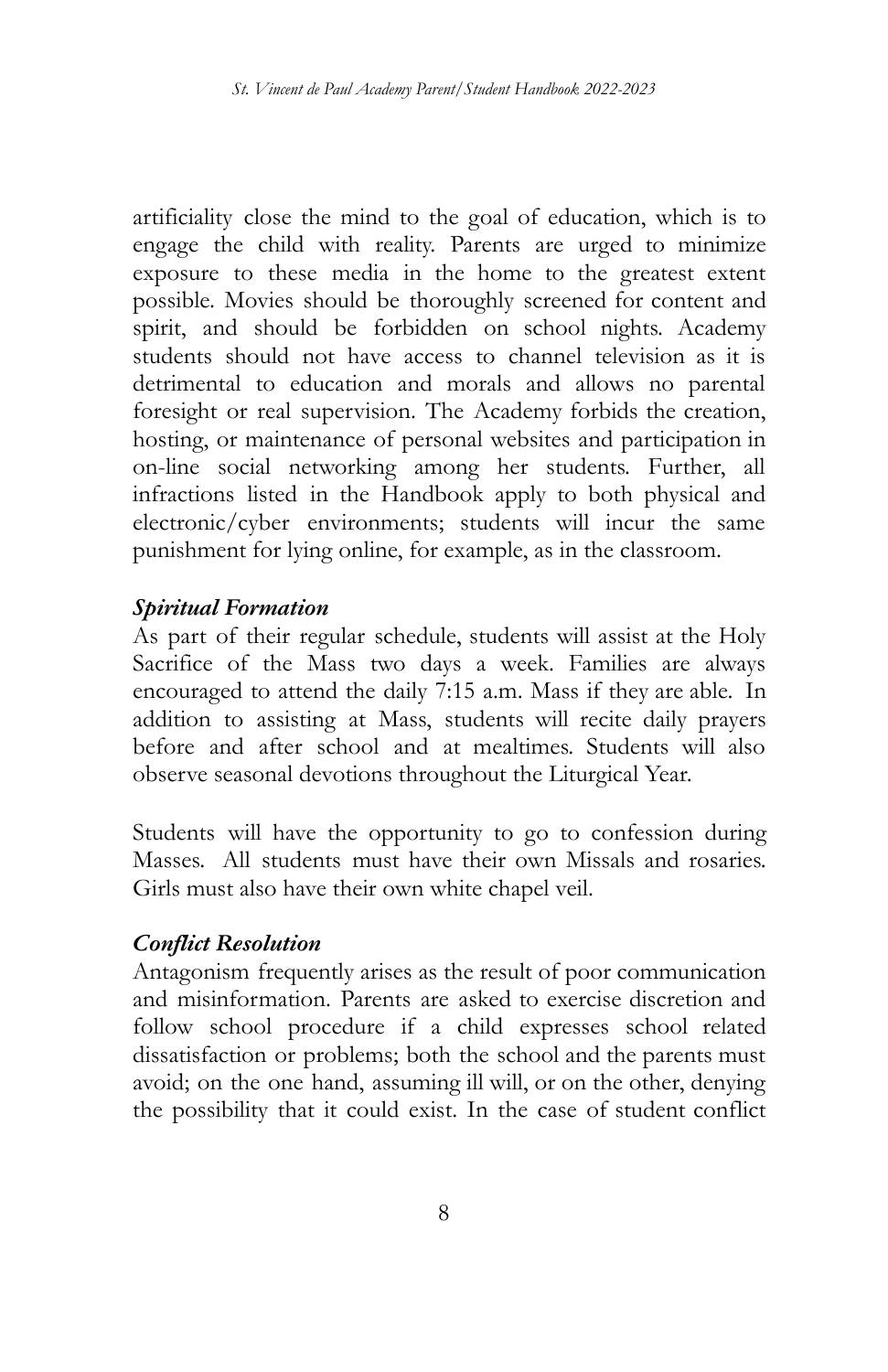with a teacher, parents need to withhold assessment of the situation until they have first contacted the teacher involved. Only after this initial contact, and if the conflict remains unresolved, should parents contact the assistant principal. Direct recourse to the principal is justified when an issue relates directly to overall school policy, or to some matter difficult to present discreetly to the teacher or to the assistant principal. In any case, parents are advised to discuss with school officials matters of concern to ensure proper understanding. Doing so helps to avoid potentially harmful judgments based upon second-hand information. A spirit of disunity and mistrust among educators is deadly to the formation and healthy development of the child.

#### *Discretion*

As a matter of charity and unity, parents are asked to avoid discussion of any faults, difficulties or problems - actual or perceived - with the Academy or its staff, with or in the presence of students. Beyond being an objective source of scandal, this spirit of criticism severely undermines the operation of the school and destroys in the children their confidence in any authority.

#### *Homework Supervision*

Parents are expected to supervise homework to ensure completion and accuracy. This daily investment of the parents' time is the strongest proof they can give to the child of their respect for what he is learning and their desire for his good. *(See page 28 for Homework Time Guidelines by grade level.)*

#### *Financial Obligation*

Parents must fulfill, to the best of their ability, all points of the tuition contract, including the support of official fundraisers. This is a question of justice towards teachers, students and other Academy parents alike.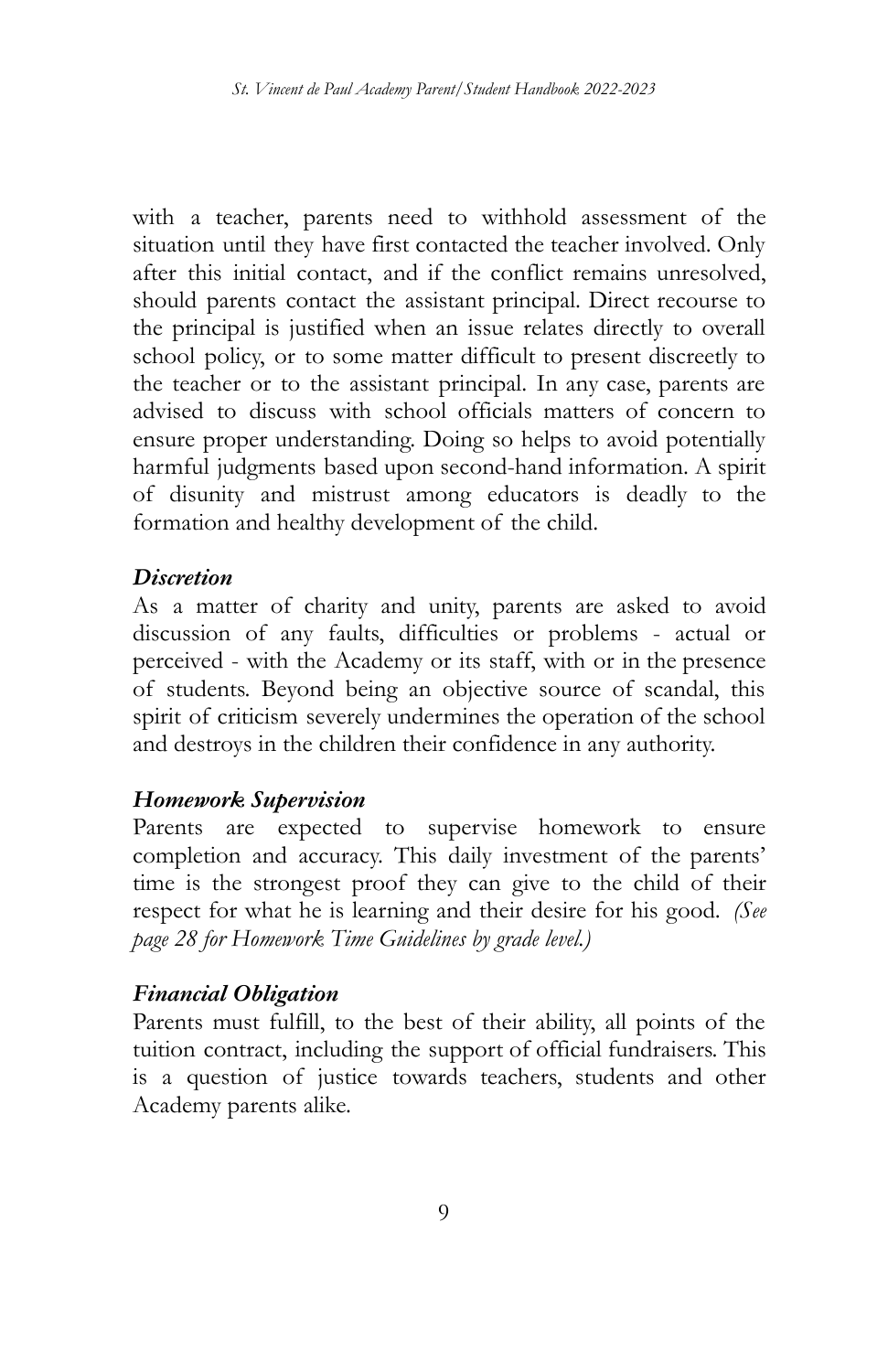# Academic Schedule

The school day for all grades consists of classroom instruction, lunch and recess. The school doors are open from 7:30 am to 3:45 pm (Flora Campus) and 7:30 am to 3:55 pm (Tracy Campus) Monday through Friday. Kindergarten is in session Tuesday, Wednesday and Thursday.

# Attendance Policy

#### *Arrival*

On-time arrival at school is a matter of justice toward teachers and students. Students must arrive at school no later than five minutes before lineup bell Monday through Friday. Students arriving after this time will be marked "tardy" for the day. Parents must call the office to advise of late-arriving students, or they may send a note with the student which must be presented to the Academy secretary. Five unexcused tardies will trigger a 30 minute after school detention.

Students may not arrive before that time at which the building is officially opened to them. The Academy is not responsible for students who arrive before then. Parents must **drop off their children at the sidewalk and watch them enter the building.** Students who arrive after the Academy building opens, but before the lineup bell will be supervised in a designated area.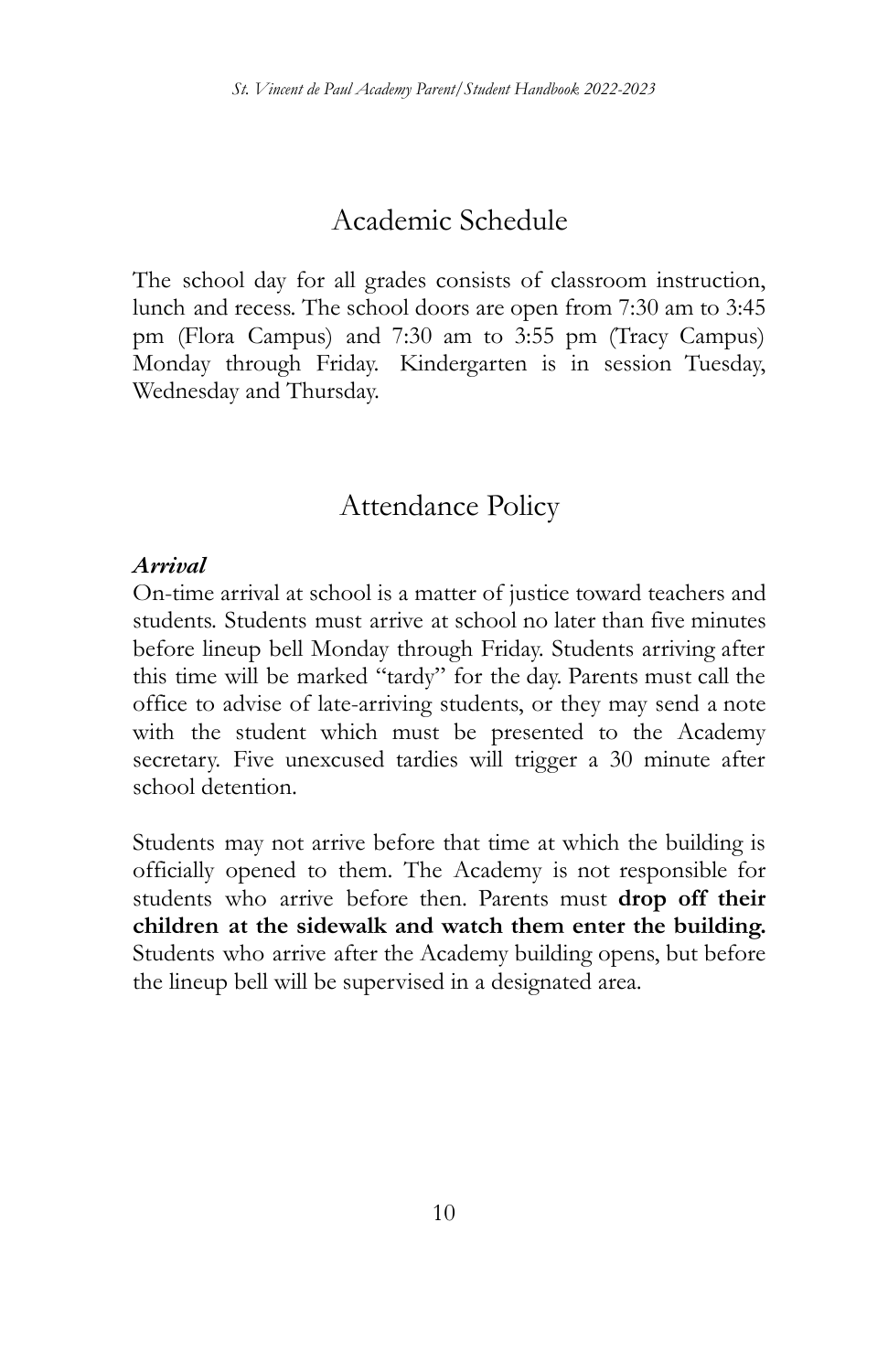| Daily Timetable:          | Flora                         |                    |  |
|---------------------------|-------------------------------|--------------------|--|
|                           | <b>Tracy Campus</b><br>Campus |                    |  |
| Building open to students | 7:30 am                       | $7:30$ am          |  |
| Morning lineup bell       | $8:05 \text{ am}$             | $8:10 \text{ am}$  |  |
| 1st period begins         | 8:10 am                       | $8:20 \text{ am}$  |  |
| 1st period ends           | $9:00 \text{ am}$             | $9:09 \text{ am}$  |  |
| 2nd period begins         | $9:05 \text{ am}$             | $9:13 \text{ am}$  |  |
| 2nd period ends           | $9:55$ am                     | $10:02$ am         |  |
| 3rd period begins         | $10:00$ am                    | $10:06$ am         |  |
| 3rd period ends           | $10:50$ am                    | $10:55$ am         |  |
| 4th period begins         | $10:55$ am                    | $10:59$ am         |  |
| 4th period ends           | 11:45 am                      | 11:48 am           |  |
| Lunch and recess          | $11:50$ am                    | $11:52 \text{ pm}$ |  |
| Lunch and recess ends     | 12:35 pm                      | 12:42 pm           |  |
| 5th period begins         | 12:40 pm                      | 12:46 pm           |  |
| 5th period ends           | $1:30$ pm                     | $1:35$ pm          |  |
| 6th period begins         | $1:35$ pm                     | $1:39$ pm          |  |
| 6th period ends           | $2:25$ pm                     | $2:28$ pm          |  |
| 7th period begins         | $2:30$ pm                     | $2:32$ pm          |  |
| 7th period ends           | $3:20$ pm                     | $3:21$ pm          |  |
| Dismissal bell            | $3:25$ pm                     | $3:25$ pm          |  |

#### *Departure*

We ask parents to pick up students promptly, and to notify the secretary if there will be any delay in this. Teachers will make every effort to ensure that children are ready for pick-up at the proper time for dismissal.

In the event of an emergency requiring alternative transportation arrangements, parents must notify the school secretary of the change in arrangements.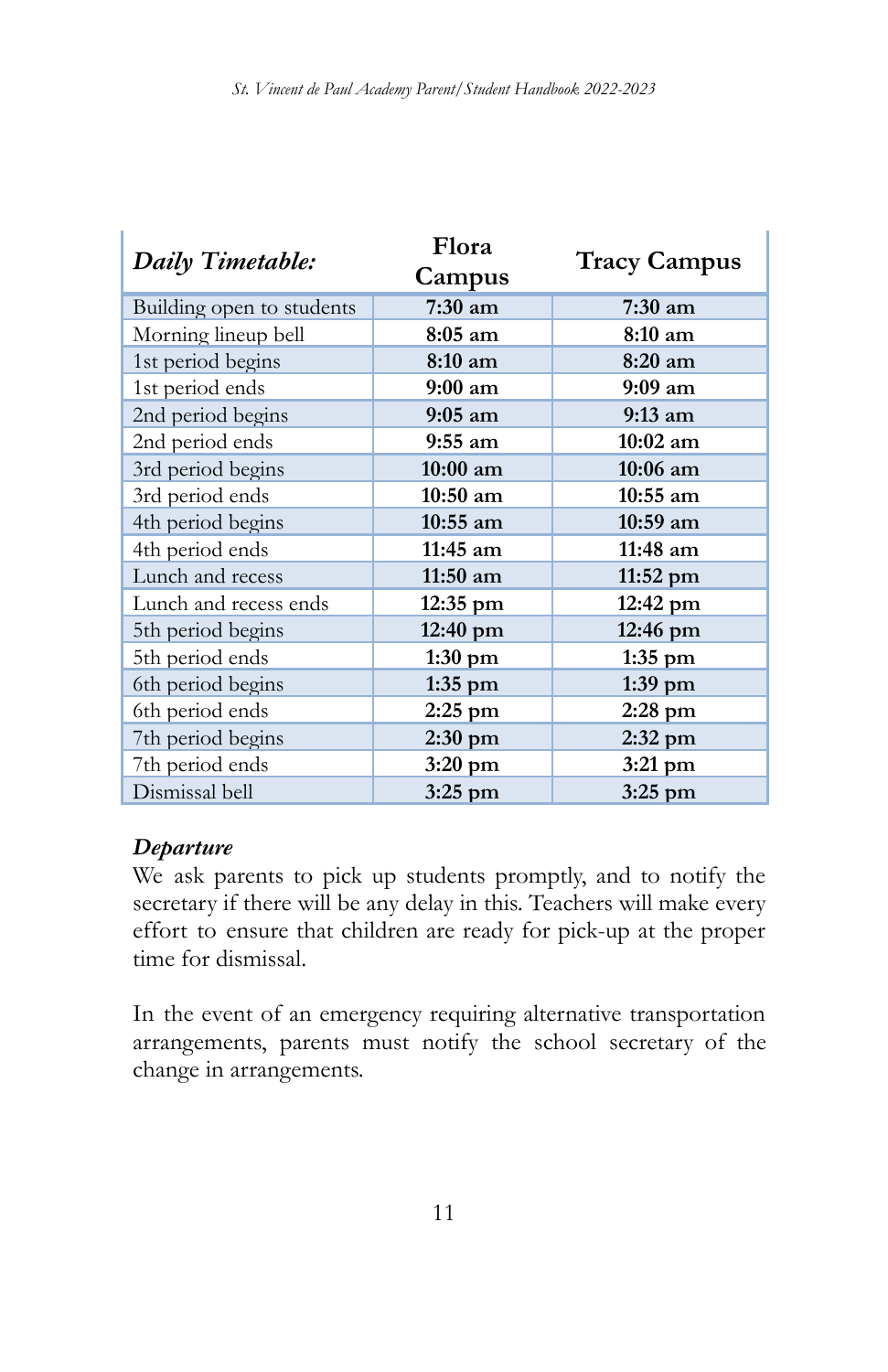Once a parent has arrived for pick-up, the student is considered under the parent's care and supervision. Students may not be left unsupervised in the school building or on school premises.

Students will be dismissed from the Academy as a group after the completion of the hymn. The teachers on dismissal duty will escort the students to the parking lot. Students will be supervised in the designated area while waiting for their parents to pick them up. When it is clear that all timely-arriving parents have picked up their children, teachers on dismissal duty will return to the Academy building with those students whose parents have not yet arrived. Students will be supervised by Academy personnel in a silent study hall. Late-arriving parents must ring the bell at the school door to collect their children. Once their parents have arrived, the students are considered under parental care and supervision.

### *Early Departure*

Parents must inform the school office in advance of any instance when a student needs to leave the school premises before the usual dismissal time. This written notice must indicate the reason for dismissal (doctor or dentist appointment, etc.). Whenever possible, parents should schedule appointments outside of school hours. Parents who need to pick up students during the school day must go to the school office to pick them up.

The school requires advance written notice if someone other than the parent will pick up a student for an appointment.

### *Early Dismissals*

On occasion, school may be dismissed early for special evening events or for other reasons. The school will notify parents in advance of these early dismissals. It is **unacceptable** to keep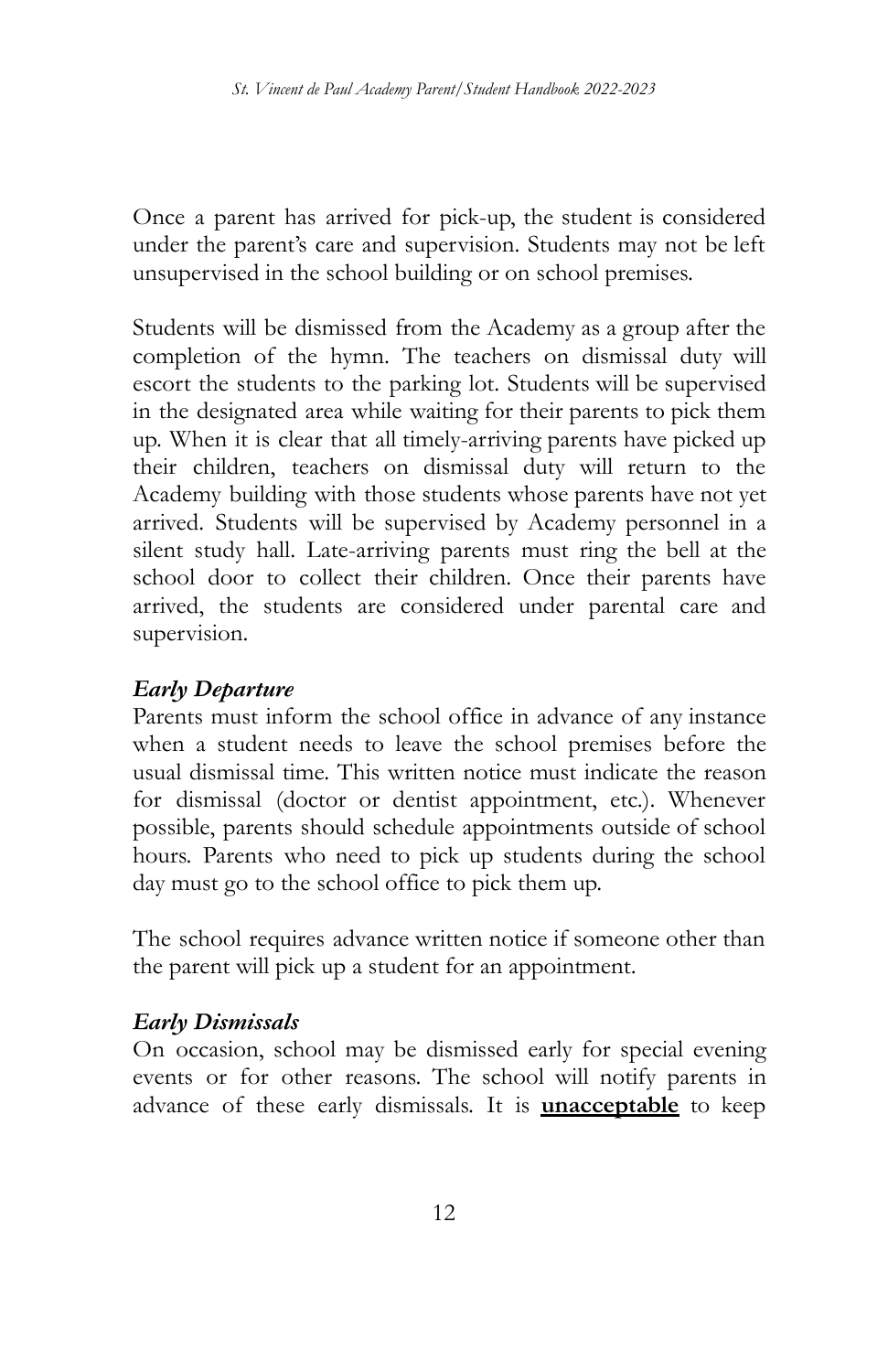children home from school because of the abbreviated school day **or** because of a scheduled field trip.

### *Carpools*

All parents participating in a carpool arrangement are responsible for the students in the carpool. Additionally, if one student is dismissed late from school, the parents/drivers in the carpool must ensure that the other students are picked up in a timely fashion and are properly supervised by the designated parent/driver. Parents must advise the school in writing of all those authorized to transport their children, and the school must be advised of any subsequent changes in those arrangements.

### *Student Drivers*

High School students who are licensed drivers may drive themselves, their immediate family members, and carpool students to school, if written permission to do so is provided to the Academy by the parents. Students are not allowed to drive anyone outside of their immediate family to or from any school-related activities. Student drivers must give the keys to their cars to the secretary each morning.

#### *Absences*

Healthy students are expected to attend school every day, and all students are encouraged to strive for good attendance. Students who have 15 absences in an academic year *may be retained in the same grade,* or denied a diploma, or lose credit for a high school class due to excessive absenteeism. The principal will make the final decision in these cases. A student with excessive absences will not be permitted to participate in extracurricular activities.

This includes all absences, excused and unexcused. Exceptions may be made for extensive medical emergencies only, with a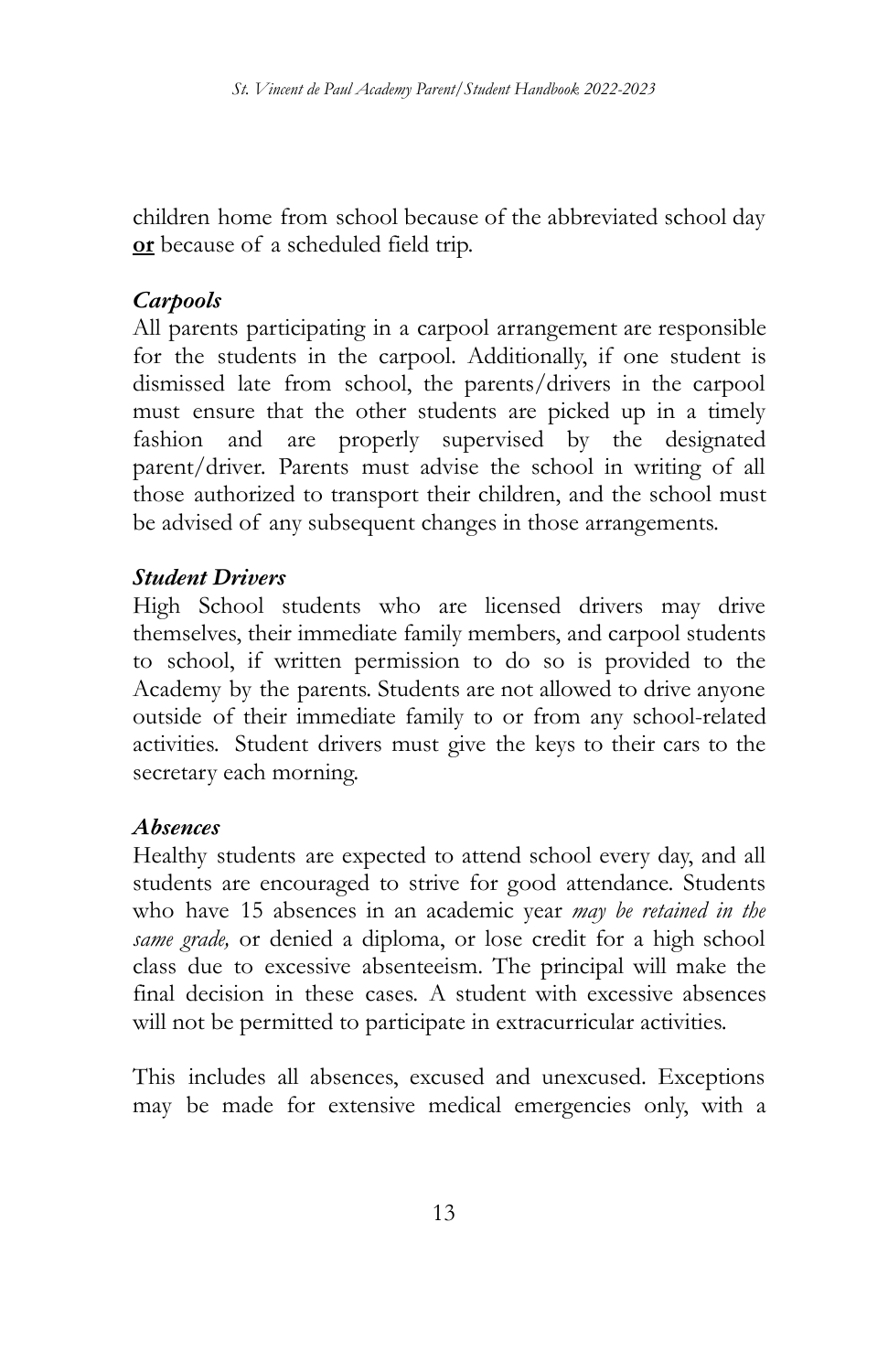written explanation signed by a physician. The principal will make the final determination on a case-by-case basis.

In the case of an unforeseen absence, parents need to notify the school office by 9:00 a.m. and provide an explanation. In the case of an extended absence, parents must make arrangements for schoolwork. Absence due to sickness exceeding **2** consecutive academic days requires an explanatory note from a physician. For those students with frequent absences, an explanatory note from a physician may be required for all absences. Student absences for which parents provide no explanation will be considered unexcused. If a student has a doctor/dental/orthodontics appointment, please request that the doctor/dental/orthodontics' office provide you with a note indicating that the student had an appointment. The student must submit the note to the secretary. Unexcused absences may result in disciplinary action. Assignments missed on account of unexcused absences will be penalized at the teacher's discretion.

Absences will be calculated based on the number of hours a student is present at school:

> Present 2 hours or less = Full day absence Present 2 hours, but less than 4 hours  $= 1/2$ -day absence Present 4 or more hours  $=$  Full day present

Students absent for more than half a day may not participate in any extracurricular activities scheduled on that day. In the case of a foreseen absence, parents must provide the school with advance written notification. Planned absences of more than one day (for special occasions such as out-of-town weddings or funerals, etc.) require advanced notification.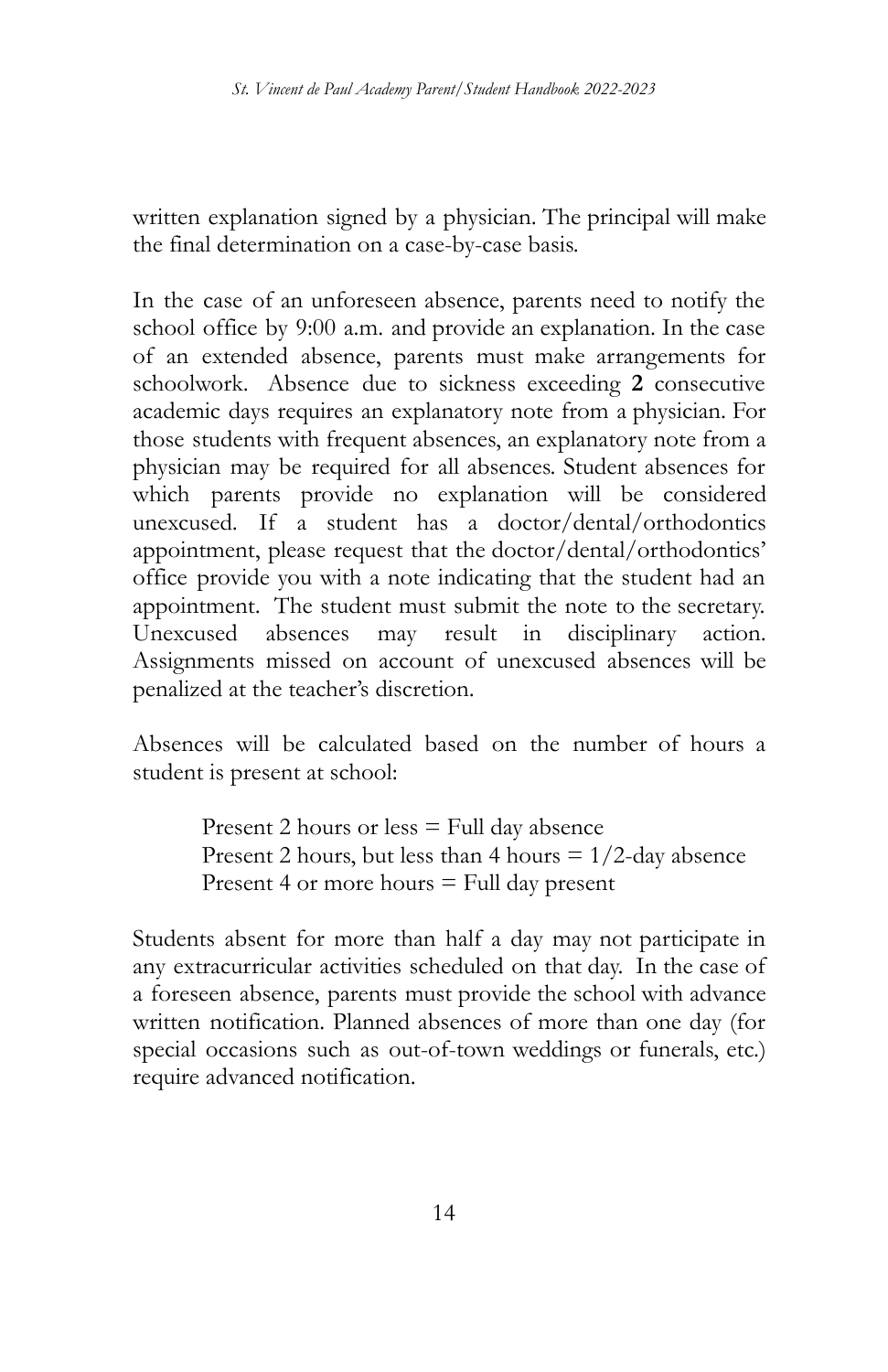Whenever possible, parents should avoid making personal plans that will result in missed class time. In order to avoid disrupting the schedule of the class or of the school, retarding the child's academic progress, and sending conflicting messages to the children regarding the importance of academics and duty of state, families must plan vacations around the school schedule. Absences for vacation taken during the academic term will be considered unexcused, and students may receive zero credit for all missed class work, assignments and exams.

A student who is taken out of school before the end of the academic year and who has not completed class work and final exams prior to departure is subject to a final report card grade of INCOMPLETE.

#### *Calendar*

The school distributes a yearly academic calendar, and will notify parents of any changes should they occur. The calendar is also available online. Please contact the school office for the link. It is the parent's responsibility to be aware of important school dates and functions. Working parents should take special note of the school's days off, early dismissals, conference dates, etc., and should make every effort to arrange their work schedules accordingly. Participation in functions noted on the school calendar is mandatory unless explicitly indicated otherwise.

# Meal Policy

Parents should closely supervise all school meal preparation by their children. Students - especially younger children - need sufficient healthful nourishment in order to function properly in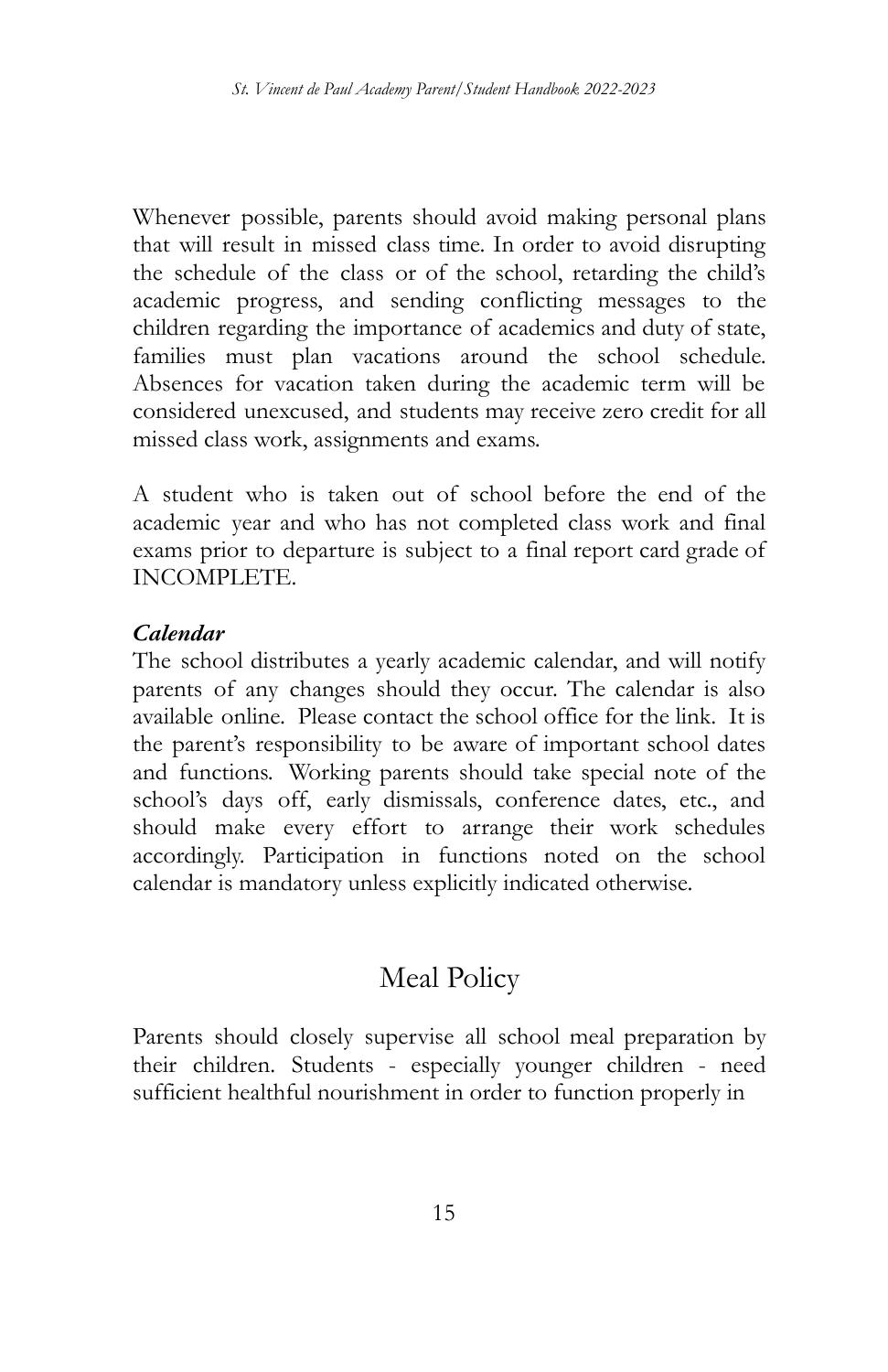school. Hungry children will lack energy and concentration, and those given excessive sugar frequently exhibit hyperactivity and irritability.

Note: Cafeteria supplies (i.e. bowls, cups, plates, plastic spoons, knives and forks) will not be provided by the school. Parents need to send these items in their student's lunch box. Students may not use the staff refrigerator or microwave.

Lunch: All students should bring their own lunch each day in a container marked with the family name. As Academy students are expected to display good table manners, we ask you to review proper table etiquette with your children.

Forgotten Lunch: Students who forget their lunch will be given a peanut butter sandwich.

# Health Policy

#### *Communicable Diseases*

A student suffering from a contagious illness, a bad cold or a continuous cough will not be admitted to school. Students should not be sent to school if they are running a temperature. If students present to the office with a temperature of 99.5˚ or higher, parents will be called to pick them up. Parents must report all instances of communicable diseases to the school office. Communicable diseases include, but are not limited to: chicken pox, pink eye, flu, impetigo, head lice, scabies, measles, mumps, whooping cough, ringworm, roseola, strep throat, German measles, mononucleosis, and scarlet fever. Parents unsure of the communicability of an illness should consult a medical professional and call the school office before sending a child to school.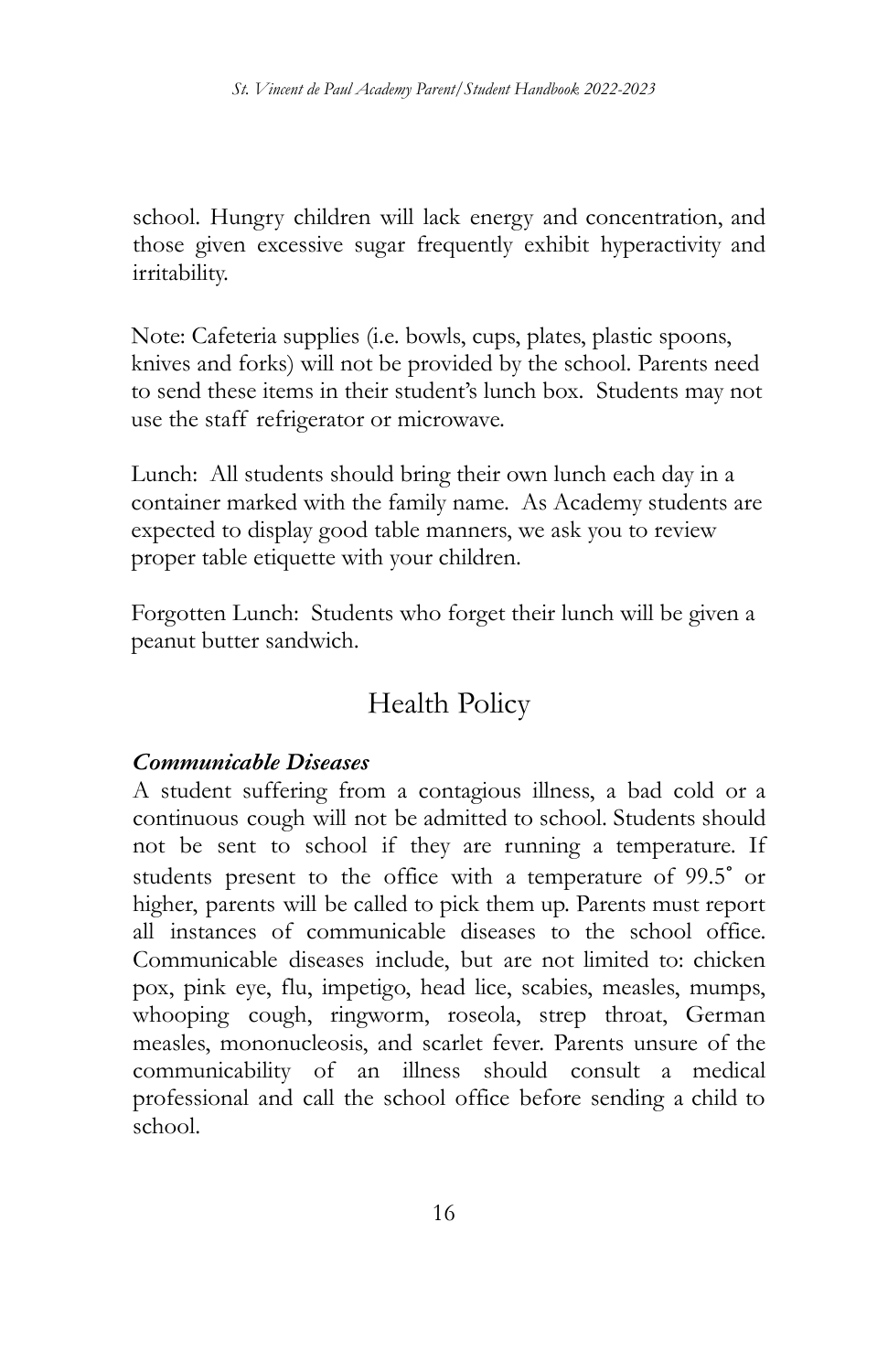### *Food Allergies*

Parents must notify the school of any and all food allergies, as well as their specific nature and severity and whether the student has been prescribed an EpiPen. It is the parent's responsibility to provide the school with an EpiPen to keep on file for their child.

### *Illness and Injury*

The school will notify parents immediately in the case of a serious, non-emergency illness or injury that occurs at school. In such cases, children will be sent home only in the care of a parent or a person designated by the parent. In emergency situations, the school will contact both emergency medical services and parents (or parental designee).

### *Immunizations*

State law requires children enrolled in a Missouri school to be immunized against certain diseases, allowing for certain exceptions, including conscientious objection. Parents must submit a pupil immunization record upon enrollment and provide updates as required.

### *Medications*

The school may not dispense medication without professionally indicated direction. Students may not self-medicate, with the exception of insulin pumps, epinephrine (EpiPen), and asthma inhalers. The following forms, available from the online enrollment packet, must be completed, signed and dated in every applicable case:

- Request for Prescription Medication to be Administered During School Attendance
- Request for Non-Prescription Medication to be Administered During School Attendance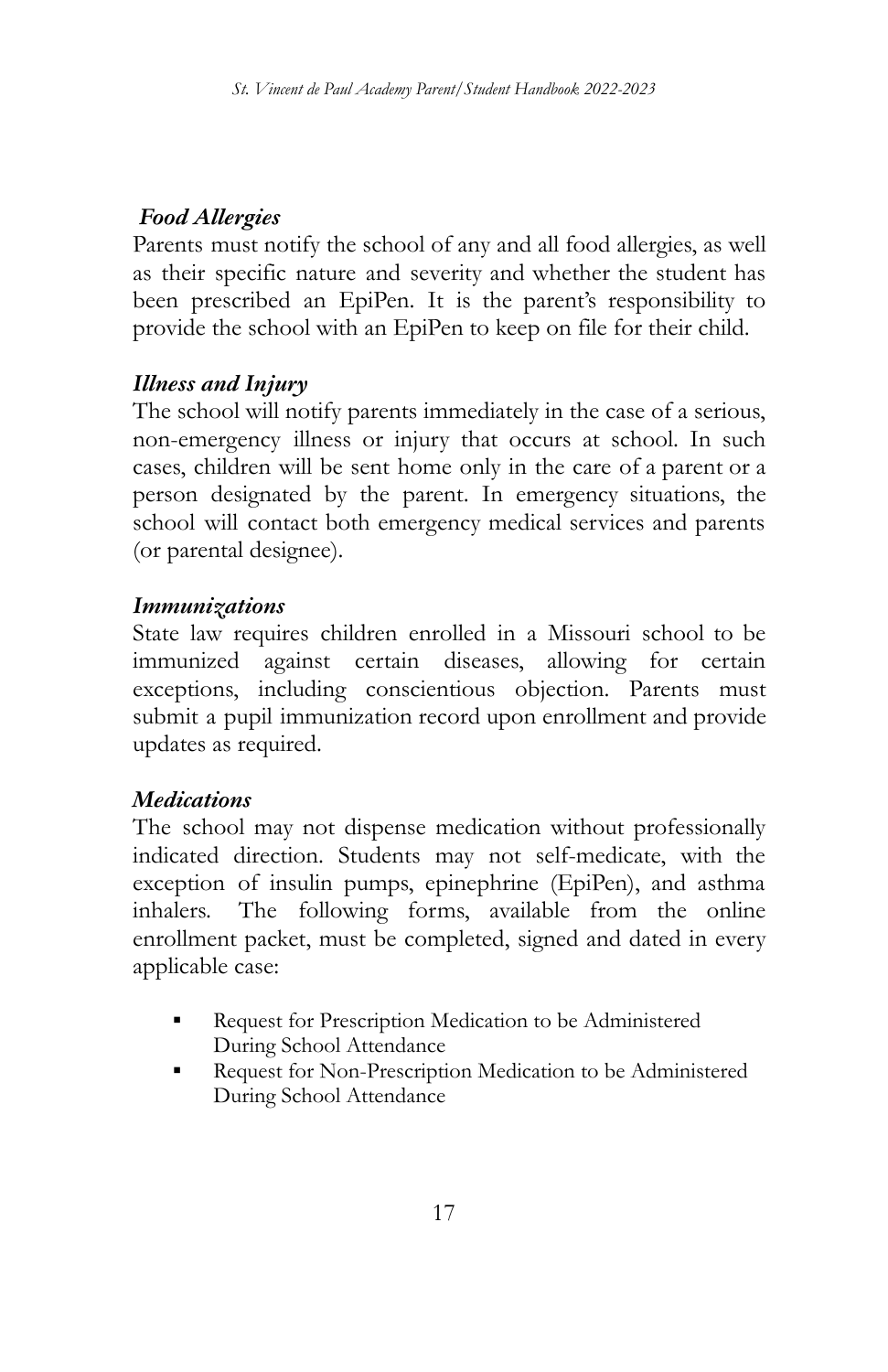- Permission for Self-Administration of Medication for Anaphylactic Reactions or Asthma
- Asthma Action Plan
- Food Allergy Action Plan

Parents should administer medication at home whenever possible, and should ask their doctor or pharmacist to develop an at-home dosing schedule to avoid the need for medication administration at school. Students may only bring prescriptions and other medications to school in original containers, appropriately labeled by a pharmacy or physician. Prescribed medications must be given to the school secretary for administration only. Dosing directions should be clearly marked on each container. *School personnel will not administer first-time medications.*

# Grade School Curriculum

The curriculum for Kindergarten through eighth grade includes the following subjects: Religion, Language Arts (Phonics, English Grammar, Dictation, Literature, Composition), Latin, History, Geography, Mathematics, Nature Study and Science, Art, Music, Sewing, Applied Arts and Physical Education. These will be taught at the appropriate developmental level for each grade.

Fine arts - music (sacred and secular), poetry, art and drama - are an important part of the curriculum. The school encourages performing skits, copying and drawing pictures, dramatizing poetry and singing, along with creative projects and presentations, in all subjects.

### *Religious Instruction*

Formal religion instruction holds the place of honor in the curriculum. Classes include an ordered presentation of the Catholic Faith through the study of Christian doctrine, the life of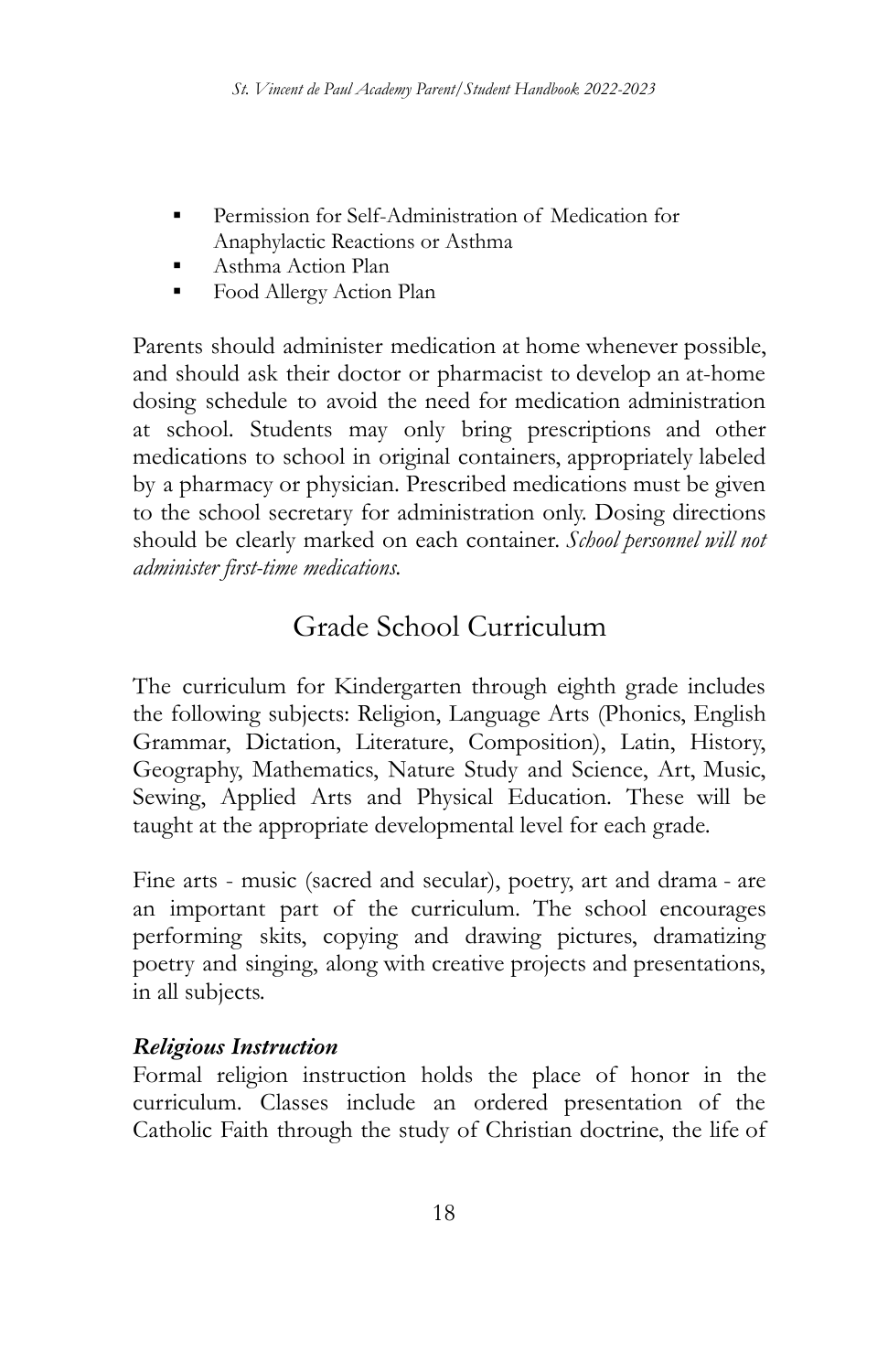Our Lord, the Mass, the liturgical year, bible history, and the lives of the saints. The child is taught to memorize his catechism, and at the same time to see behind these truths the face of Our Lord, calling him to a life of holiness in union with Him. Thus the students are encouraged to develop a profound spiritual life in union with the liturgical and sacramental life of the Church.

#### *Literature and Language Arts*

SSPX schools place great emphasis on a literature-based language arts program. Good literature is essential to the proper and healthy development of both the intellectual and the spiritual life. As Our Lord knew when He chose to teach through parables, stories naturally engage the intellect, inspiring wonder and understanding. Literature presents accurate depictions of reality, including the best and the worst of human nature, allowing students to experience - vicariously yet profoundly circumstances and scenarios that will inspire them to embrace the good and reject the bad. Through the teaching and discussion of good literature, as well as its profound integration through composition exercises, students gain an openness to the noble realities of the soul, and thus are made docile to the call of Grace, which draws them toward the noblest of all realities. Dictation and poetry are a preparation and extension of the study of literature, inspiring the intelligence and nourishing the memory with beauty.

The study of grammar is the handmaid of literature, enabling the child to penetrate the essentials of the written word and to express himself with clarity and elegance.

#### *Other Subjects*

The other classroom subjects likewise harness the curiosity and strengthen the nature of the young learner. Latin opens to the child the world of Rome, giving him a sense of that ancient civilization which is his heritage; math teaches accuracy, order, and logic; science teaches children about the beauty of God's plan in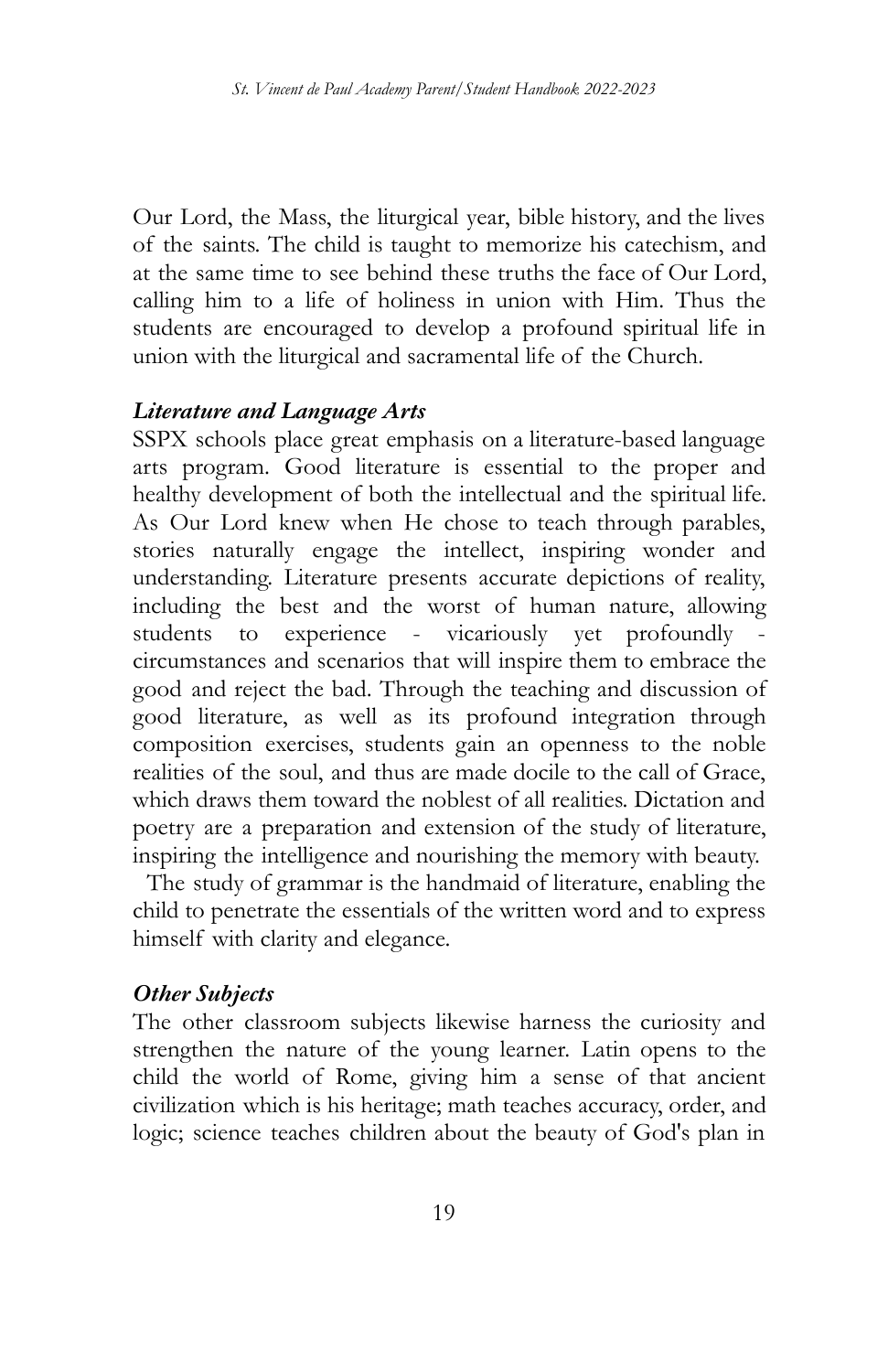the natural world; history reinforces the study of human nature and the world by bringing to life real heroes and important events; geography teaches students about the world and helps to develop a truly Catholic perspective.

# High School Curriculum

At the basis of the education offered at St. Vincent de Paul Academy is the idea that human reason can discover and understand an order outside itself, the order created by God. Students receive a thorough and integrated view of this reality through the organic unity of all subjects. They learn to think in an orderly fashion, and to speak and write as clearly as they think, and ultimately, to judge with wisdom and prudence.

At St. Vincent de Paul Academy, students learn from the saints, ancients and secular masters through literature, history, philosophy, math, science and religion. By opening to them the treasury of human knowledge, teachers strive to inspire students with an ardent love of truth and an increasingly clear vision of their final end. By teaching them to think not only critically but classically, and to integrate that truth into their own actions, education prepares students both to face the concrete conditions in the world, and to embrace supernatural as well as natural happiness.

High school students are expected to complete the standard curriculum. All students will be assessed in accordance with the grading scale noted, and will be eligible for the honor roll based upon their achievement level. However, only those students who complete the standard curriculum will be considered for overall academic distinction (e.g. Valedictorian and Salutatorian).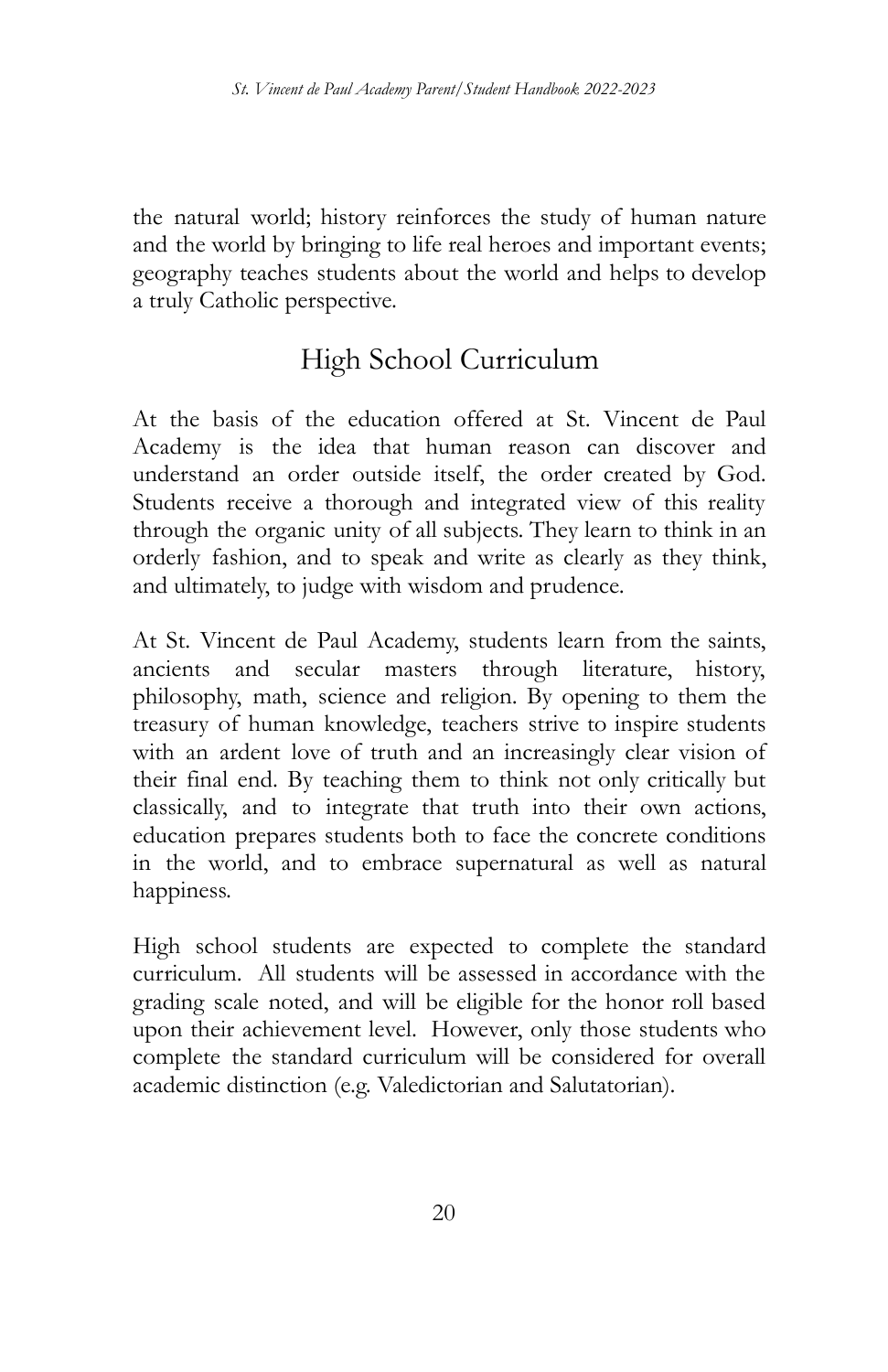The high school curriculum is as follows:

### **FRESHMEN**

Religion English: Literature, Grammar & Composition History: Ancient or Medieval (*rotation*) Art History or Music Appreciation (*rotation*) Math: Algebra I Science: Physical Science or Biology (*rotation*) Latin

#### Drama

Physical Education Domestic Arts (Girls) Choir/Music Appreciation/Schola

### **SOPHOMORE**

Religion English: Literature & Composition History: Ancient or Medieval (*rotation*) Art History or Music Appreciation (*rotation*) Math: Geometry Science: Physical Science or Biology (*rotation*) Latin Drama Physical Education Domestic Arts (Girls) Choir/Music Appreciation/Schola

### **JUNIOR**

Religion Philosophy English: Literature & Advanced Composition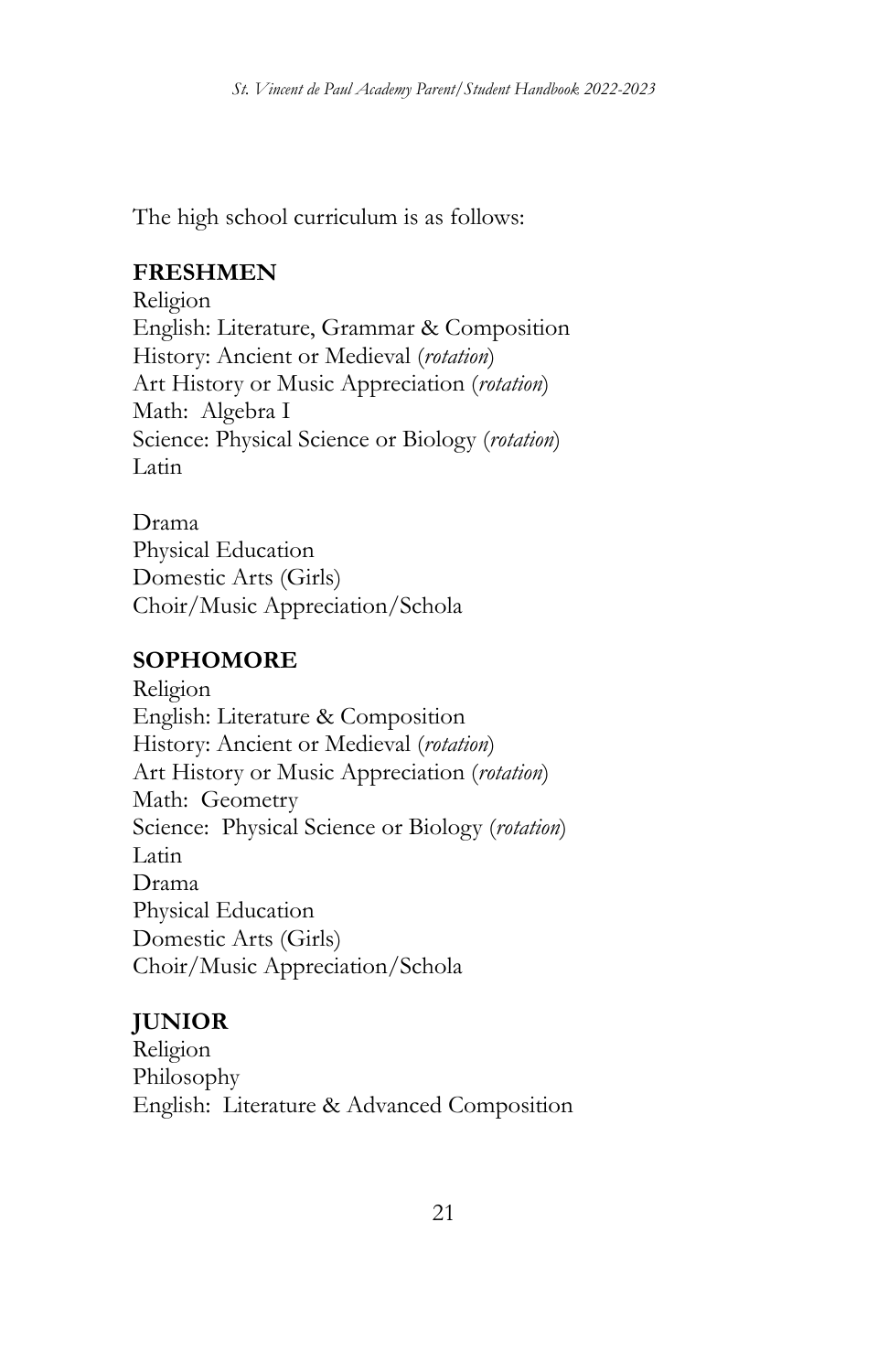Early Modern History *or* Modern History and US History (*rotation*) Math: Algebra II Science: Chemistry or Physics (*rotation*) Drama Physical Education Domestic Arts (Girls) Choir/Schola

#### **SENIOR**

Religion Philosophy English: Literature & Advanced Composition Early Modern History *or* Modern History and US History (*rotation*) Math: Advanced Math Science: Chemistry or Physics (*rotation*) Drama Physical Education Domestic Arts (Girls) Choir/Schola

#### *Credit Policy and Requirements for Graduation*

Students graduating from St. Vincent de Paul Academy's high school program must have a **minimum of 26 credits**. The Academy honors high school credits issued by registered schools as reflected on their official transcripts. The Academy also honors high school credits issued by official homeschool institutions as reflected on their official transcripts. The Academy neither accepts nor validates independent private work. From the date of acceptance of a new student, the only credits accepted are those earned at St. Vincent de Paul Academy. However, the principal may make exceptions in particular cases.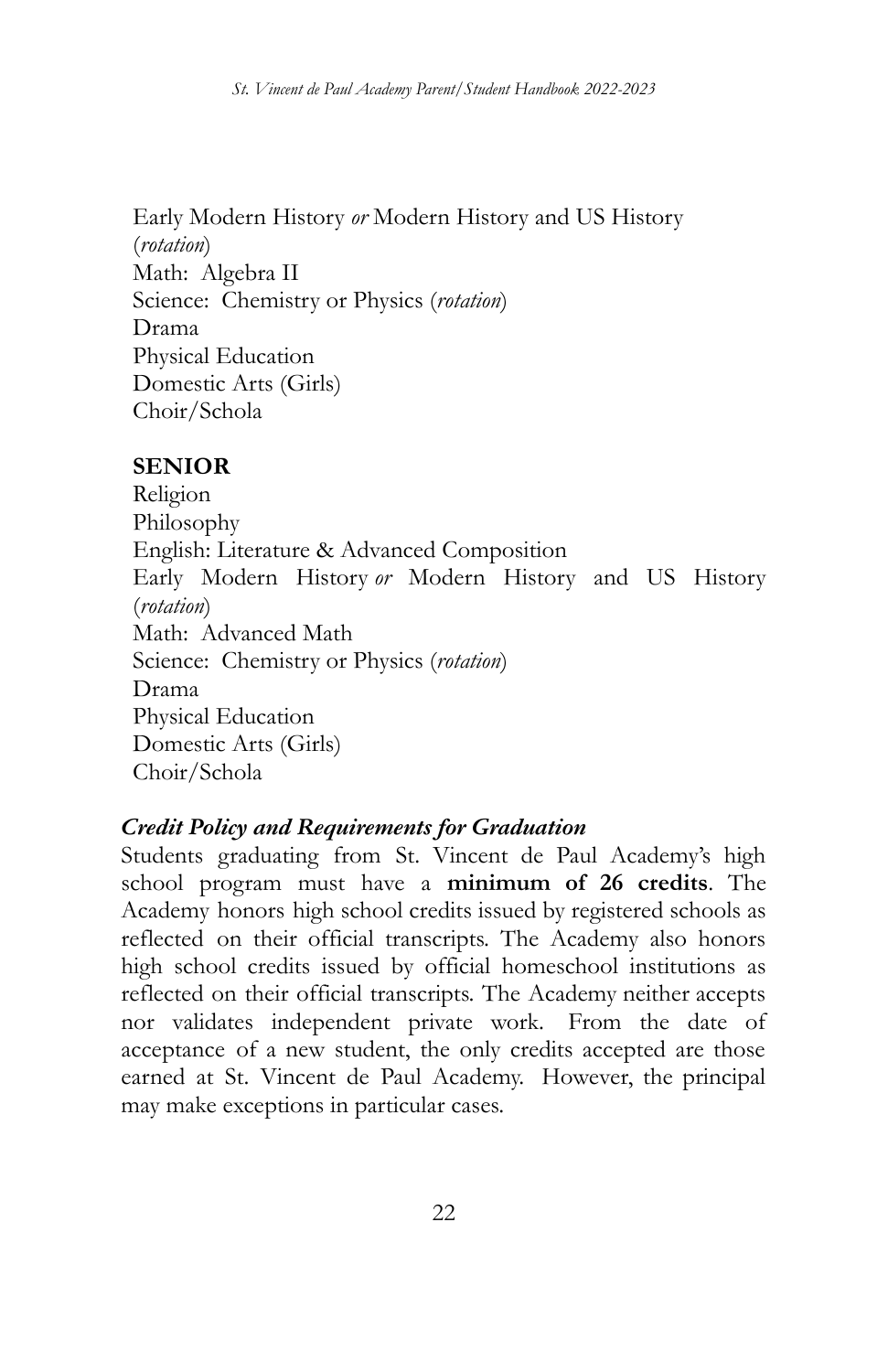The following are necessary credits for graduation, with the exception of Language, Math and Science, which may suffer the loss of one full credit in each without detriment to graduation, (though the student's GPA will suffer). Other credited courses are also listed.

| Courses necessary for graduation             | Credits        |
|----------------------------------------------|----------------|
| Religion (4 years)                           | 4              |
| L.A./Eng. Lit. and Comp. (4 years)           | 4              |
| History (4 years)                            | 4              |
| Physical Science, Biol., Chem., Phys. (4)    | 4              |
| years)                                       |                |
| Algebra I-II, Geom., Adv. Math (4 years)     | $\overline{4}$ |
| Latin (Boys 2 years)                         | 2              |
| Latin (Girls 2 years)                        | $\overline{2}$ |
| Choir, Music App., Schola (.5 x 4 years)     | 2              |
| Physical Education (.5 x 4 years)            | $\overline{2}$ |
| US Gov., Catholic Social Doctrine (1 year)   | 1              |
| Formal/Material Logic (Boys 1 year)          | .5             |
| Philosophy, Rhetoric (Boys 1 year)           | .5             |
| Art, Art History (1 year)                    | .5             |
| Other credits (not necessary for graduation) | <b>Credits</b> |
| Domestic Arts (Girls .5 x 4 years)           | 2              |
| Elective (Boys .5 x 2 years)                 | 1              |
| Drama                                        | .5             |
| Total credits possible (Boys and Girls)      | 34             |

Graduation eligibility will be decided ultimately by the Principal, based on academic performance, effort, conduct and acknowledgement of the parent's financial obligation to the school.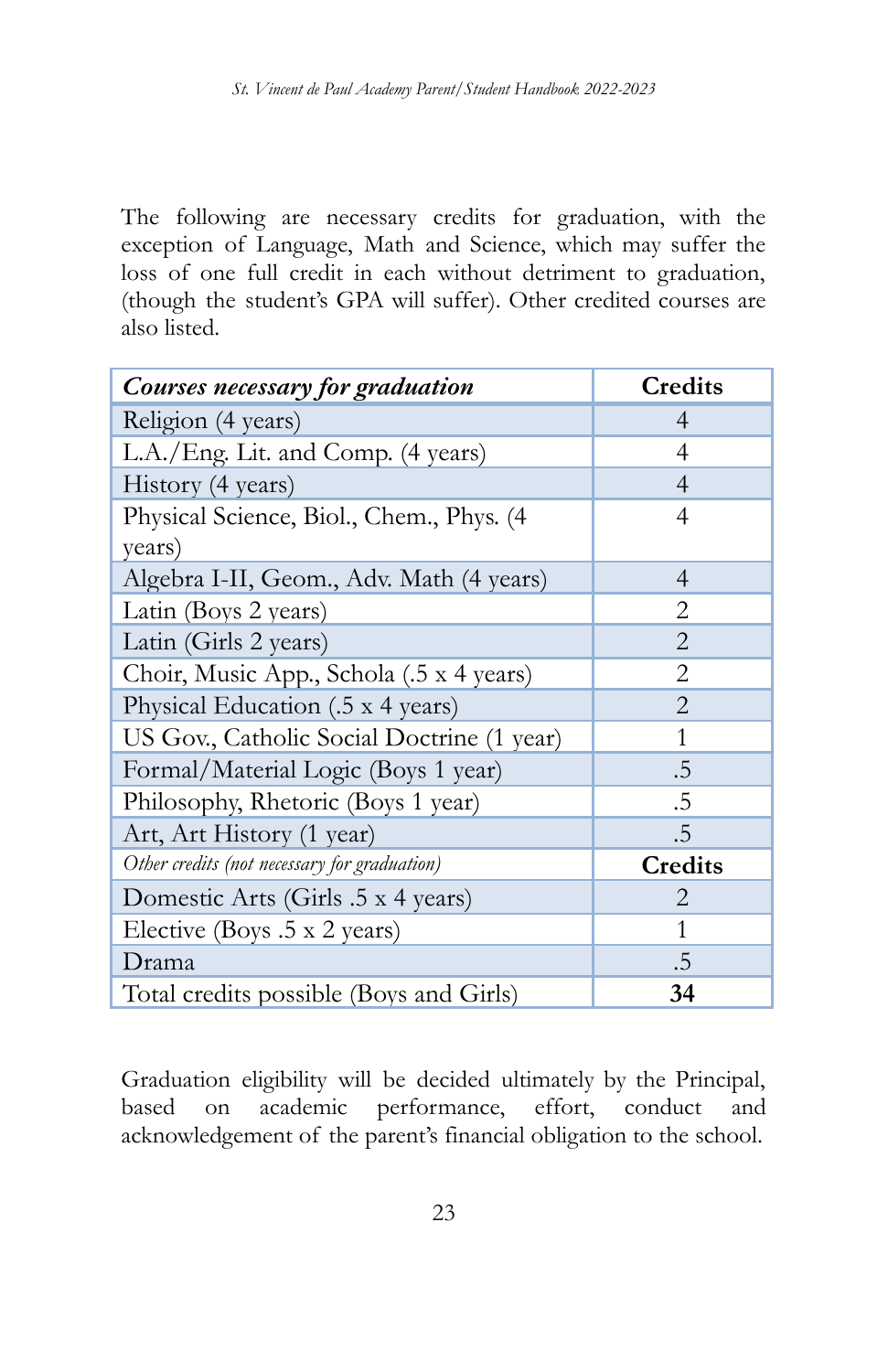#### *Commencement Honors*

The Principal determines the Valedictorian and Salutatorian based upon academic performance and conduct.

# Grading and Academic Discipline

| Equivalents   |                    |                    |  |  |
|---------------|--------------------|--------------------|--|--|
| Letter        | <b>Grade Point</b> | Percentage         |  |  |
| $A+$          | 4.0                | 97-100             |  |  |
| $\mathbf{A}$  | 4.0                | 94-96              |  |  |
| $A-$          | 3.67               | $90 - 93$          |  |  |
| $B+$          | 3.33               | 87-89              |  |  |
| B             | 3.0                | 83-86              |  |  |
| $B-$          | 2.67               | 80-82              |  |  |
| $C+$          | 2.33               | 77-79              |  |  |
| $\mathcal{C}$ | 2.0                | 73-76              |  |  |
| $C -$         | 1.67               | 70-72              |  |  |
| D             | 1.0                | 65-69              |  |  |
| F             | 0.0                | $0 - 64$           |  |  |
| T             | Incomplete         | F, after two weeks |  |  |

#### *Grading Scale*

### *Grading expectations*

The Academy expects teachers to grade fairly and as accurately as possible so as to present, by the grading system, a good indication of the performance of each student in each particular discipline. Grades are not an award given for good class participation or personal excellence. St. Vincent de Paul Academy strives, therefore, to avoid grade inflation for any reason, and instead to hold a high standard, knowing how beneficial and effective an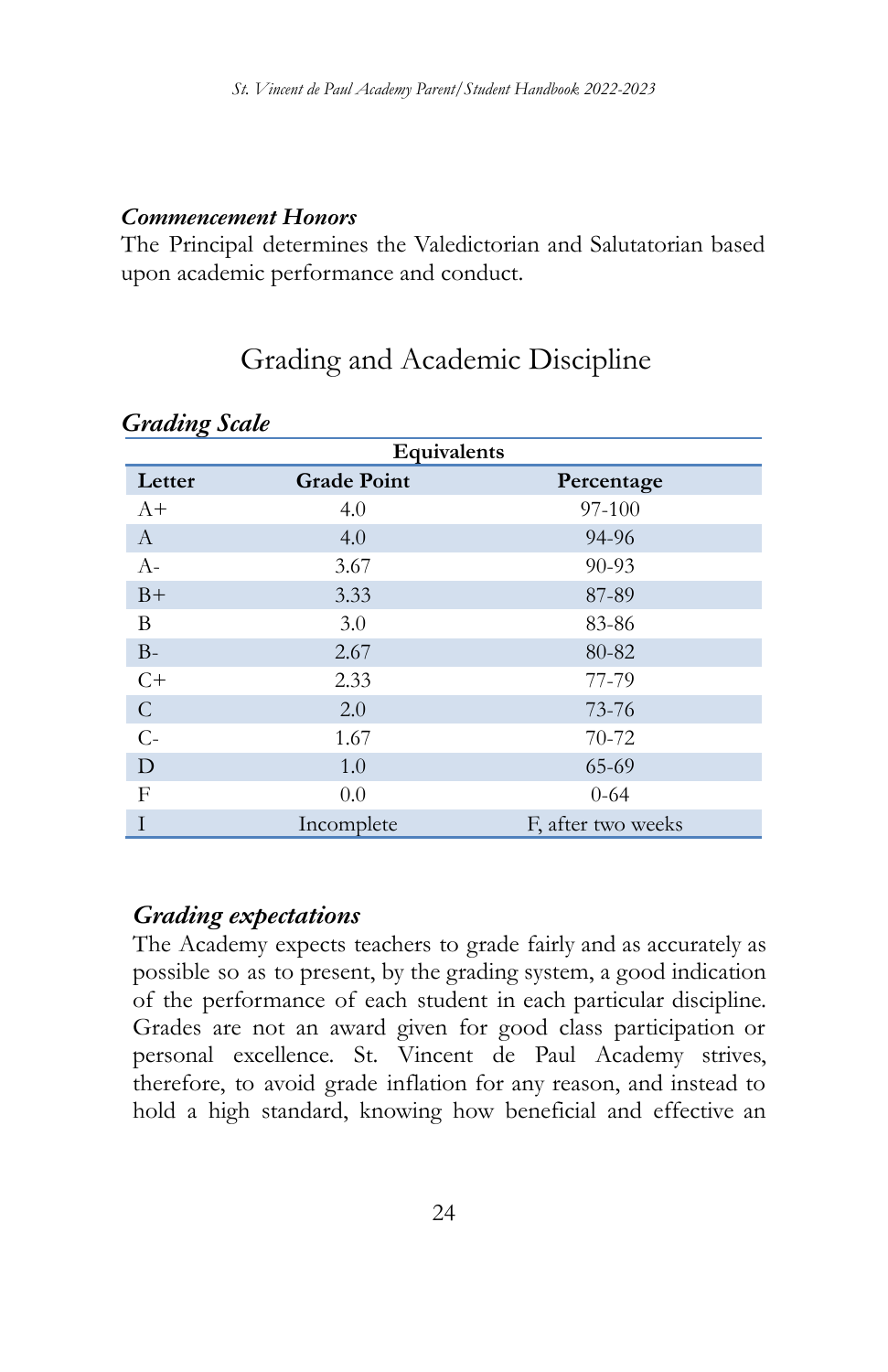educational tool student-grading can be. Parents and students are expected also to understand and cooperate with teachers according to these principles.

#### *Calculating Grades in Grade School*

The quarter grades are based on a weighted average of homework, quizzes and tests administered during that period. The final grade is calculated by averaging the quarterly grades.

#### *Calculating Grades in High School*

The quarter grades are typically based on a weighted average of homework (25%), quizzes (25%) and tests (50%) administered during that period.

There is a final examination at the end of each semester for the core high school courses. First semester grades are calculated by averaging grades from the  $1*$  quarter,  $2*$  quarter and the first semester exam. Second semester grades are calculated by averaging grades from the  $3<sup>d</sup>$  quarter,  $4<sup>th</sup>$  quarter and the second semester exam. An annual grade is not given.

#### *Academic Discipline/Probation*

- Report cards are issued at the end of each quarter. Hard copies will be sent home via the student. Parents will also receive a pdf copy sent to their email addresses.
- Grades are awarded to students according to the percentage scale. A score of 65% or above constitutes a passing grade. In order to be advanced to the next grade, students must maintain at least a composite weighted average of 65% in all subjects.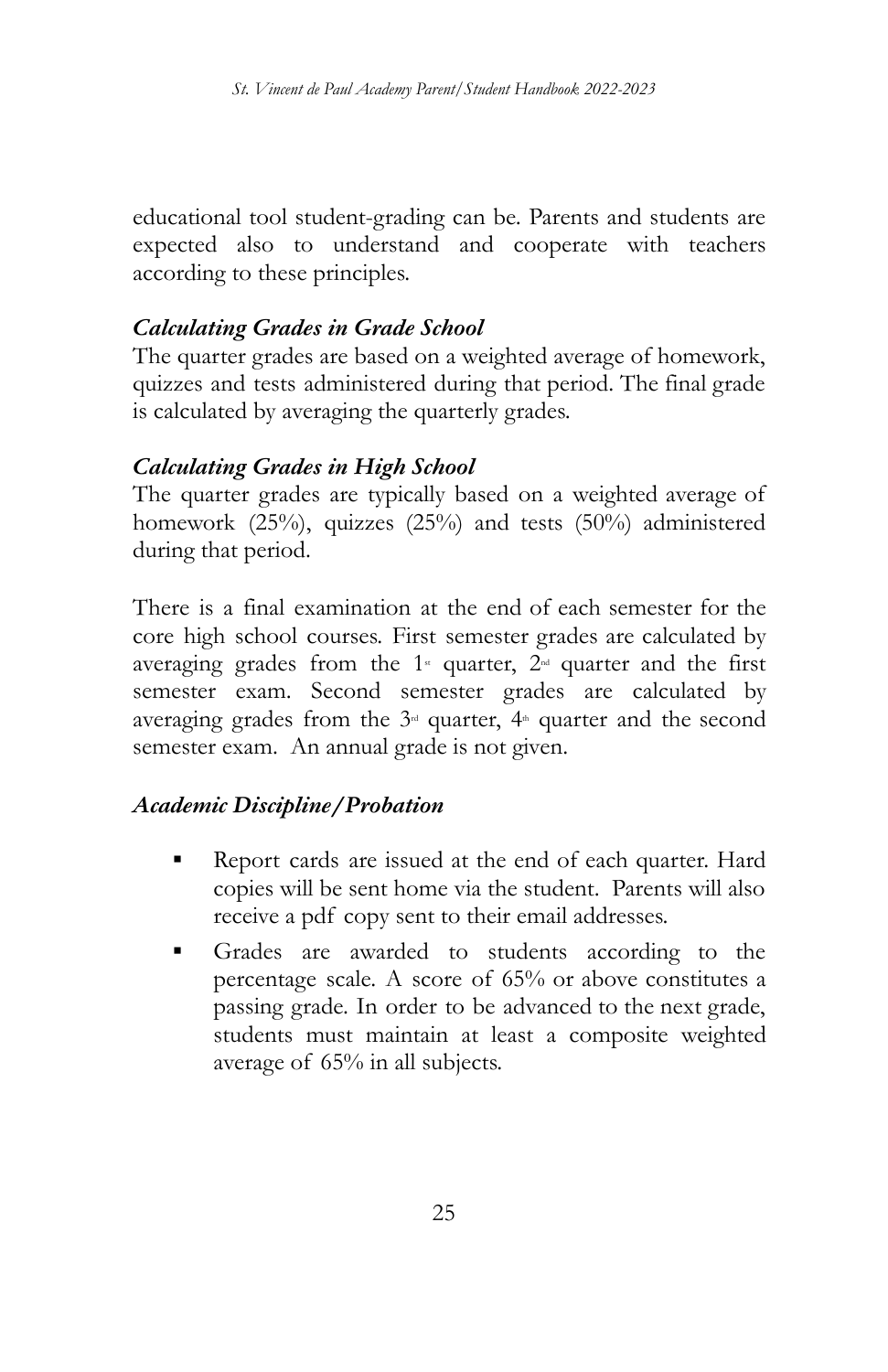- Students in  $5<sup>th</sup>$  grade or higher who fail one or more courses in one academic year will be required to remediate the coursework missed according to the parameters set by the Academy. Failure to successfully remediate according to school guidelines will necessitate a review and possible testing before the student can be promoted.
- Any student receiving a "D" or an "F" in two or more classes will be placed on academic probation for the following two quarters. Should no progress be made during that time, the parents will meet with the principal to determine a proper course of action.
- Failure of any class in the quarter immediately following probation will result in another probationary semester or expulsion, at the discretion of the principal.
- All academic discipline and ultimate consequences remain at the sole discretion of the principal.

### *Progress Reports*

Progress reports for all students are sent home at the midpoint of each quarter. Parents are encouraged to communicate with teachers regarding their child's performance should there be a concern.

### *Parent-Teacher Conferences*

Parents must attend all parent-teacher conferences to discuss grades, general academic performance, character and moral development with teachers. General parent-teacher meetings take place following the first and third quarter report cards each year so as to assess the performance of each student and to address any issue which may be presenting themselves. Individual meetings between parents and teachers, or parents and the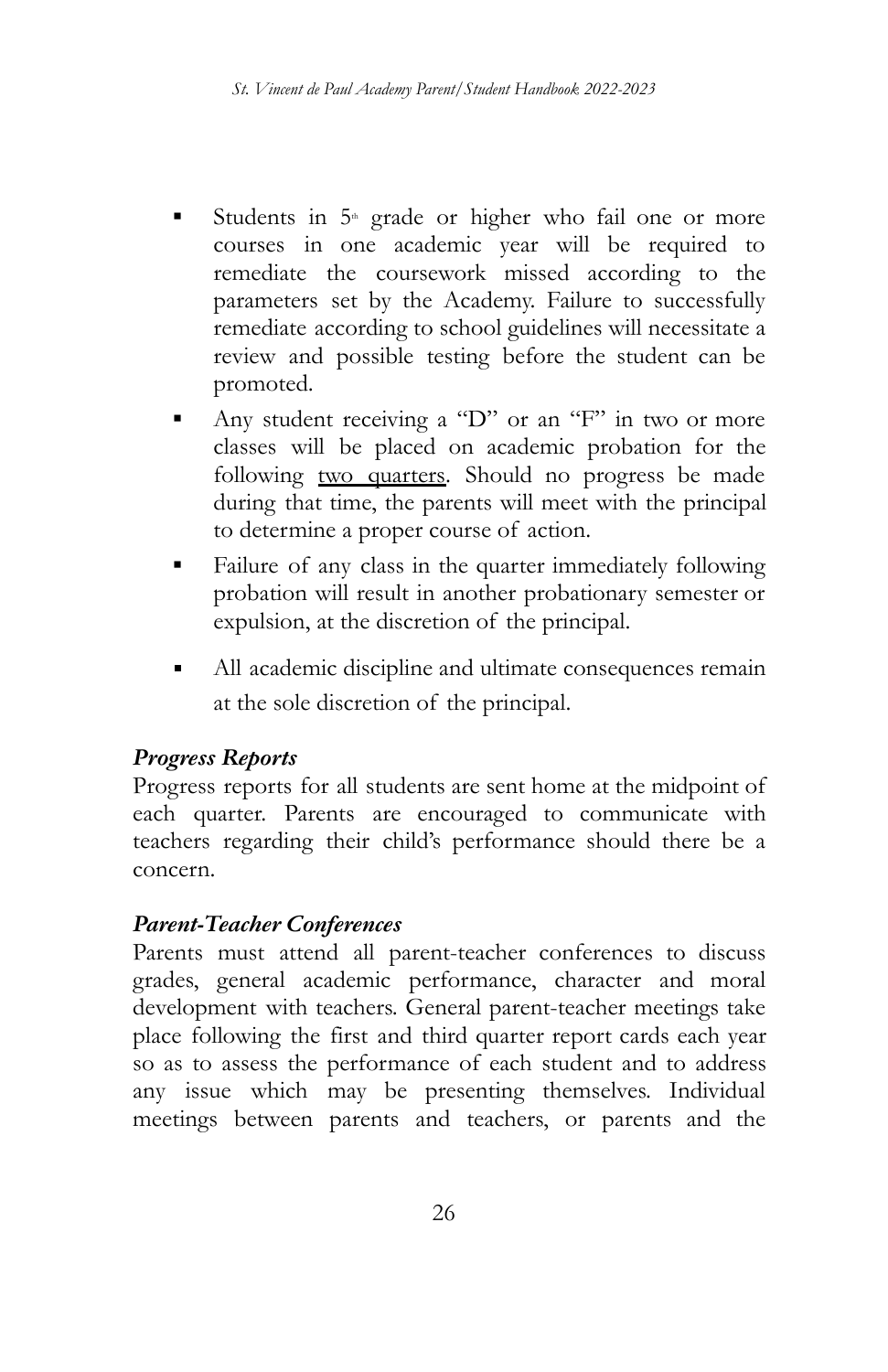administration may happen throughout the year regarding a particular student, requested by any of the parties concerned. In order for parents to set up such a meeting, they need only send a request via phone call or email to the teacher or the responsible Administrator according to the gravity of the issue in question.

# Honor Roll

The Honor Roll exists to reward outstanding scholastic achievement and to recognize those students who demonstrate superior and sustained motivation, responsibility, hard work and character. Conduct is a factor in determining eligibility for the Honor Roll. Students who have been suspended for any reason or receive a conduct grade of a C- or below, will be ineligible for the Honor Roll.

From the *5 th grade* on, students are eligible for the Honor Roll as follows:

#### **Summa cum Laude**

Final overall weighted average of 97% (A+) or above, with no final grade in any subject below a 90% (A-)

#### **Magna cum Laude**

Final overall weighted average of 94% (A) or above, with no final grade in any subject below an  $87\%$  (B+)

#### **Cum Laude**

Final overall weighted average of 90% (A-) or above, with no final grade in any subject below an 83% (B)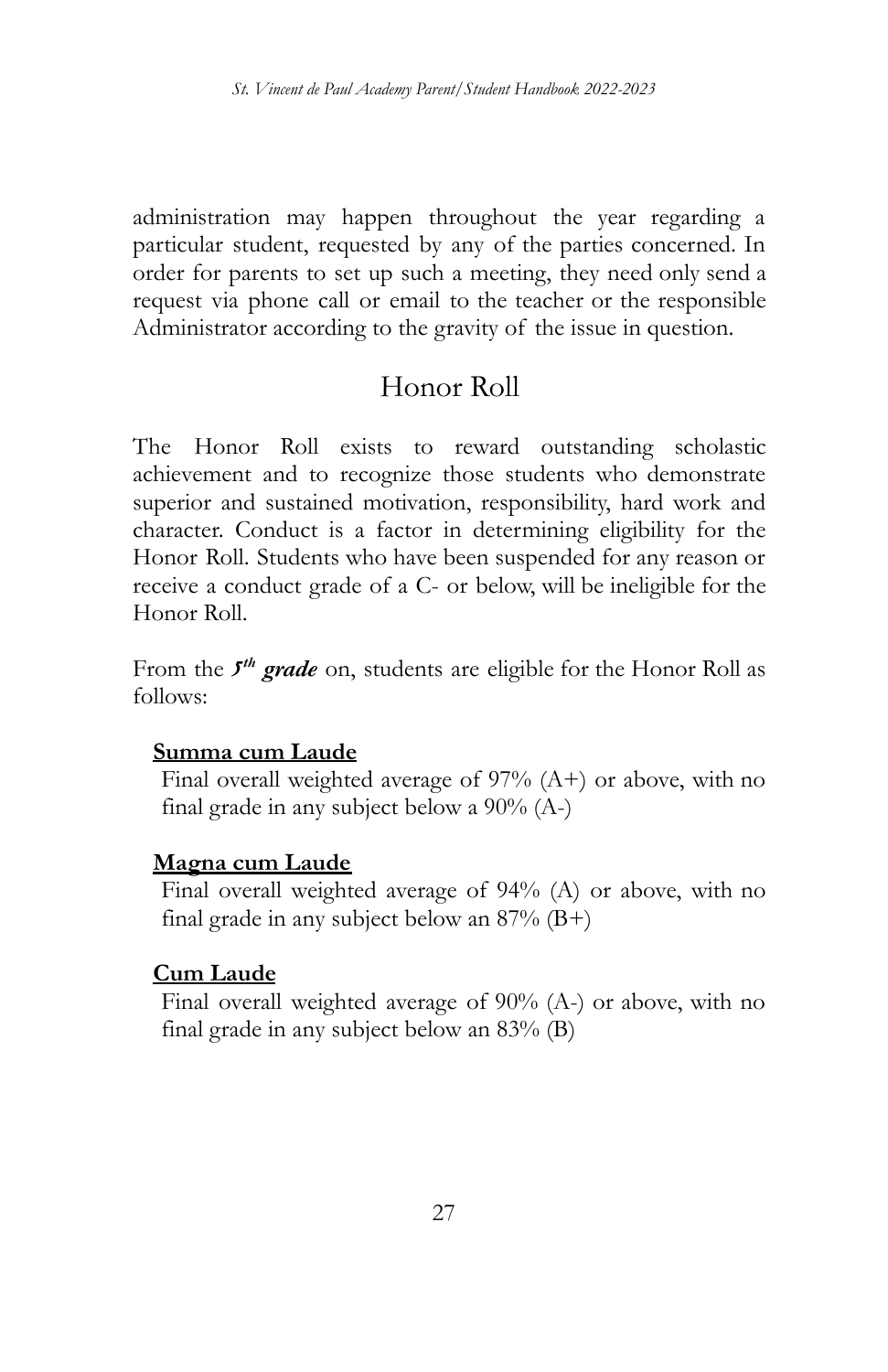# Homework Policy

### *Homework, General*

Teachers assign homework to reinforce knowledge, instill a sense of responsibility, encourage time management, and develop independent study habits. This daily effort on the part of the student is essential to the formation of profound, lasting qualities of heart and mind. Students must turn in assignments on time and make up homework assignments missed due to absence.

Parents are not permitted to do their children's schoolwork for them. As a fundamentally dishonest circumvention of student duties, this undermines both the teaching and the learning processes, and it seriously impedes the development of good study habits. Parents should, however, supervise homework, offer any needed assistance, and see that their children have sufficient time and a suitable place in which to complete assignments.

#### *Homework Time Guidelines*

Reasonable expectations of daily homework requirements:

- Kindergarten: 15 minutes; also reading at night
- $\blacksquare$  1<sup>st</sup> and 2<sup>t</sup> 30 minutes; also reading at night
- $\bullet$  3<sup>rd</sup> and 4<sup>th</sup> grades: 1 hour
- $\blacksquare$  5<sup>th</sup> through 8<sup>th</sup> grades: 1<sup>1</sup>/<sub>2</sub> hours
- $\bullet$  9<sup>th</sup> through 12<sup>th</sup> grades: 2 hours

These are general guidelines. Actual requirements will depend on the child's ability to work diligently and efficiently both in class and at home. Parents should not allow their children to linger indefinitely over homework, but should set appropriate limits and require accountability for unfinished work. Teachers will strive to respect the above schedule, and the school in no way obliges or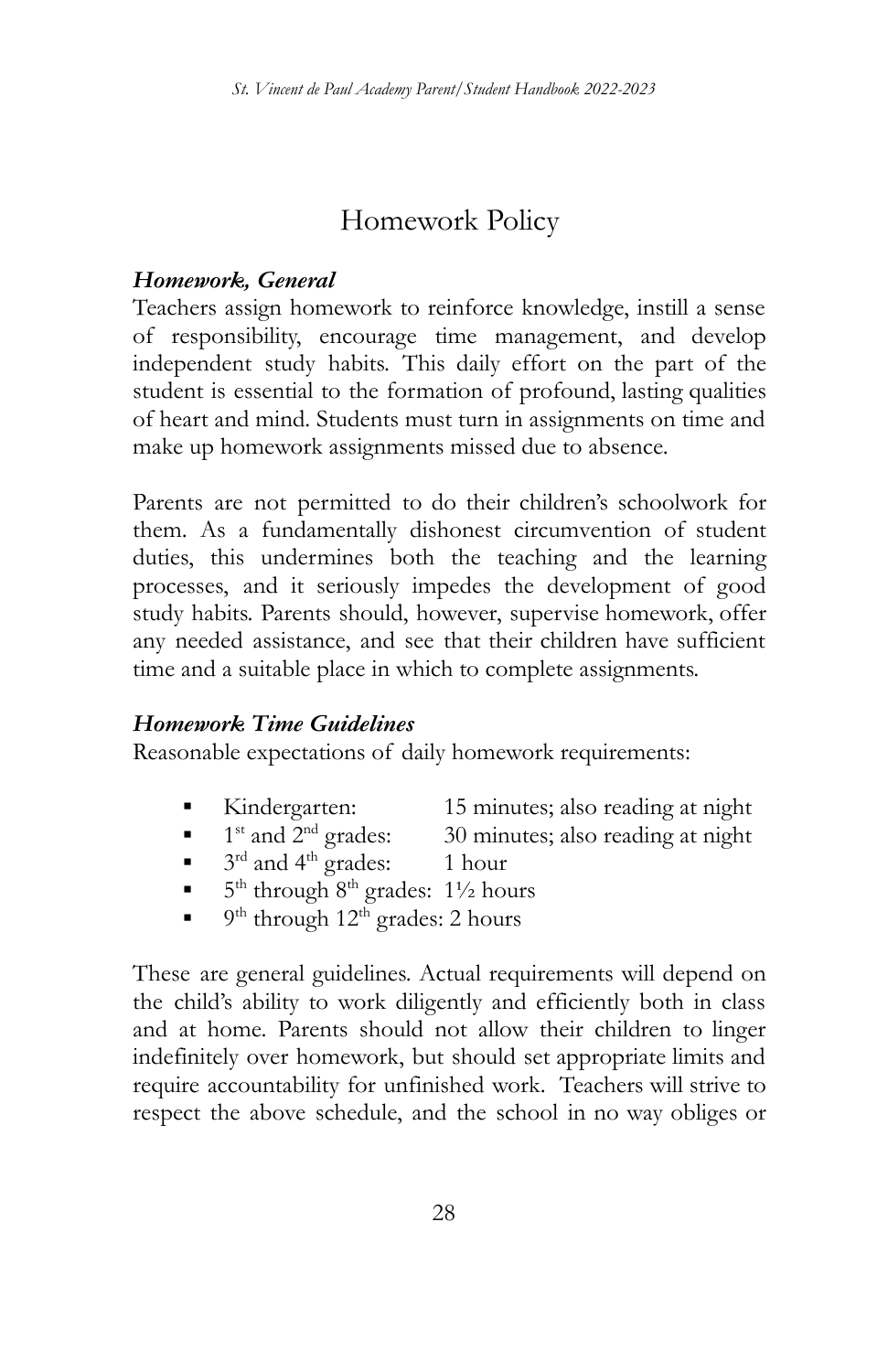encourages giving unnecessary homework, merely busy-work, for its own sake. Weekend assignments may, on occasion, require more time than those given on weeknights.

#### *Homework and Class Work Expectations*

St. Vincent de Paul Academy and its teachers expect students to work to the best of their abilities, and parents should encourage students to take the time and care necessary to complete assignments well. Incomplete or poorly completed assignments may need to be redone. Students should take time to avoid misspellings and numerous cross-outs, and should keep homework papers in a protective folder or permanent notebook as applicable. Teachers will not accept soiled or damaged papers. Teachers will publish specifications for homework, to include acceptable formats, paper, notebooks, pens and pencils.

Homework must be done on notebook paper or handwriting paper as required by the teacher. Students in grade 5 and above are required to use a blue or black ink pen for assignments that will be turned in for a grade. A pencil should be used for math assignments.

#### *Late Work*

Students must complete assignments by the morning of the day they are due. Teachers will penalize unexcused late assignments.

#### *Homework Requests When Students Are Absent*

It is the responsibility of the student to obtain missed assignments from his teacher. If your child is absent and you wish to obtain assignments for him, please contact a fellow student or teacher for the assignments needed. Teachers will outline their policy at the beginning of the year for accepting make-up work.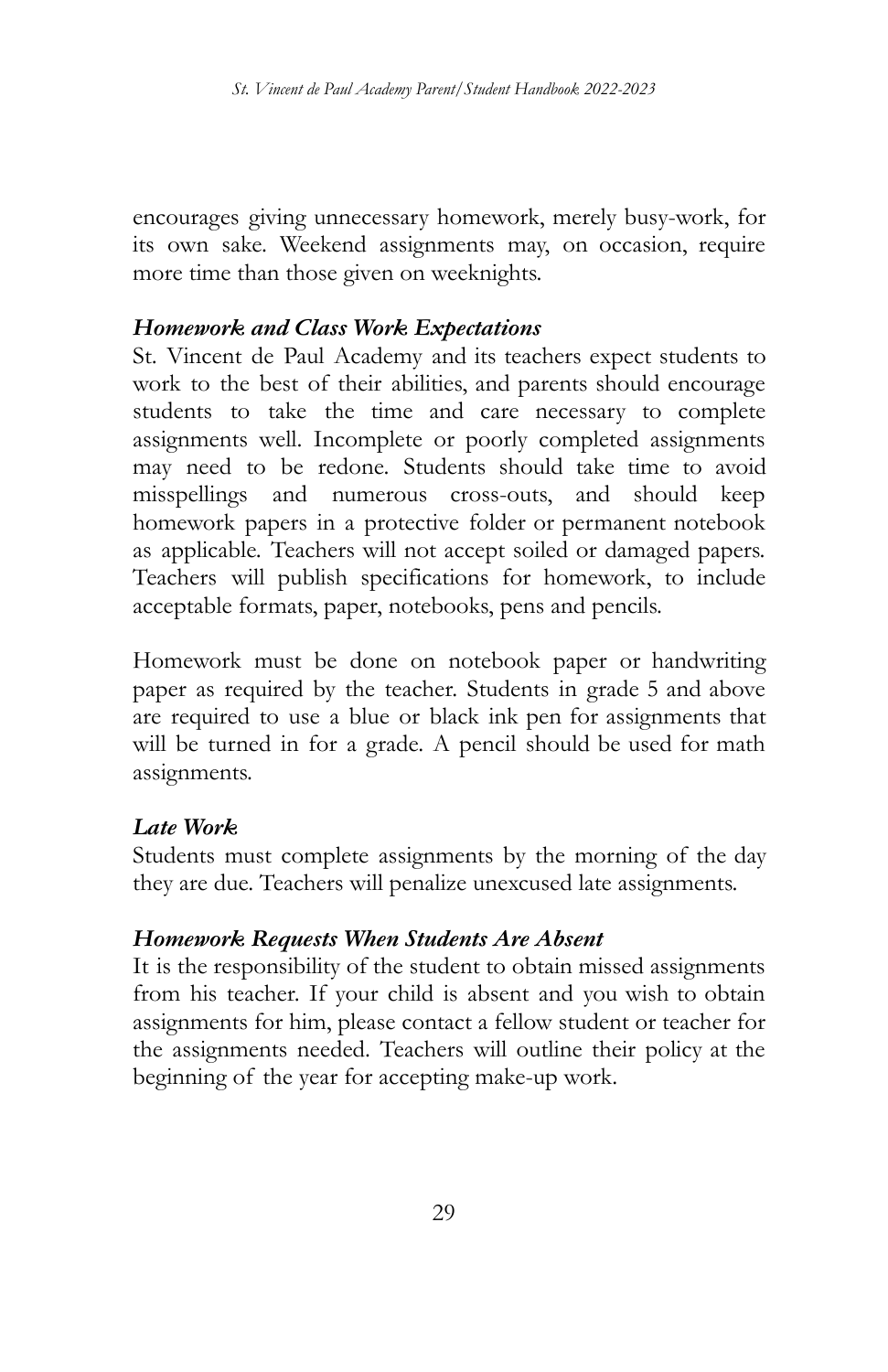**Note:** Long-term projects and assignments that were given prior to a student absence are due on the original date announced and are to be delivered to the school on that date. Students do not have extra time to complete such assignments without a reduction in grade. Likewise, if a test was announced prior to an absence, the student will be expected to take the test the day he returns to school as this material was already covered in class and student mastery of the material is already expected.

#### *Homework*

In the lower grades, students will be given a worksheet on which their assignments will be written daily. This is meant to help students organize and prioritize their homework and special assignments. Students in grades 7 through 12 should use a student planner to record their assignments.

Parents are expected to check their children's homework each evening. Parents should review their children's work to ensure that work assigned has been completed and completed well.

High school students will need to provide their own daily planner in which assignments will be written daily.

#### *Summer Homework*

Teachers may assign summer reading, craft or nature projects or directed projects during the summer vacation time.

### *Standardized Tests/Academic Competitions*

Students may be required to participate in various tests/competitions which include, but **are not limited** to the following: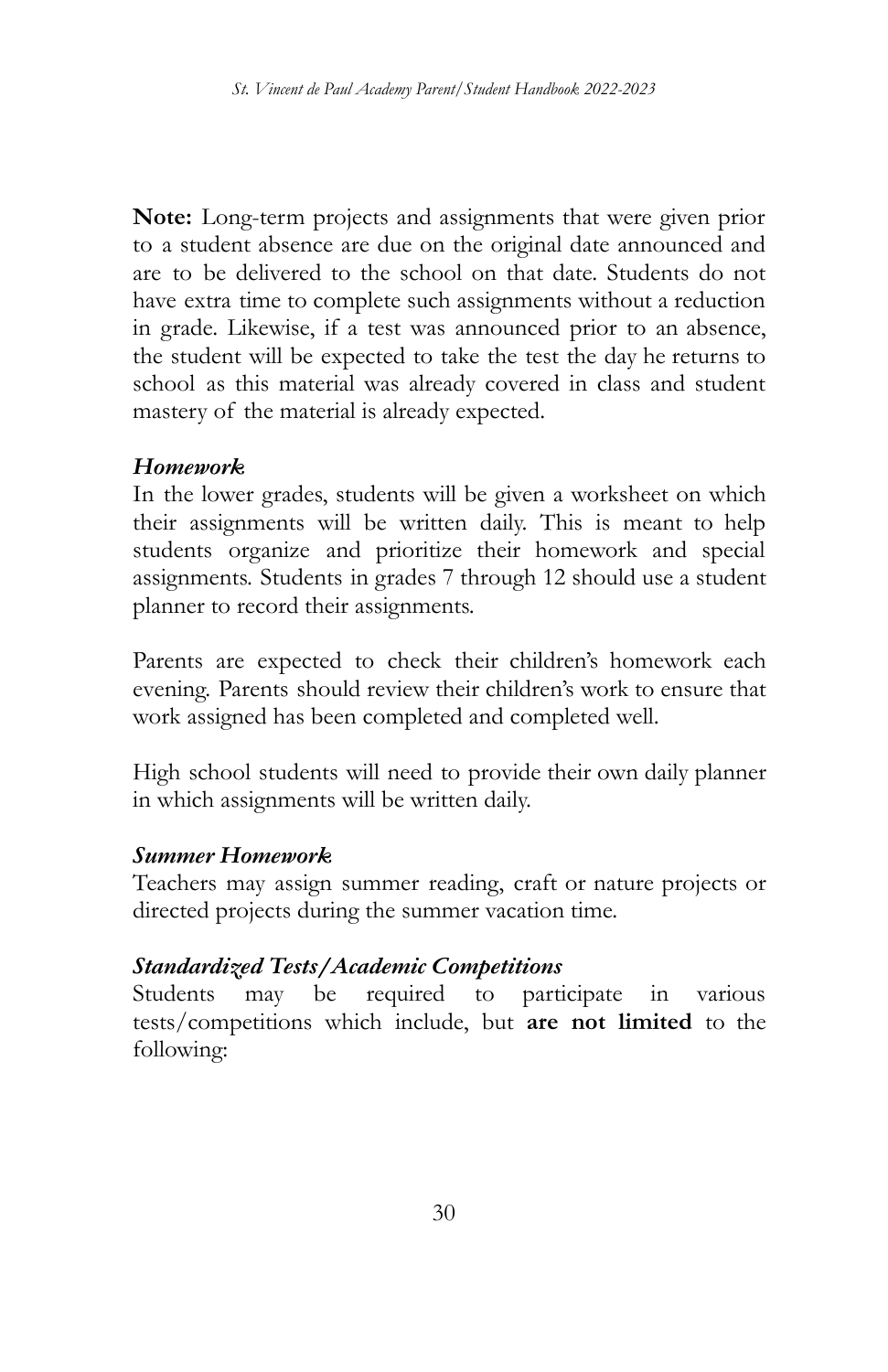- National Spelling Bee: Lower school students are tested so the Academy can nominate a school champion to participate in the County and National competitions.
- **National SSPX Religion Exam:** All students in grades 8 & 12 will be required to take this test in the spring of the current school year.
- **ACL/JCL National Latin Exam:** At the principal's discretion, some students enrolled in Latin courses at the Academy will be selected to sit for the annual National Latin Exam.
- **PSAT/NMSQT, ACT, SAT Exams:** Students are encouraged to both prepare and sit for these exams. The College Board School Code assigned to St. Vincent de Paul Academy is **261681**.

# Uniform Policy

A school uniform acts as a visible sign of the unity of a student body striving to achieve a common goal. Bearing this in mind, the specifics of regulations follow simply. Regardless of particulars, the standard remains *uniformity*, not individuality or fashion. While the school strives to develop strong individuals, the well-formed student will possess a true depth of character and a personality strong from within that is not defined from without. A uniform facilitates all of this by minimizing the possibility of disordered, vain or immodest self-expression that seeks primarily to draw attention to self. Beyond this, uniform dress reinforces a sense of solidarity and belonging, and eliminates the significant social pressures associated with style consciousness and competition. Far from a means of suppressing individual expression, willingness to submit to the uniform policy indicates humility and maturity.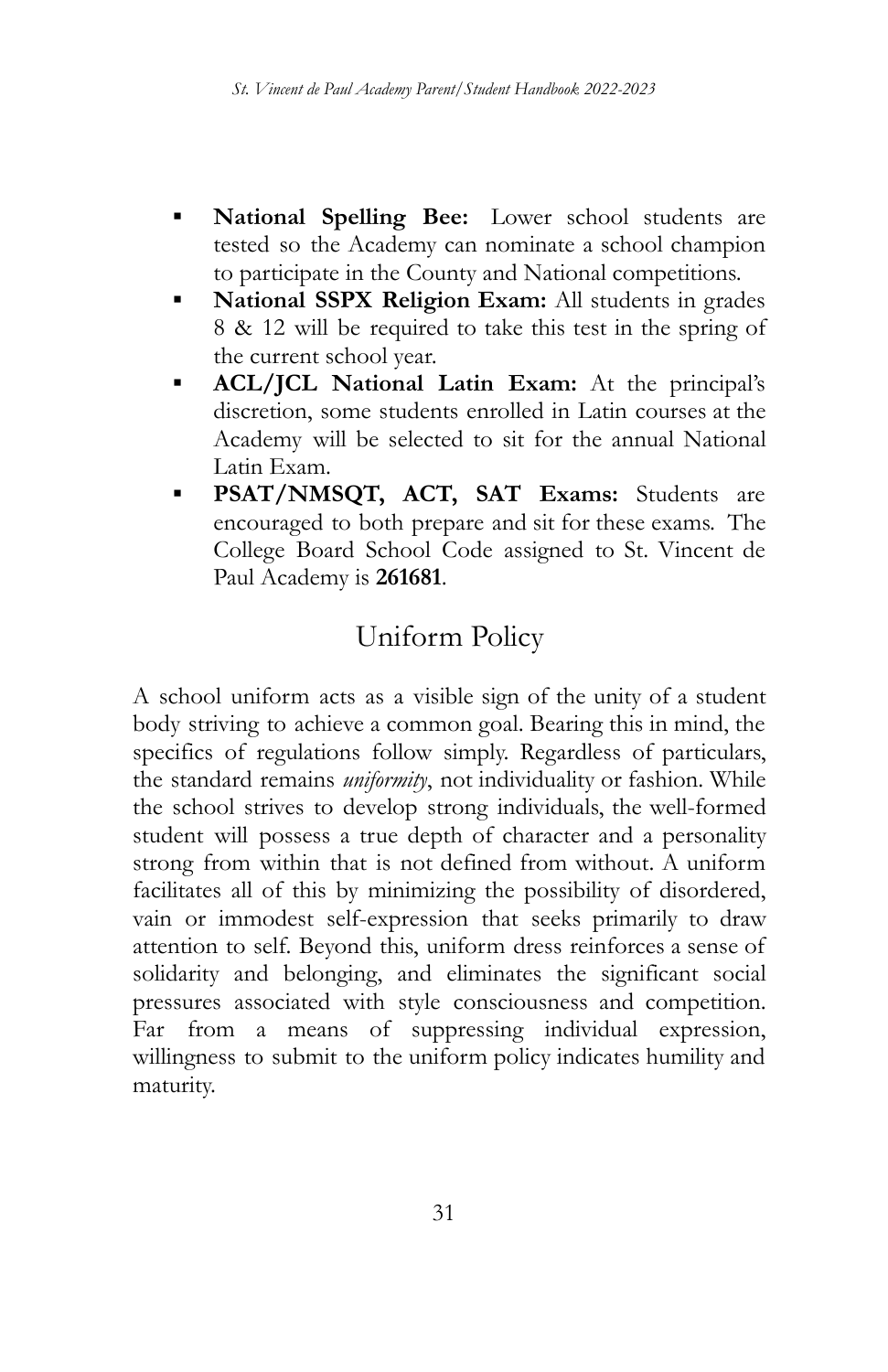This handbook establishes the basic "letter of the law," but students, aided by their parents, should discern and submit more importantly to the spirit of the uniform policy. Rather than defining each allowable or disallowable clothing item, the school relies on parents, students and faculty to understand the purpose of uniforms and to recognize clothing items that match not only uniform materials, but synchronize with the intention of the regulations. Parents with questions or concerns should feel free to contact the school for clarification.

#### *Hygiene and Appearance*

For their own health and the consideration of others, students must bathe properly and regularly. Students must appear at school in clean, pressed, and complete uniforms. Damaged or excessively worn uniform items are unacceptable. Students must remain in full uniform while on the school property, even after school.

#### *Make-up*

Make-up, cosmetics, and fingernail polish is forbidden.

#### *Jewelry*

Jewelry is forbidden, with the exception of a fine-gauge necklace with a single religious medal. Girls with pierced ears may wear a single stud earring in each lobe of the ear (no hoops are allowed). Boys may not wear earrings. Sacred Heart badges are permitted.

#### *Hair*

Fad hairstyles in boys and girls are forbidden. Boys must be clean-shaven, well-groomed, with hair cut traditionally, off the collar and ears. Girls must wear their hair pulled back out of their faces; bangs must not hang past the eyebrows. They may wear a ponytail, braid, a neatly pinned bun at the center back of their head or at the nape of the neck. Hair that is too short to be pulled back into a ponytail must be constrained by a headband, clip or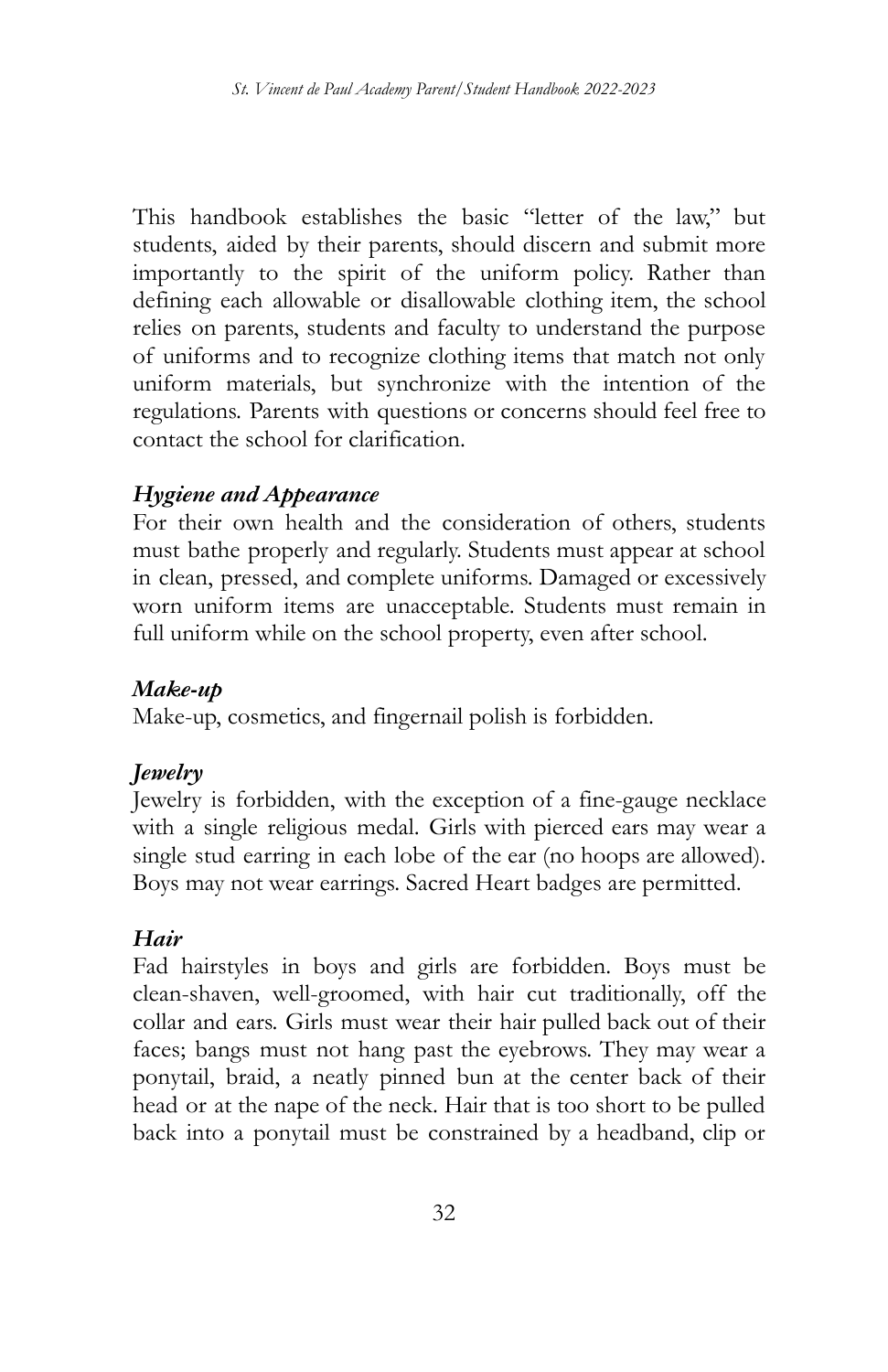barrette. Ribbons, hair bands, or other hair accessories are to be simple in design and color. Hair dye, highlighting and bleaching of hair is prohibited. The principal has the discretion of determining if hair styles are not acceptable.

# Uniform Supplier Information

Parents are expected to purchase uniform items from our uniform suppliers. For additional details and ordering information, please refer to St. Vincent de Paul Academy's school uniform 2022-2023 memo available online at www.stvincentkc.org under the Academy tab.

### *Required Uniforms*

The following provides details concerning the school uniform, including outerwear. Any elements of the uniform that do not match the components available through the Academy are non-regulation.

- **Level One:** The basic uniform
- Level Two: The first outer layer, the navy V-neck long sleeve sweater with crest (K-12), the navy blazer with crest (9-12)*.* Students are not authorized to wear any other items in the classroom.

### *Girls, K – 4*

Green plaid uniform jumper extending at least 2 inches below the bottom of the knee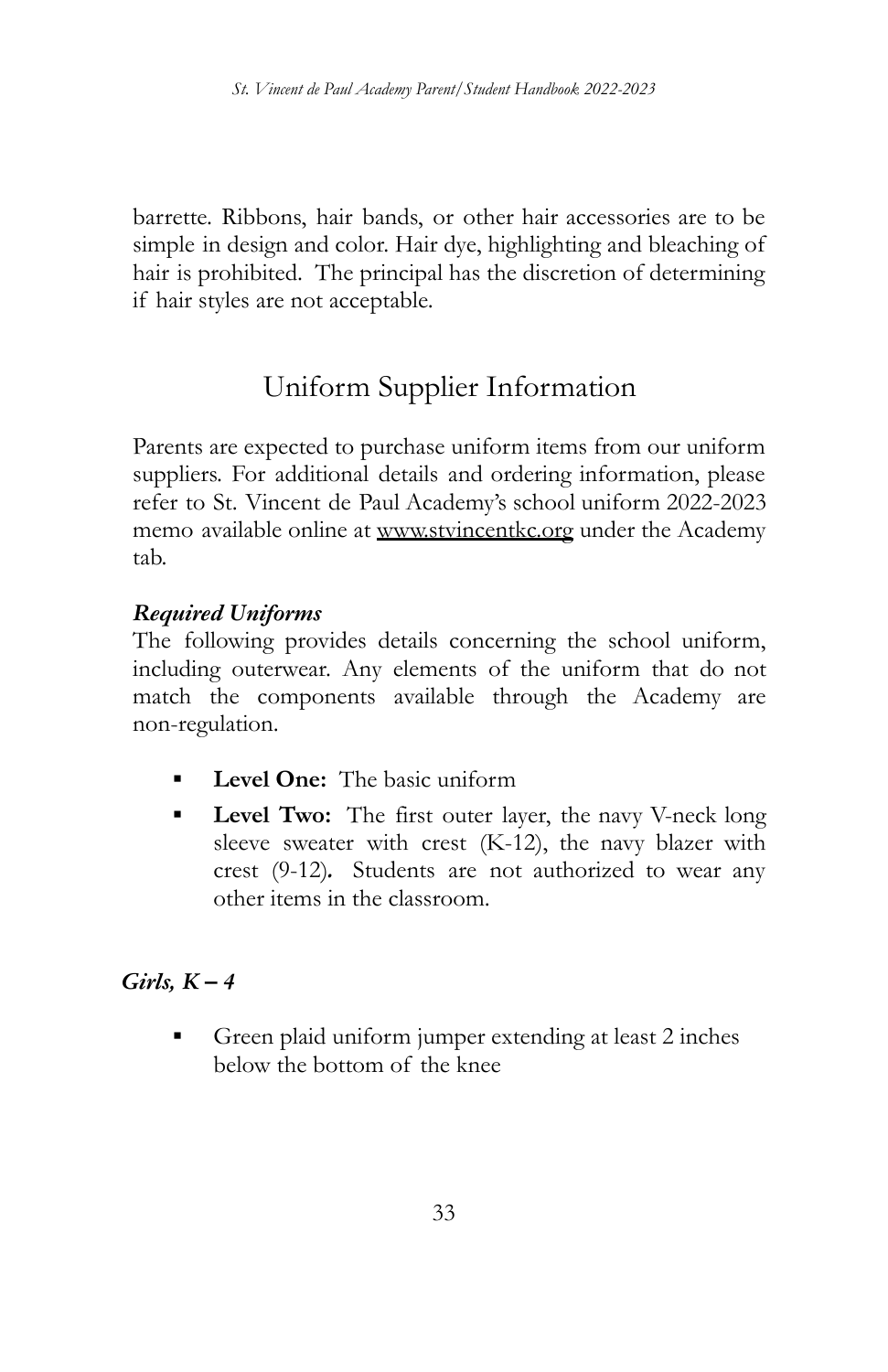- White blouse with collar (Peter Pan collar) and long or short sleeves; blouses must button at the throat; knit or "polo" shirts are not allowed
- **EXACT:** Navy V-neck long sleeve sweater with emblem
- Navy blue, black knee socks or white bobby socks. Navy or black tights may be worn during the winter.
- Clean simple solid black, all-purpose shoes.
- **White** triangular shaped chapel veil

## *Girls, 5 – 8*

- Green plaid uniform skirt extending at least 2 inches below the bottom of the knee
- White blouse with collar (preferably button-down collar) and long or short sleeves; blouses must button at the throat; knit or "polo" shirts are not allowed
- Navy blue uniform vest with school emblem
- **•** Green plaid uniform tie
- Navy V-neck long sleeve sweater with school emblem
- Navy blue or black knee socks or white bobby socks. Navy or black tights may be worn during the winter.
- Grades 5-6: Clean, simple solid black all-purpose shoes. Grades 7-8 - Simple black dress shoes; no high heels or funky soles; athletic shoes are required for recess and only worn for recess or physical education
- **White** triangular shaped chapel veil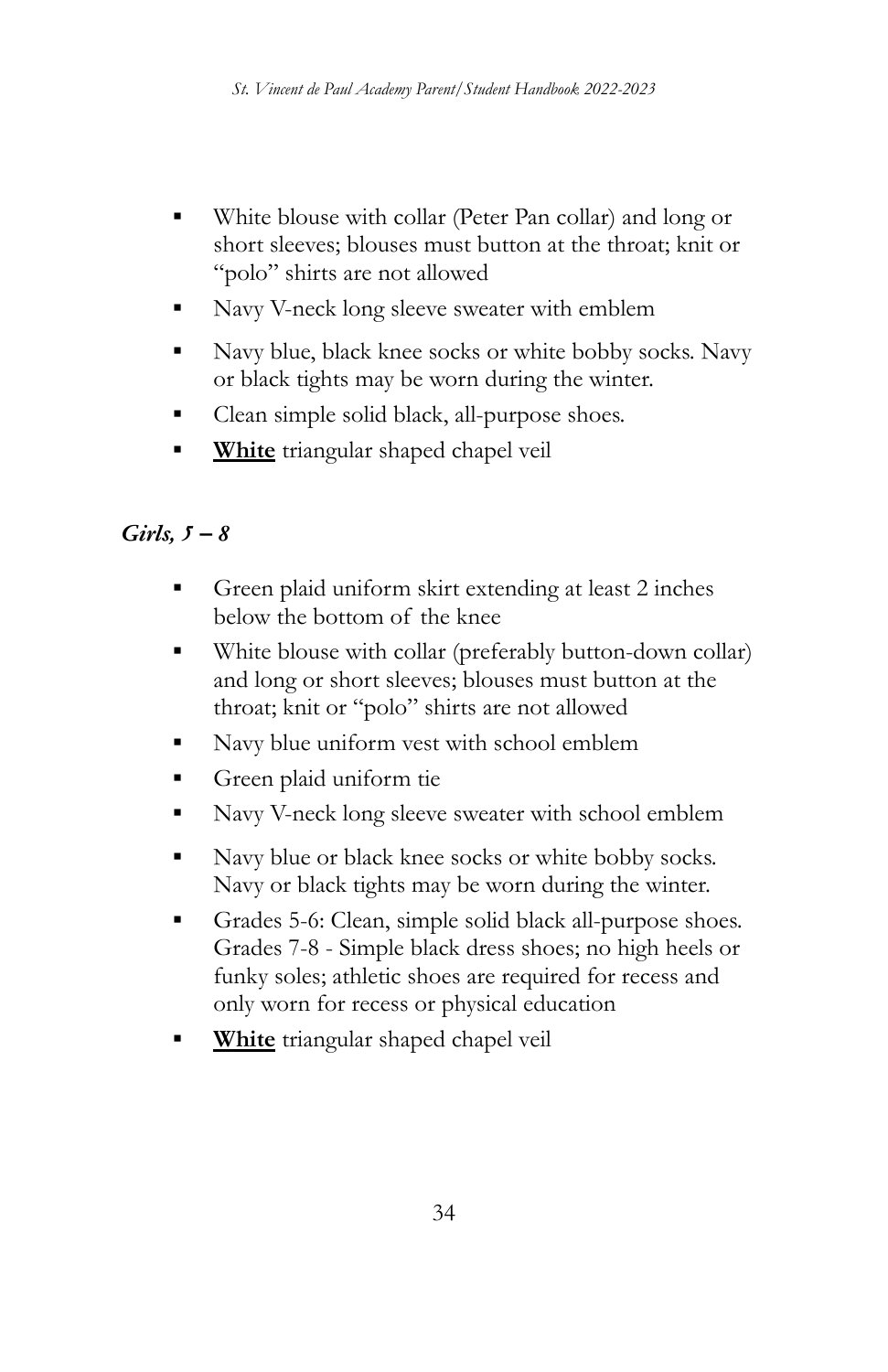### *Girls, 9 – 12*

- Charcoal gray pleated uniform skirt extending at least 3 inches below the bottom of the knee.
- White uniform blouse with pointed collar (long or short sleeves).
- Navy V-neck vest with school emblem
- Navy V-neck long sleeve sweater with school emblem or navy blazer with school emblem
- Navy or black knee socks or white bobby socks; neutral, black or navy hose. Navy or black tights may be worn during the winter.
- Simple black dress shoes; no high heels or funky soles; athletic shoes are required for recess and only worn for recess or physical education
- **White** triangular shaped chapel veil

## *Girls 7-12 P.E. Uniform:*

- *▪* Sweatshirt, green athletic polo with school crest, A-Line athletic skirts that fall 2 inches below the knee, white socks, and athletic shoes.
- PE clothes are to be devoid of decals and logos, with the exception of the school crest (a small manufacturer's logo is tolerated)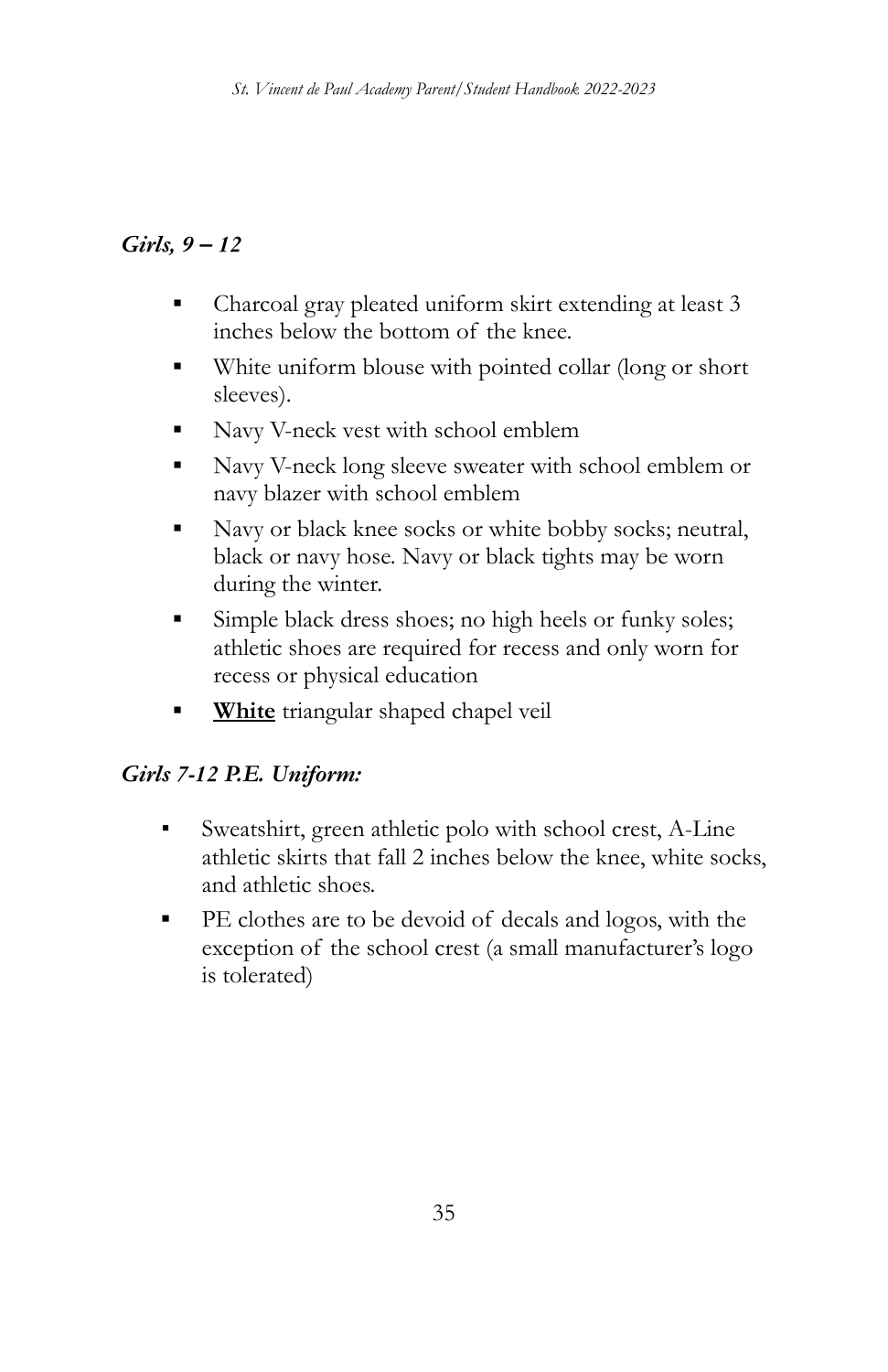The Principal or Vice-Principal may forbid any individual item of clothing that is found to be objectionable.

## *Boys, K – 6*

- Navy blue uniform trousers
- **Black belt**
- Plain white cotton or cotton-polyester button-up shirt (long or short sleeves)
- Plain white t-shirt worn under uniform shirt; no logo or print t-shirts allowed
- Navy V-neck long sleeve sweater with school emblem
- Green plaid uniform tie
- Navy blue or black socks
- Grades K-6: Clean, solid, black all-purpose shoe

## *Boys, 7 - 12*

- Charcoal gray uniform trousers
- Black belt
- Plain white cotton or cotton-polyester button-up shirt (long or short sleeves)
- Plain white t-shirt worn under uniform shirt; no logo or print t-shirts allowed
- Navy V-neck vest with school emblem
- Navy V-neck long sleeve sweater with school emblem
- Navy blazer with school emblem required 9-12
- Green & navy striped uniform tie senior boys may wear an approved senior tie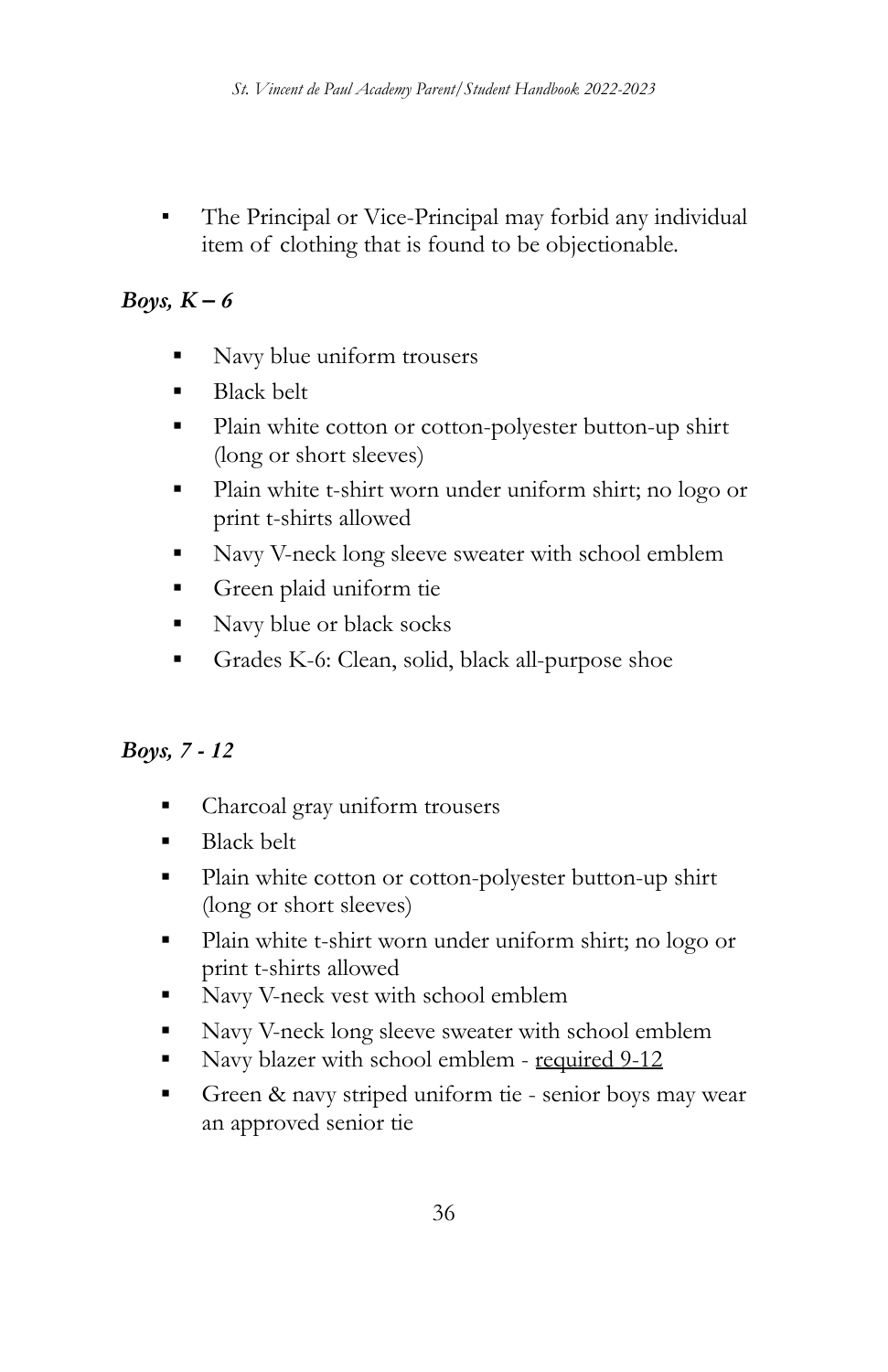- **Black socks**
- **▪** Clean black, polished leather shoes; athletic shoes are required for recess and only worn for recess or physical education

# *Boys 7-12 P.E. Uniform*

- *▪* Sweatshirt, green athletic polo with school crest, athletic pants or shorts, white socks, and athletic shoes.
- **■** PE clothes are to be devoid of decals and logos, with the exception of the school crest (a small manufacturer's logo is tolerated)
- **•** The Principal or Vice-Principal may forbid any individual item of clothing that is found to be objectionable.

The Academy reserves the right to permit or forbid non-Academy outerwear, worn when necessary for outdoor activities on cold days, when it does not conform to dignified apparel or the spirit of the Academy.

# General Academy Rules & Guidelines

Character training is an important element of the education at St. Vincent de Paul Academy. The school expects loyalty, respect and good manners, as well as immediate, cheerful cooperation from all students. Good discipline results, in large part, from the natural response students have to a gentle but firm command of respect rather than a rigid enforcement of a long list of rules. However, the school imposes certain rules to maintain order, and to help students develop the habits of discipline, courtesy, etiquette and culture necessary for intellectual and spiritual advancement.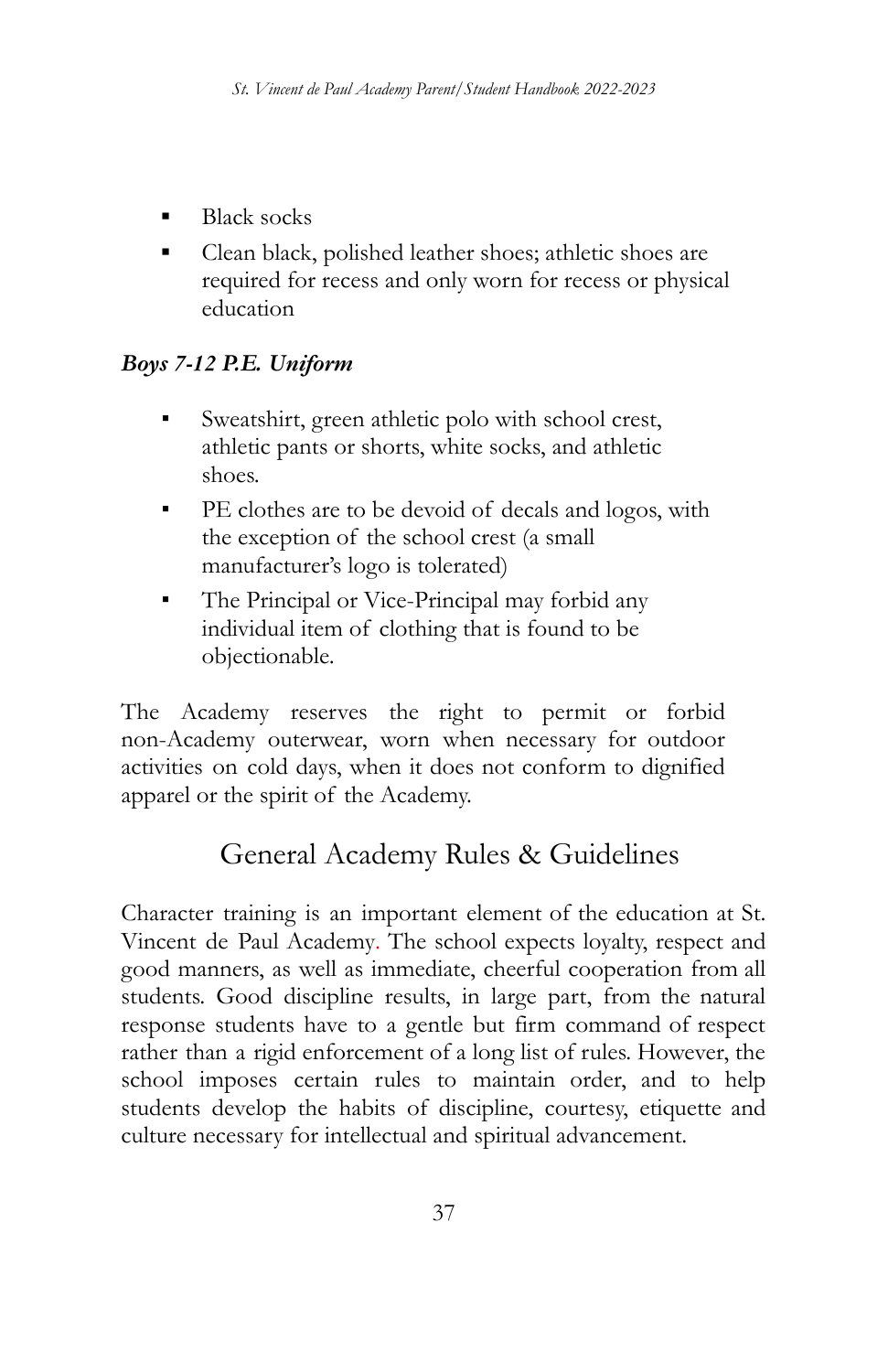### *Forbidden Items*

The following are **not to be brought** to school. Teachers will confiscate these and other inappropriate items:

- **Cell phones:** St. Vincent de Paul Academy students may not bring cell phones to the Academy; with the exception of a student driver whose parent(s) requires him/her to have a cell phone when driving to and from the Academy. The parents must notify the school of this necessity by completing and signing the Student Cell Phone Parental Consent Form. Students with this exemption must check in their phone to the secretary's office upon entering the school and will receive their cell phone back at the end of the day, at which time they will be expected to store their cell phone in their backpacks until they are in their car and off school property. Students without this exemption, or those who abuse the exemption, and are discovered with a cell phone on school property during school hours, will have the phone confiscated for a duration of time according to the discretion of the principal.
- **Electronic devices,** including but not limited to: radios, CD players MP3 Players, iPods, iPads, CDs, DVDs, cameras and games
- **Inappropriate material** such as books, magazines, pictures, comics, letters, notes, etc. of immoral or inappropriate content (reading books brought from home must be approved by administration)
- **▪ Any drugs or alcoholic beverages**
- Any **tobacco** or smoking paraphernalia including matches, lighters, etc.
- **Weapons** of any kind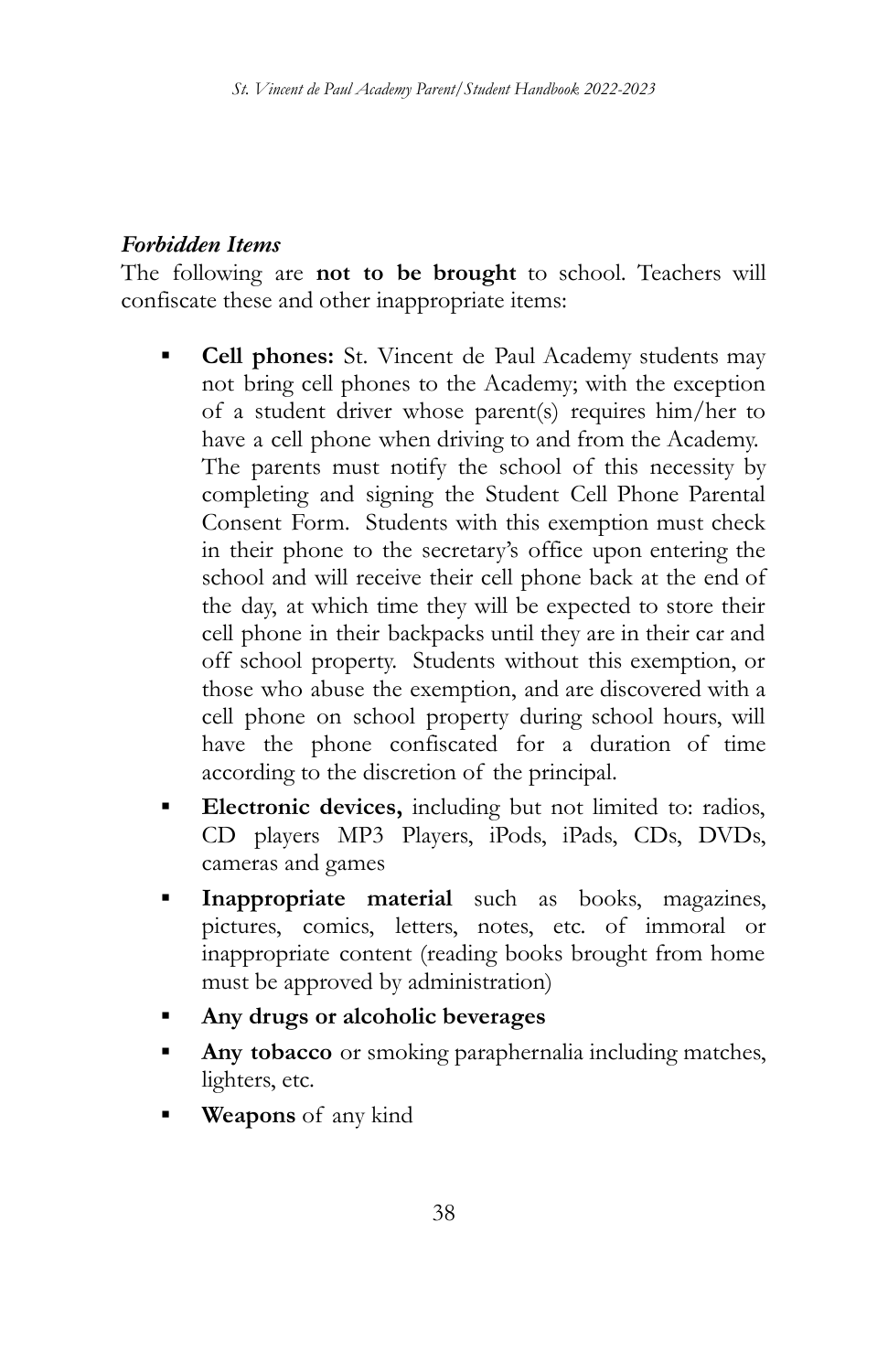### *General Classroom Behavior*

- Students are to express charity towards everyone in the classroom. Charity includes letting others speak, raising hand for questions, and participating in discussions.
- As a gesture of respect, grade school students may be required to stand to ask or answer questions or to read aloud. The teacher may excuse the student from this obligation in certain circumstances for the sake of convenience (e.g. when it is a question of short answers).
- **▪** Students will stand and respectfully greet all adult visitors to the classroom, addressing them by their appropriate title: Father, Sister, Mr., Mrs., Miss, etc.

#### *Lunchroom Behavior*

- Students need to bring their lunches in a lunch box marked with their name. Soda is not allowed, and candy desserts are discouraged.
- The kitchen area is not for student use. Students do not have access to the refrigerator, microwave, and other items in the kitchen area*.* Coffee is for the teachers and staff only.
- Students will clean up after themselves and will help maintain the overall cleanliness of the cafeteria.
- Cafeteria supplies (i.e. bowls, cups, plates, plastic spoons, knives and forks) will not be provided by the school. Parents need to send these items to school with their children.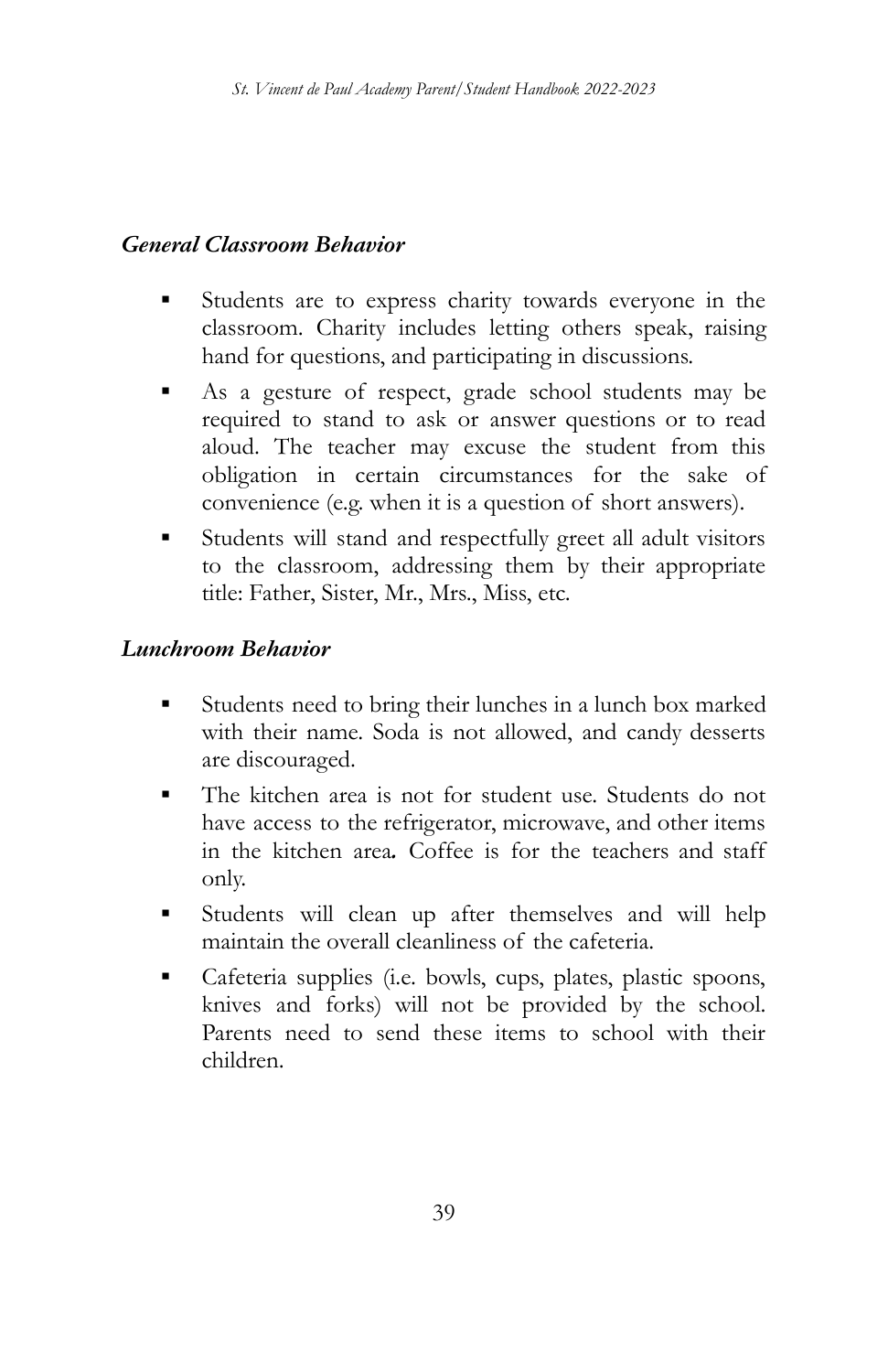### *Recess*

Recess is held outside most days of the school year. Students will go outside as long as the temperature is 10° F or higher, weather permitting. Generally speaking, if a student is well enough to be at school, the student is well enough to go outside for recess. A physician's request to be excused from recess will be honored. Children who need to stay in at recess need a note from a parent. Students may occasionally be held inside for educational or disciplinary reasons. Students who are held inside for such purposes will still be expected to go outside for at least part of the recess.

### *Playground Expectations*

- Weather permitting, all K-8 grade students are expected to go out for play during recess. The school requires detailed written notification if a student cannot participate in recess activities for health or other reasons.
- Students must have appropriate cold weather clothing and footwear for recess.
- For safety reasons, the school does not allow rough play or tackle football. Snowball fights will be permitted only when conditions are safe, as determined by the playground supervisor.
- Children must remain within established boundaries.
- **•** During inclement weather, recess will be held indoors. Running and other horseplay are not permitted inside the school.
- Students will not bring personal toys for recess.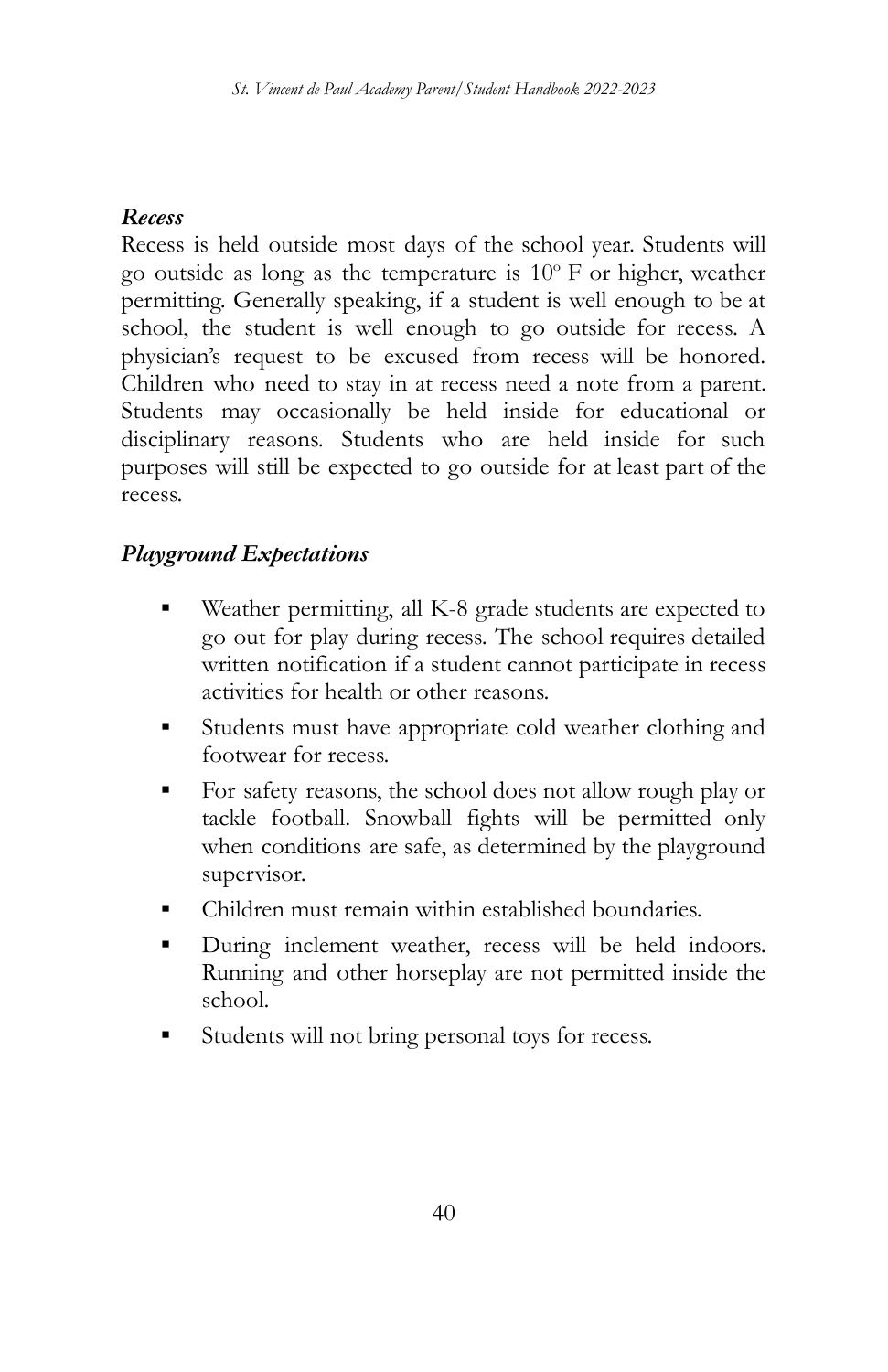### *Parties and Gift Deliveries*

- **▪** Deliveries of flowers, balloons, gifts, etc. are not to be made to students during the school day.
- Birthday Parties: While birthdays are a special day in a child's life, a uniform treatment of birthdays is important for purposes of harmony within the school and between school families. For this reason, classes may not have birthday parties for individual students. Subject to teacher discretion, students may bring a snack to share with fellow classmates. Students may distribute birthday treats during lunch.
- **Feast Day and Holiday Parties: Teachers, parents and** students will not arrange classroom parties other than those scheduled by the school principal.
- All treats and snacks brought into the school must be **NUT FREE.**

## *Respect for School Property*

- The school will not tolerate any abuse of school property or acts of vandalism, including defacing or damaging desks or books. *Parents will be billed for damages, and the student will be required to do any necessary clean-up work.*
- Students will help maintain an orderly environment in the school by properly looking after their own belongings and cleaning up after themselves.
- Damaged or lost books will be replaced at the parent's expense.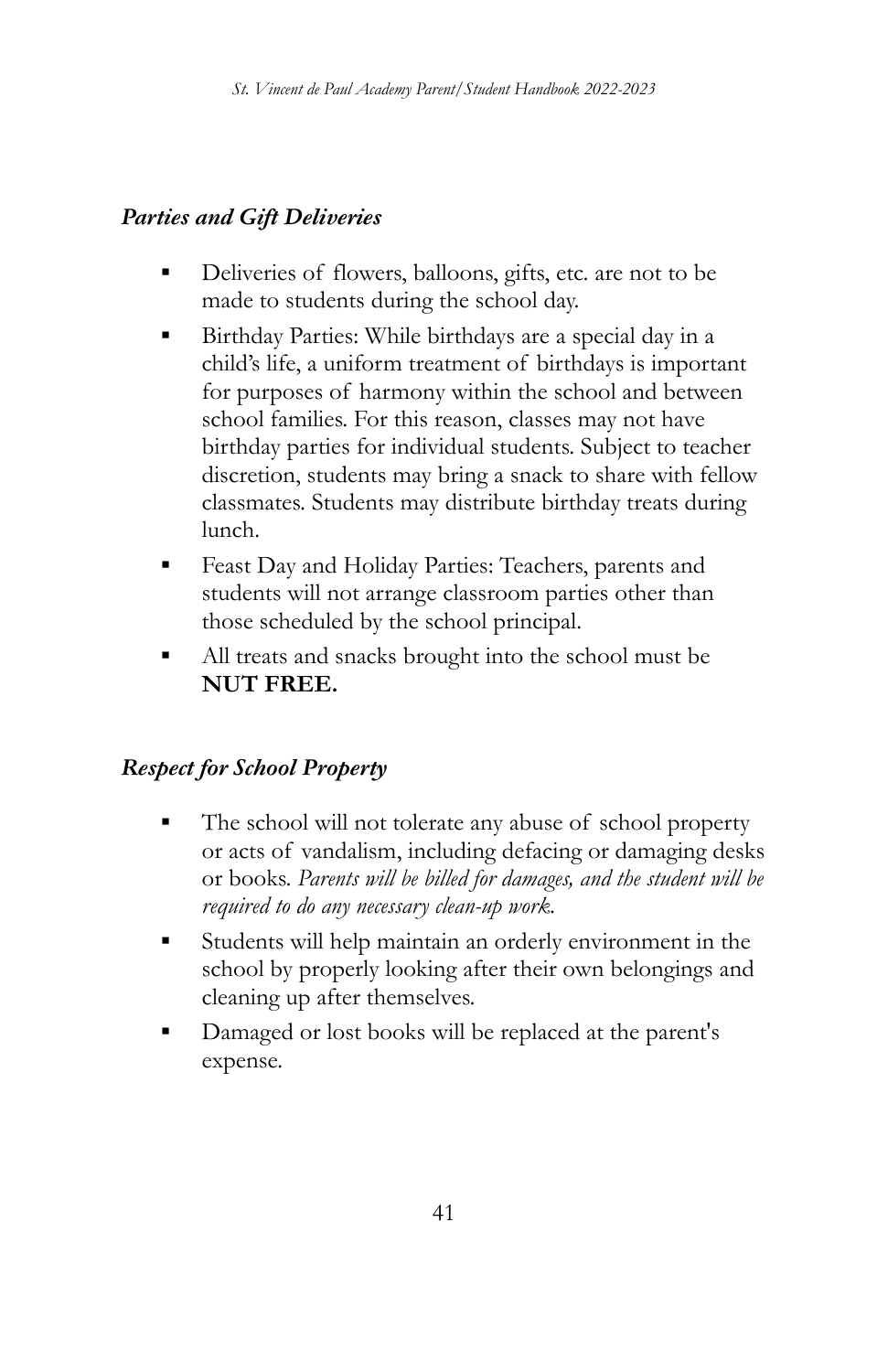Students must realize that though the school assigns desks and lockers for their individual use, these are school property and therefore, not private. The school may access desks and lockers at any time.

#### *Restroom Use*

- Students will use only designated restrooms
- Barring a legitimate emergency, high school students may not take restroom breaks during class time
- Barring a legitimate emergency, students in grades 5 and up may not take restroom breaks during Mass

### *General Items*

- Students may not pass personal notes or written communications of any kind during school hours. Invitations to non-school sponsored social events should be distributed outside of school hours and off campus to preclude any implication of school endorsement, and to ensure parents are aware of such activities.
- Students must generally maintain an attitude of respect as regards noise in the school. There are times for recreation and there are times for quiet. .
- Students may not run, jump or roughhouse in any part of the school building except during monitored recreations.
- No food, candy or drinks are permitted in the classrooms. Water bottles may be kept in high school lockers or cubbies in the lower school classrooms. Water bottles are no longer necessary nor allowed for students, as there are now sufficient drinking fountains for all in our present buildings.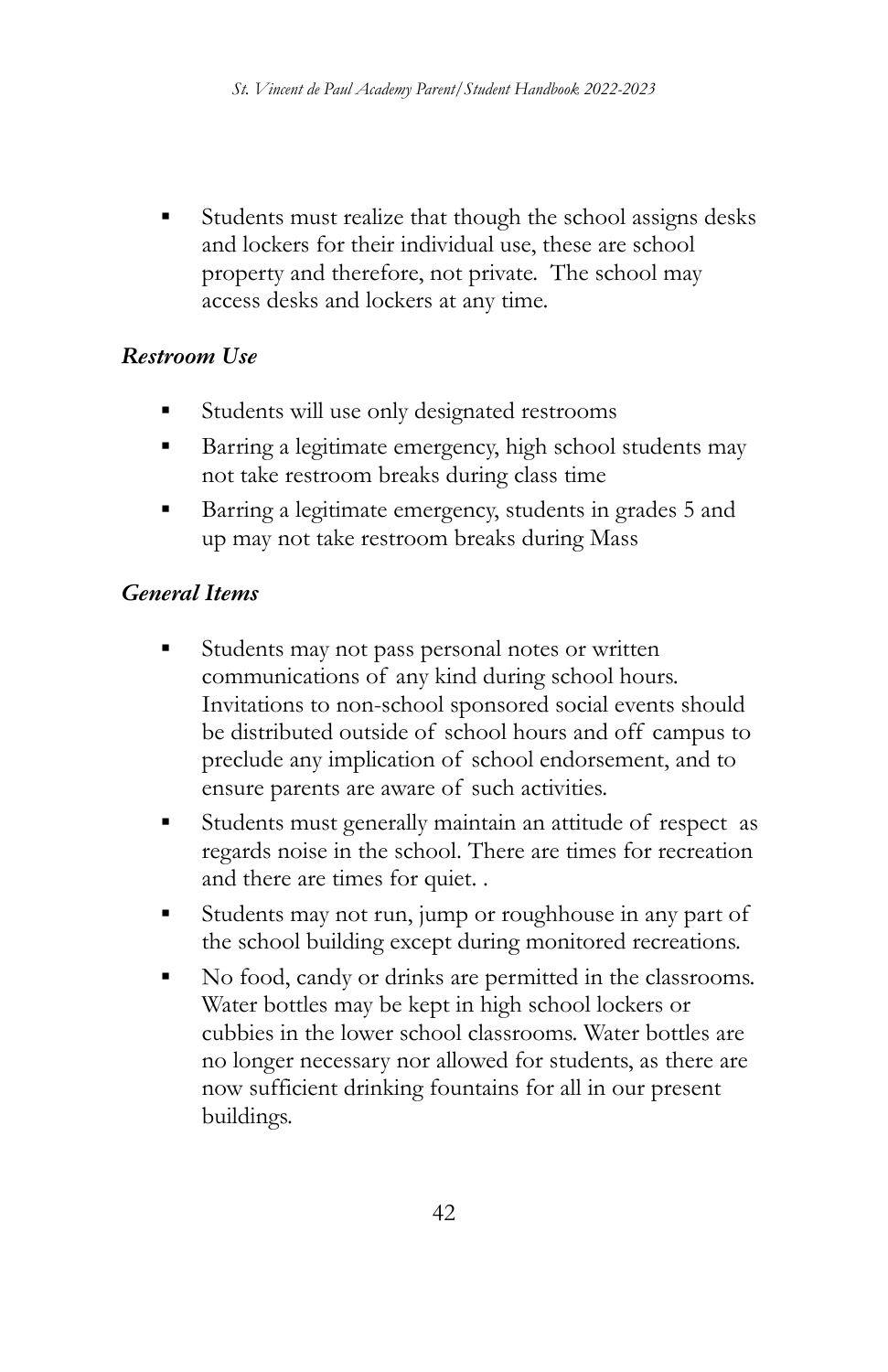- Students may not chew gum on school premises.
- Students may use the school phone only in emergencies, and only with permission from the Vice-principal or school secretary.
- Students may not leave school premises during the school day without written permission.

# Disciplinary Policy

St. Vincent de Paul Academy applies the principles of Catholic education to student discipline. True charity at times obliges correction and even punishment, but as a means of encouraging amendment, not inflicting suffering or fostering resentment. The Catholic educator strives to win the heart of the student; both instruction and discipline rest on a foundation of charity. As Christ Himself showed, unwavering admonition does not preclude patience and kindness, and those corrected with charity will learn to embrace virtue motivated by filial love rather than servile fear. St. Vincent de Paul Academy does not use corporal punishment. Disciplinary measures consist chiefly in the restriction of activities and privileges. Depending on circumstances, the school may limit or deny recreational activities, impose detention or study hall, assign work tasks, etc. The school will punish students based on the severity of the infraction as follows:

### *Minor Infractions*

These are incidents attributed more to thoughtlessness than to a defective disposition or ill will. Examples of minor infractions: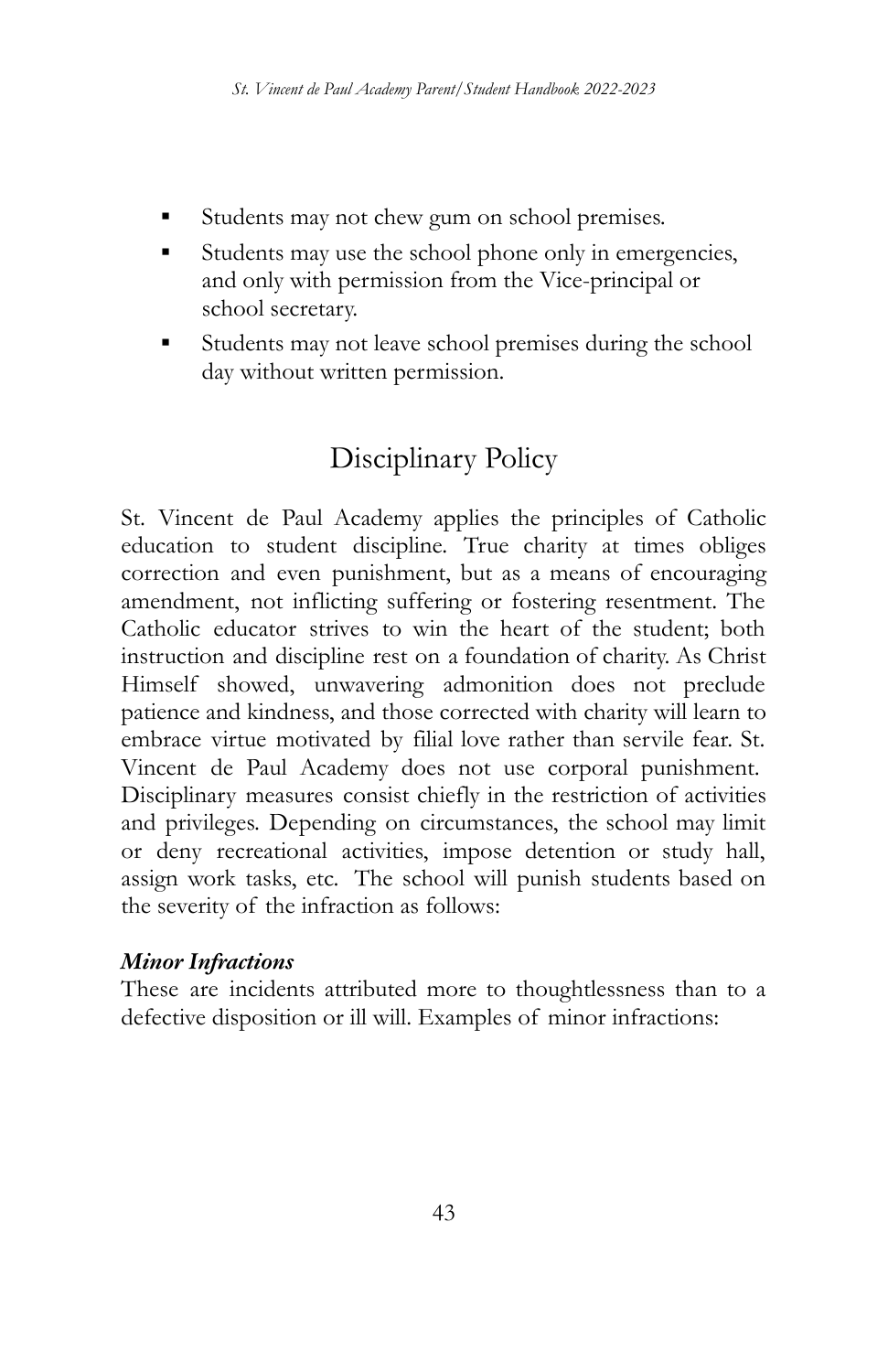- **▪** Disorderly desks or lockers
- **▪** Incomplete uniform
- **▪** Excessive tardiness
- Neglect of school property
- **▪** Causing disturbance in class or during line-up
- **▪** Neglect or improper performance of academic duty

Teachers and staff will correct minor infractions during the school day and may issue an infraction slip, a short after-school detention (10-15 minutes), or a recess detention. After an accumulation of three infraction slips a 30 minute detention will be given.

## *Major Infractions*

These are incidents of a more serious nature indicating knowledge of wrongdoing. Examples of major infractions:

- **▪** Insubordination or deliberate disobedience
- **▪** Unexcused absence
- **▪** Fighting
- Bad language
- **■** Persistent failure to submit homework
- Failure to show up for a detention or minor (in-school) detention
- **▪** Use or possession of tobacco products
- **▪** Excessive repetition of minor infractions such as those listed in the section above

The Principal will handle infractions of this nature. Students will be punished with detention or other means, at his discretion. A detention may entail extensive janitorial work or after-school study hall. Students guilty of major infractions may be excluded from extra-curricular activities.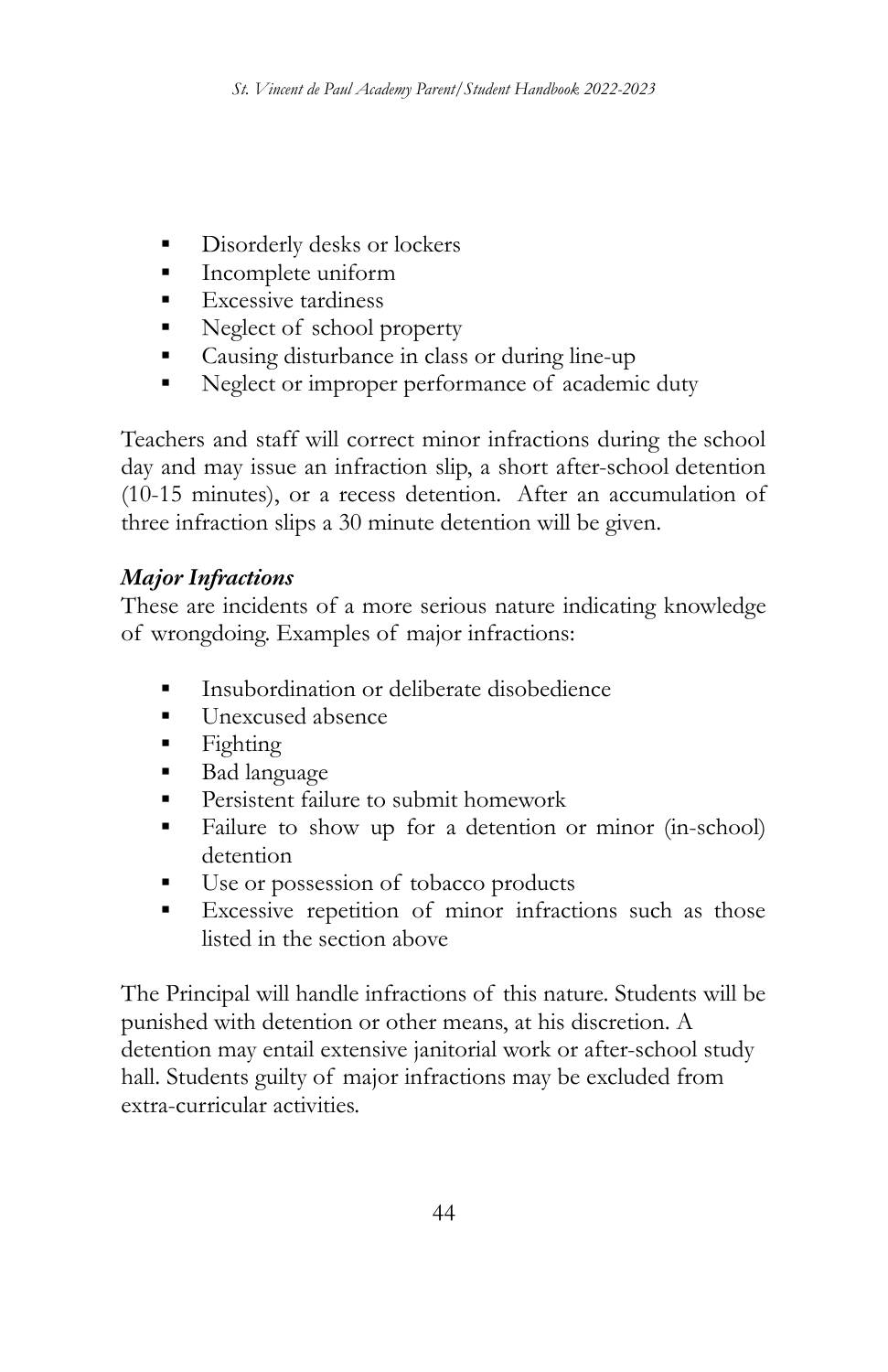## *Grave Infractions*

These are incidents indicating knowledge of wrongdoing with social and moral ramifications. Examples of grave infractions:

- Conduct or spirit prejudicial to the school
- Lying, cheating, or any academic fraud, including plagiarism\*
- Any illegal activity
- Use, possession, purchase, attempts to purchase or sell drugs or drug paraphernalia or alcohol
- **•** Possession, purchase, or selling of weapons or fireworks
- Grave or repeated disrespect
- Theft
- Vandalism or destruction of property
- **•** Indecent fraternization
- Obscene expressions, gestures, writings, or conversations, including postings of such nature on the internet
- Possession of immoral material
- Excessive repetition of major infractions such as those listed above

\* Students must understand that extensive paraphrasing, excessive quotation, and unattributed sources constitute plagiarism, the theft of another's work. Teachers will provide thorough critiques of papers and drafts, taking special care to elucidate the nature of legitimate research. Teachers will alert the principal of suspected plagiarism. In confirmed cases, the principal, in cooperation with the teacher, will determine appropriate sanctions and consequences.

The principal will handle grave infractions. Students will be punished by suspension or expulsion at his discretion. Suspensions may be of shorter or longer duration, depending on the gravity of the offense. Work missed during the time of suspension may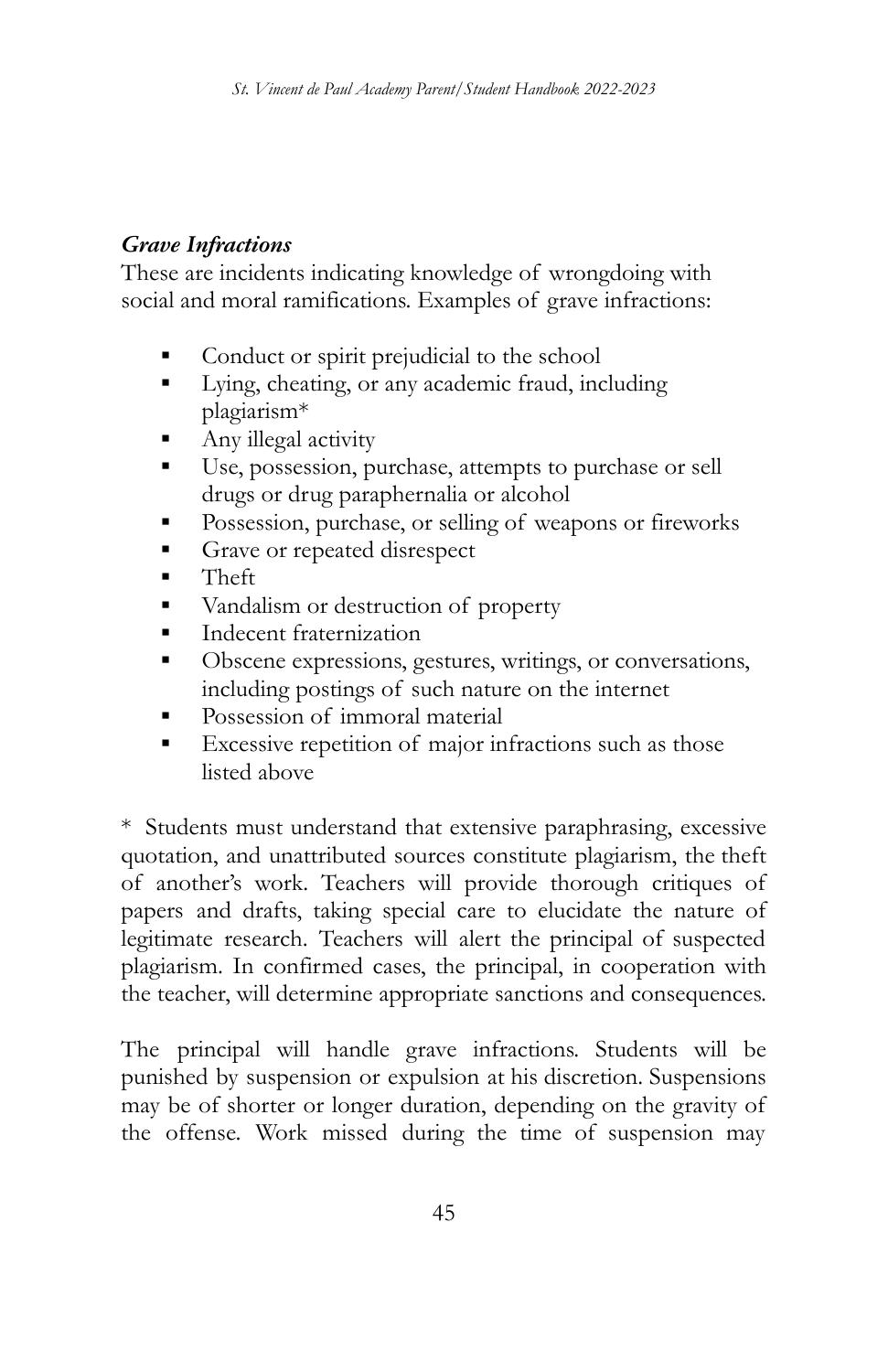receive a zero, at the principal's discretion. Expulsion, once imposed, will last for the duration of the academic year. The principal may grant readmission at his discretion.

#### *Notice of Disciplinary Action*

Parents will be notified officially, by way of a disciplinary notice, of major and grave infractions and of the disciplinary measure taken. A copy of the notice will remain in the student's file. The principal may request a meeting.

#### *Exclusion from Academy Activities*

Depending upon the level of an infraction, the principal may choose to restrict an offending student's access to Academy functions for a period of time. "Academy functions" include, but are not limited to the following school activities: field trips, concerts, fundraising activities, science fairs, geography fairs, awards ceremonies, and running the Jog-A-Thon. If parents have any question about whether or not restricted students may attend a school event, they must discuss this with the principal before the event.

There are different levels of restriction from Academy functions. Generally, the principal will specify the duration of event restrictions. Expelled students may not attend any Academy functions until they are readmitted to the school, or their class graduates. Parents may appeal in writing to the principal for changes in restricted status. If parents have doubts about restrictions, they should discuss them with the principal.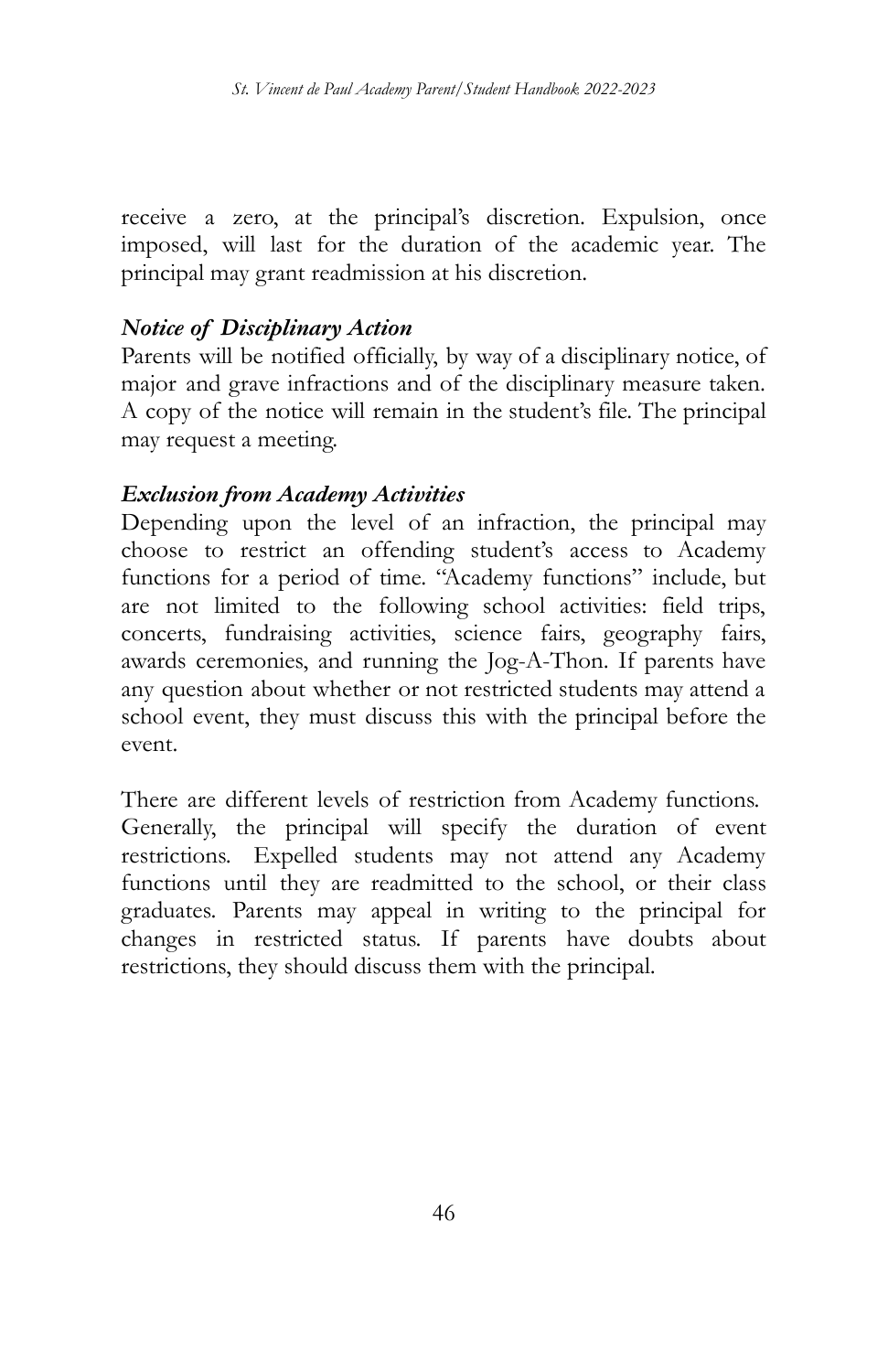### *Disciplinary Probation*

Any student demonstrating consistently poor conduct will be placed on disciplinary probation by the principal for a designated period of time. While on disciplinary probation, a student is ineligible to participate in any extracurricular activities. If a student in a probationary status shows no substantial improvement in behavior, his or her parents will meet with the principal to determine a proper course of action, which may include expulsion.

# Extra-Curricular Activities and Eligibility

Students must be academically current to participate in extracurricular activities. Students must not be on suspension or detention the day of the activity; if so, the student will be excluded from these activities. Students must be present at school on the day of the extra-curricular activity when these days fall on regularly scheduled school days. If the student is absent during the day, he or she will be excluded from participation.

# Field Trips

Field trips can provide meaningful and enjoyable learning experiences for students. Parents need to fill out a general field trip permission form, a release of liability form, and a medical treatment consent form at the beginning of each school year. This permission form will remain on file for the entire academic year.

The school will inform parents of field trips throughout the year by means of an email or a written memo for the specific activity. Field trips are a student privilege and not a right. Students may be denied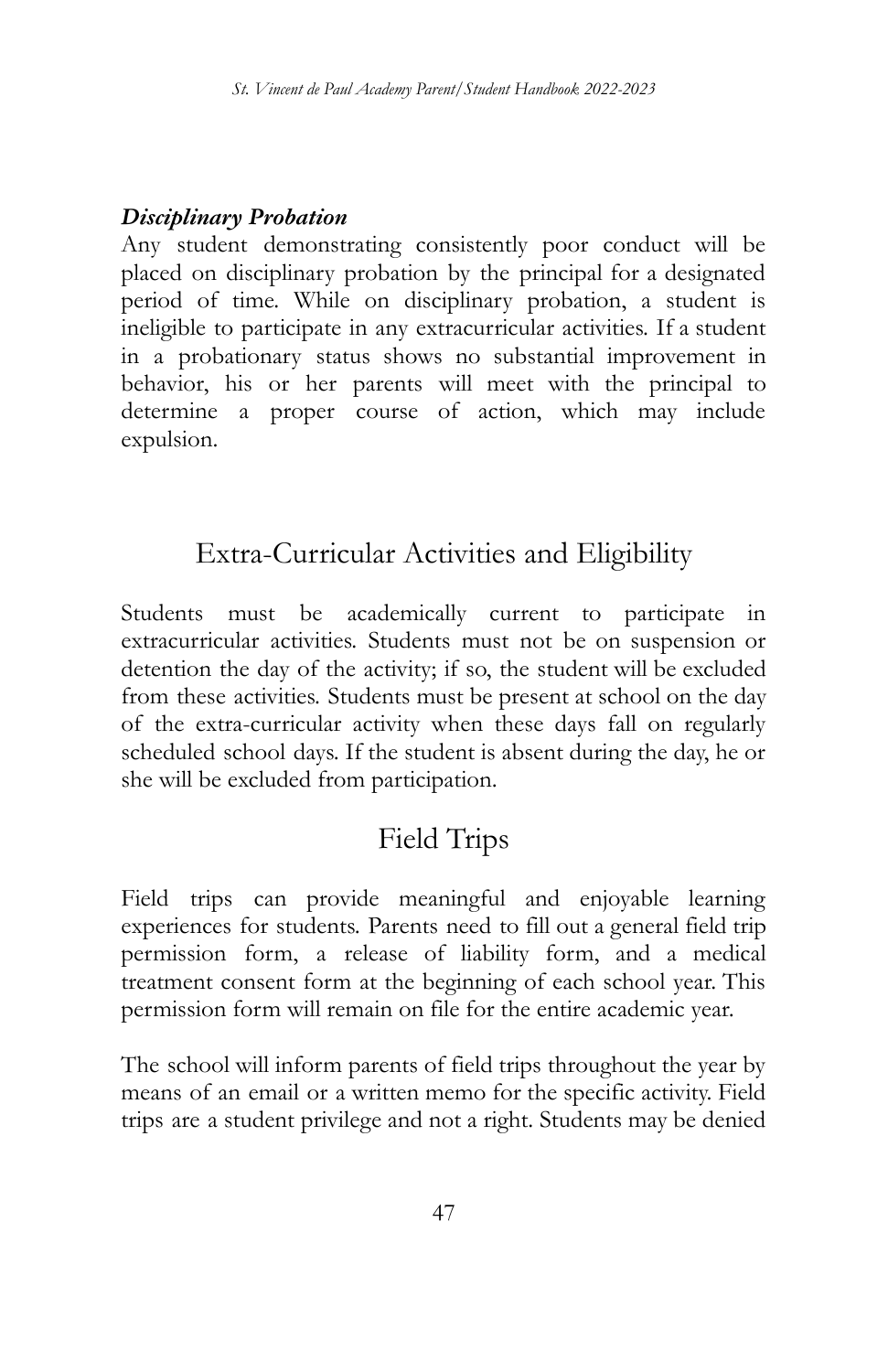field trip privileges if they are not performing well academically and/or behaviorally. Students who choose not to participate in a field trip will be marked absent for that day.

# Appointments and Contact with School Personnel

#### *Appointments with Teachers or Administration*

Parents may request meetings with any member of the Academy faculty or administration. Such meetings should be scheduled in advance, by phone, through the secretary's office.

#### *Contacting Teachers*

Contact teachers regarding school matters at the school number during regular school hours or email them at their Academy email address. The school will not normally call teachers out of the classroom, or away from other supervisory duties to take calls during school hours. Teachers who receive messages relating to school matters will return phone calls and emails during available free periods. Teachers will respond to messages left after hours at their earliest convenience. Please do not contact teachers at their homes, via cell phone or other electronic means, or at parish functions regarding school matters unless meeting times have been agreed upon.

## Visitor Policy

#### *Visitors*

Visitors, including parents, must enter the building through the main entryways and check in with the Academy secretary.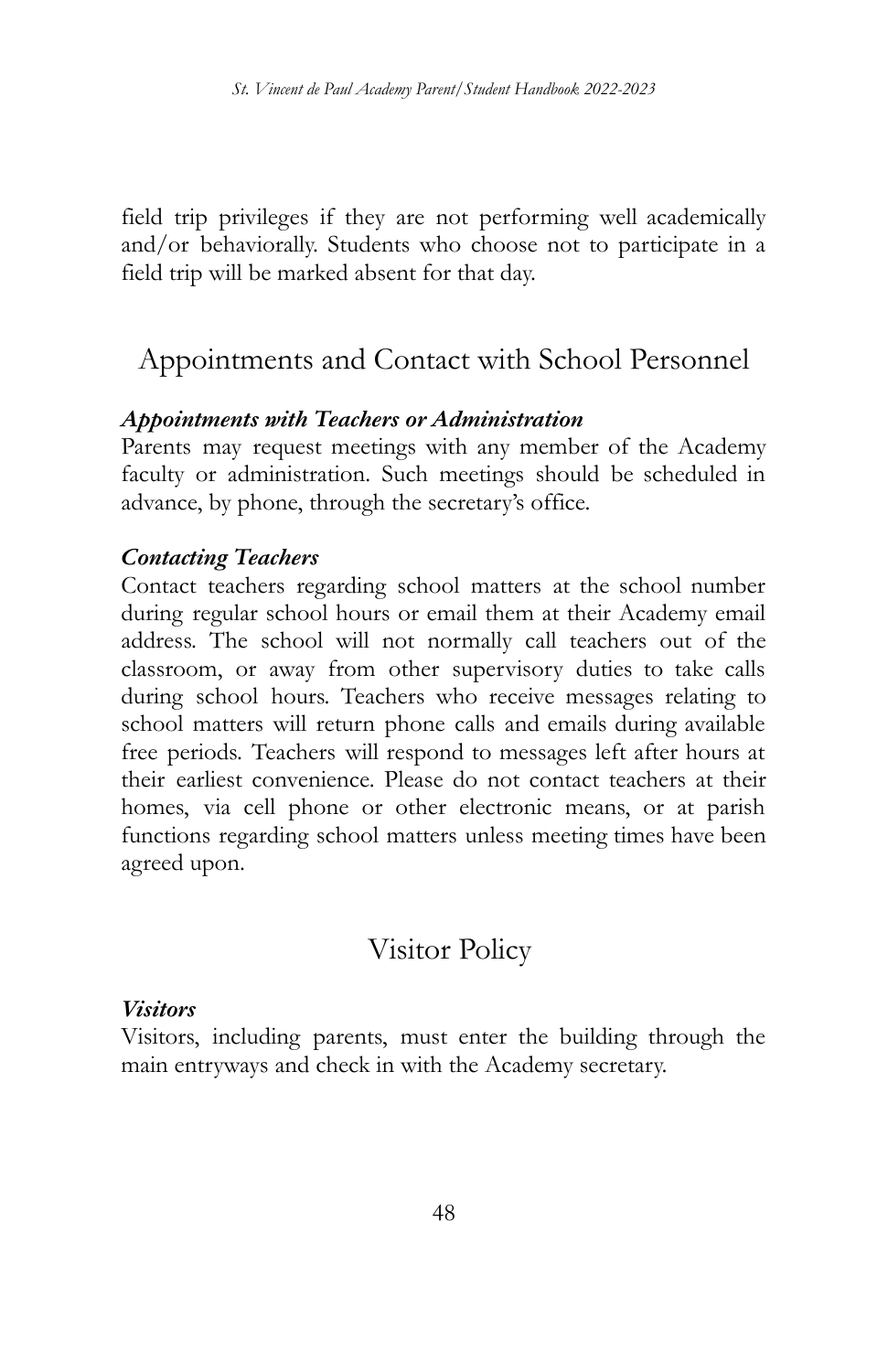#### *Classroom Visitation*

Occasional classroom visits by parents can benefit the educational process. Parents should make requests for classroom visits in writing, and at least 24 hours prior to the desired visit. Teachers and parents will decide on a mutually agreeable visitation time, and the teacher will confirm the visit with the school office and the assistant principal. A follow-up meeting can be scheduled after the visit if it is desired by either the parent or the teacher.

# Emergency Procedures and School Closings

In case of severe weather (tornadoes, severe thunderstorms, ice storms, etc.) during school hours, students should remain at school. The school will maintain contact with the U.S. Weather Service and Office of Civil Defense for tornado warnings or other severe conditions. In the event of a tornado warning, students will assemble in the safest locations within the buildings and the school will follow procedures recommended by the Office of Civil Defense. Parents should not attempt to pick up children during emergency conditions prior to dismissal time. During emergencies, as at all other times, teachers will not release children to any person other than parents unless specifically notified by the parents.

#### *Fire and Tornado Drills*

Fire drills are mandatory, and the school conducts them throughout the year. The school will conduct tornado drills as required. During drills, students must maintain silence and behave in a controlled manner to ensure safety of other students, faculty, and staff personnel.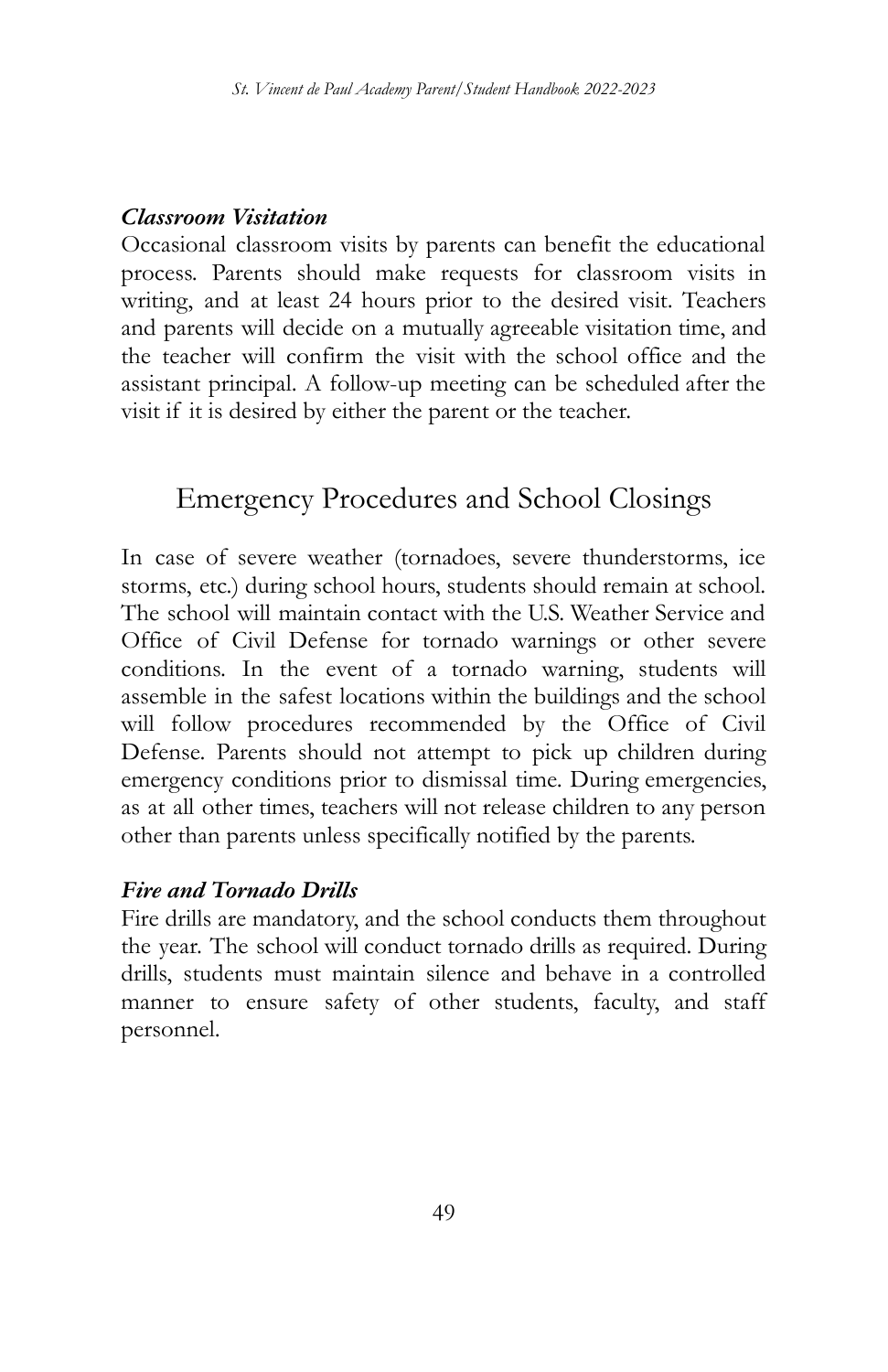### *Inclement Weather and School Closings*

School will close at times due to inclement weather. These closings will coincide with those of the local public-school district (Kansas City, Missouri Public School District 33). In the event of a public-school closing, the Academy will also close, though the Academy may choose to close even if the local school district remains open. Parents will be notified of school closings via email.

If severe storms begin after the school day has begun, parents may pick up students and form carpools at their discretion. The school will contact parents in the event of an early closing, and parents should have an emergency transportation plan in place in case they cannot come and pick up their child or children.

Tuition, Fundraising and Financial Aid

**For details regarding St. Vincent de Paul Academy's tuition, fundraising and FACTS sign up, are available online at www.stvincentkc.org under the Academy tab.**

#### *Tuition*

As a matter of justice and the financial stability of the school, parents must take their tuition obligations seriously. Parents, who for valid reasons cannot meet their monthly obligation as agreed upon in the tuition contract, must contact the principal to inform him of their difficulty and make alternative arrangements, such as a payment plan.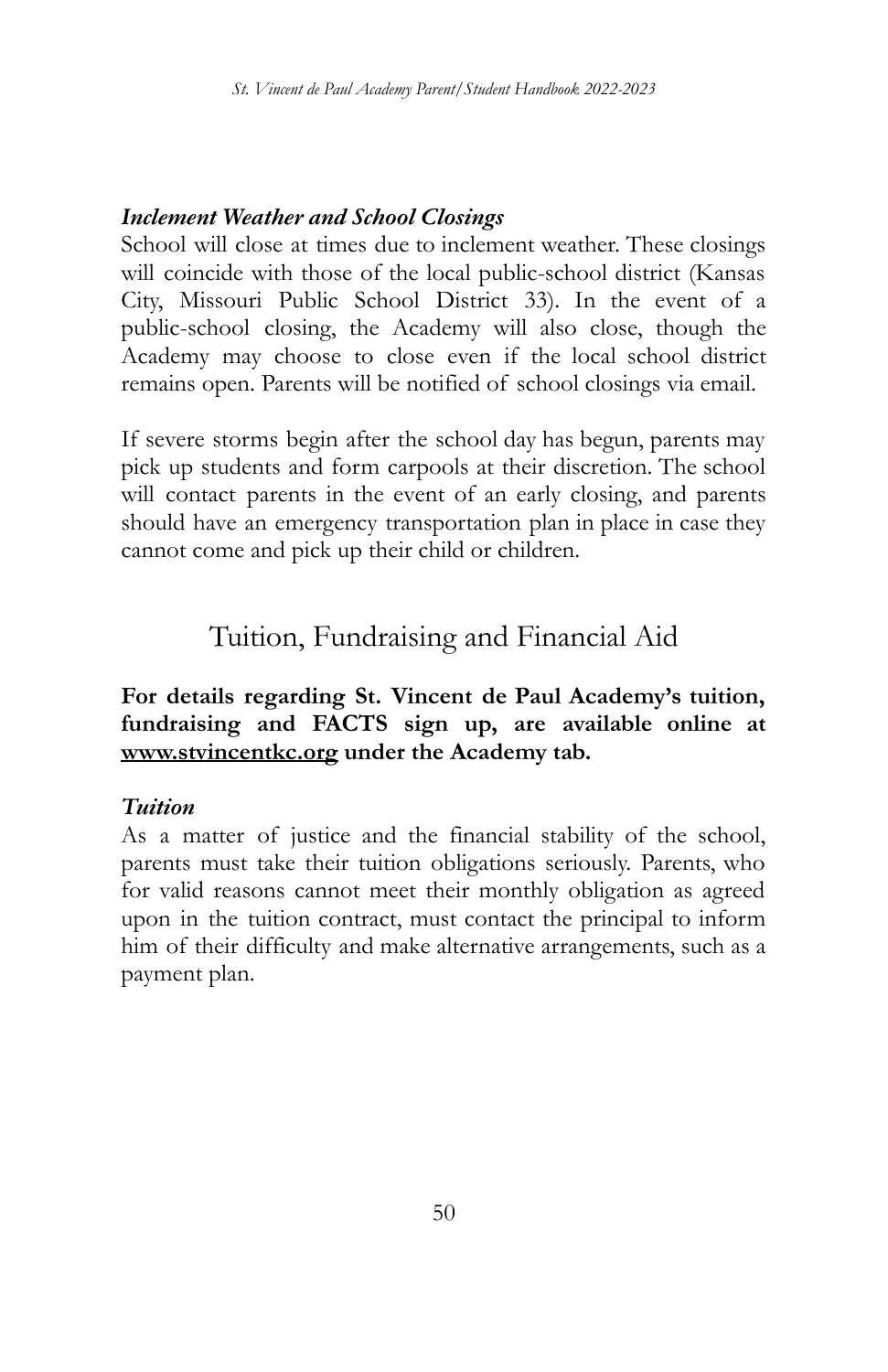In the absence of special arrangements made with the principal, the school may apply late fees to missed payments. The school may require parents to withdraw students until they can meet financial obligations. The school reserves the right to withhold report cards, transcripts, and diplomas in these cases.

### *Fundraising Obligations*

Fundraising provides necessary operating income and allows the school to maintain tuition costs well below average for private institutions. Fundraising also instills in students a sense of ownership and responsibility. Participation in official school fundraisers is mandatory for all families.

#### *Financial Aid*

Each year, the school is able to provide a limited amount of financial assistance to families in legitimate need, though the amount available depends entirely on benefactor donations earmarked for this purpose. To be considered for financial aid, applicants must:

- Submit completed financial aid application for current year
- Submit a copy of tax return and other applicable documentation for the previous year
- **▪** Maintain a monthly payment schedule as developed with the principal
- Support and participate in all official school fundraisers
- Families receiving financial aid will be asked to contribute to the overall good of the school by performing some assigned volunteer work or services.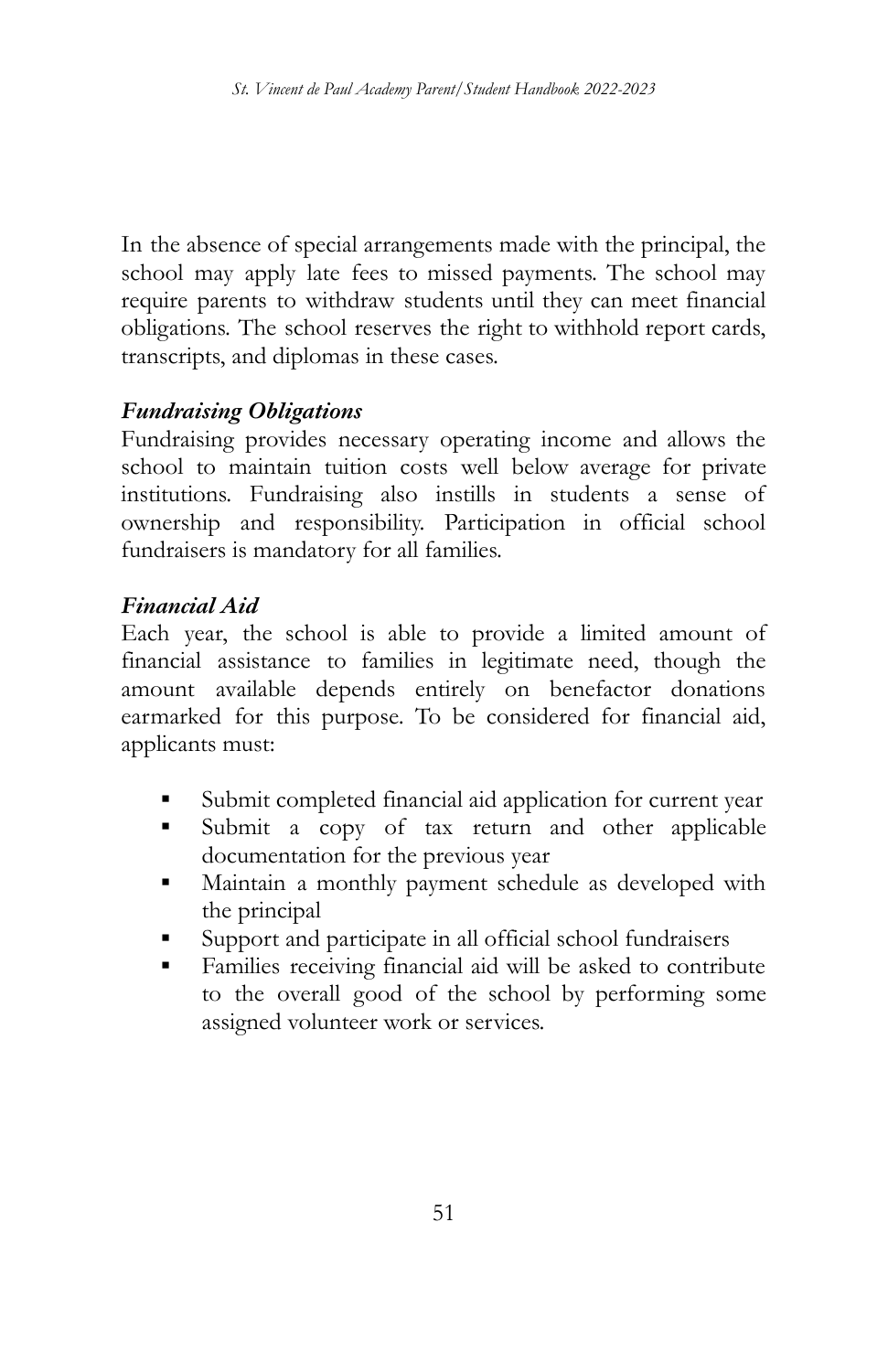### *Volunteering*

Volunteers are vital to the successful operation of the school. Those interested in volunteering should contact the school office. For security purposes, volunteers may be asked to complete a routine background check release.

## *Confidentiality Agreement*

Volunteers must understand the importance of confidentiality and students' privacy rights. Any information obtained or overheard while volunteering at the school, or in any capacity in or out of the classroom, must remain confidential.

### *Volunteers will:*

- Respect the confidentiality of all faculty, staff and students
- Remain in designated work areas
- **•** Dress appropriately for activities according to standards of modesty
- Know and adhere to Academy rules and expectations
- Notify the school office and the appropriate teacher if they cannot come when expected

## *Volunteers will not:*

- Hold unscheduled conferences with teachers
- Visit classrooms of their own children without permission
- **Example 18** Bring their own children, other than those directly involved, to scheduled activities without prior approval
- Use cell phones while supervising children in class, on the playground, or on field trips, except to fulfill assigned duties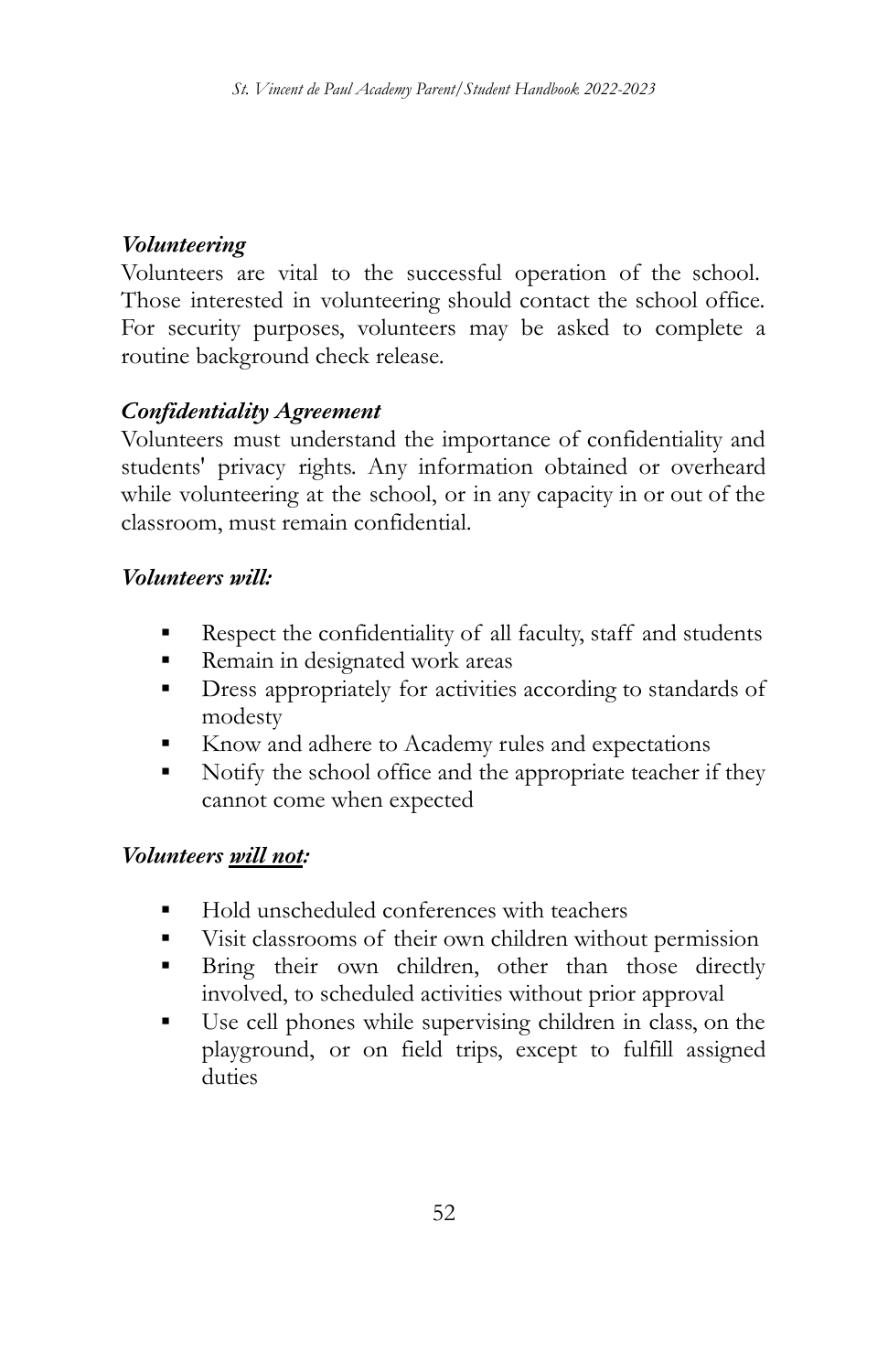# Withdrawal, Transfer and Readmission

Continued enrollment requires strict observance of school rules as prescribed in the School Handbook including, but not limited to, general behavior, academic performance, and attendance. Continued enrollment in any given school year and re-enrollment in any subsequent school year are subject to continued support of the mission of the school as discussed in this handbook, and the maintenance of a demonstrably effective and supportive relationship between the family and the school. Re-enrollment in any given year requires the mutual agreement of the parents and the school; either the parents or the school administration - or both - may withhold that agreement with or without cause.

### *Withdrawal Guidelines*

In the event of withdrawal from the academy during an academic year:

- **▪** Parents should arrange a meeting with the principal to discuss and/or finalize the withdrawal.
- After finalizing the decision to withdraw, parents need to return all borrowed books and materials to the school.
- **▪** Faculty will have at least three days to prepare materials for the withdrawal.
- **•** The contract signed for enrollment is binding; parents must pay all fees and reconcile all accounts.